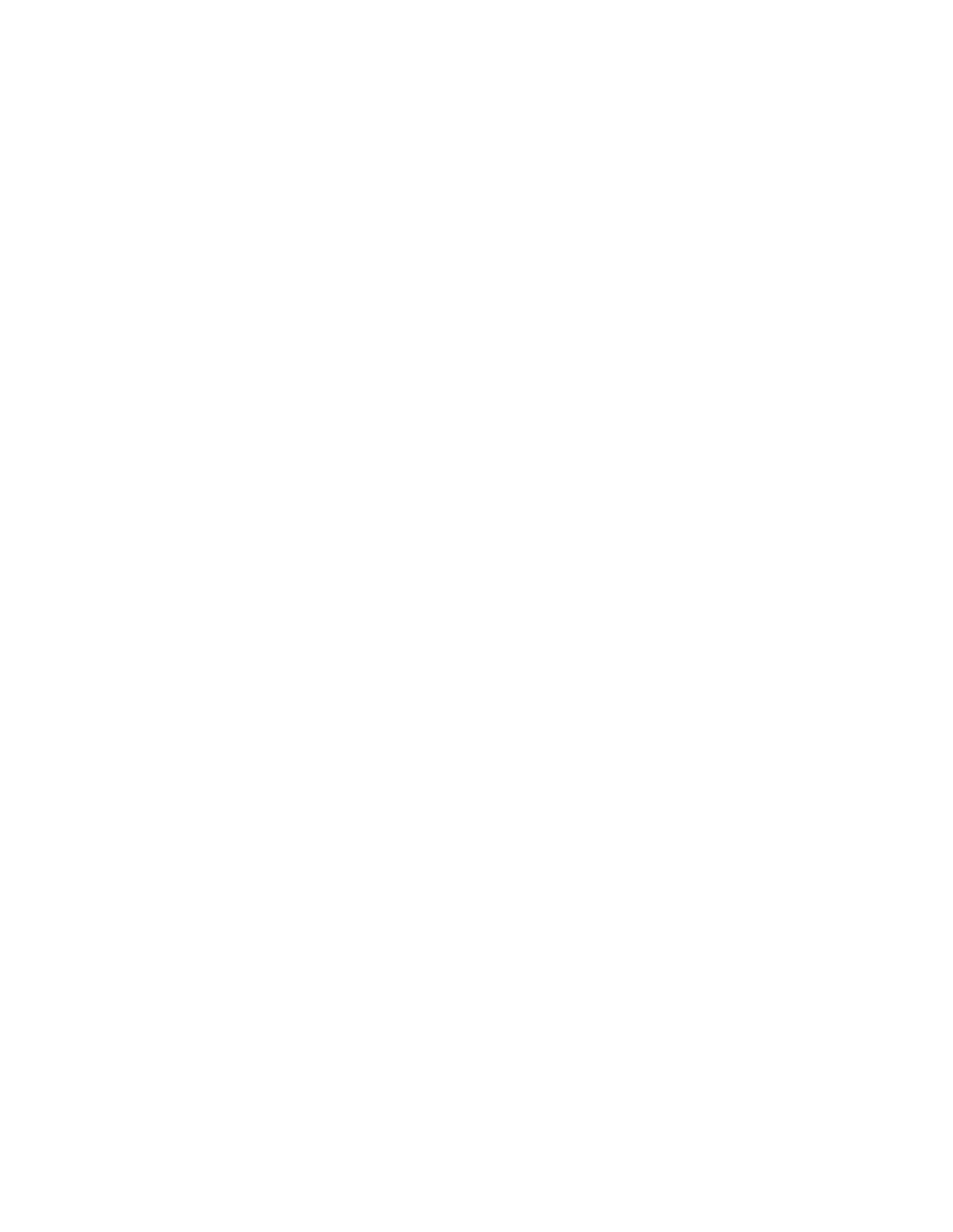### INTERNATIONAL MONETARY FUND

### ICELAND

### **Staff Report for the 2007 Article IV Consultation**

Prepared by the Staff Representatives for the 2007 Consultation with Iceland

Approved by Alessandro Leipold and Carlo Cottarelli

July 26, 2007

### EXECUTIVE SUMMARY

**Background:** Following three years of rapid economic expansion, some signs of slowing have emerged. However, large macroeconomic imbalances have built up and the projected return of private consumption to a sustainable level may be delayed. Icelandic banks have expanded rapidly, both at home and abroad, and firms, households, and the country, have become heavily indebted. Monetary policy tightened throughout the upswing, but mortgage market competition between the banks and the state-owned Housing Financing Fund (HFF), among other factors, limited its effectiveness. A large trading-partner-interest-rate differential has appreciated Iceland's freely floating currency and staff estimate current overvaluation to be 15–25 percent. Fiscal policy tightened as the economy expanded, but was eased in early 2007. With core inflation outside the central bank's tolerance range, risks of renewed momentum in consumption, tight labor and goods markets, and much-diminished but large current account deficits likely to persist in the near term, discussions focused on the policies needed to quickly restore macroeconomic balance and ways to reduce future macroeconomic volatility.

**Authorities' views:** There were differences in views on the need for continued restraint. While the central bank noted that core inflation pressures remained strong with upside risks predominant, the fiscal authority anticipated economic slack appearing this year and inflation returning to target next year. While there was agreement that reforming the HFF would increase the effectiveness of monetary policy, it was noted that it could take several years to achieve. Merit was seen in further strengthening the fiscal framework and banks were viewed to have responded effectively to supervisor's and investors' concern in 2006.

**Staff views:** Given the risks in private consumption and absence of slack, additional restraint is necessary to re-anchor inflation at the target and ensure restoration of external balance. Fiscal policy will need to make a contribution and the HFF must be reformed quickly to increase the effectiveness of monetary policy. Along with other measures to ensure fiscal policy provides greater macroeconomic stabilization, spending ceilings need to be binding. The banking sector appears well-placed to withstand significant credit and market shocks. However, given the rapid expansion and increasing complexity of banks' businesses, continued vigilance and further development of stress testing and risk management techniques is crucial. Following the mission, initial steps were taken regarding the HFF and the central bank announced that policy would need to be tight for longer to achieve the inflation target.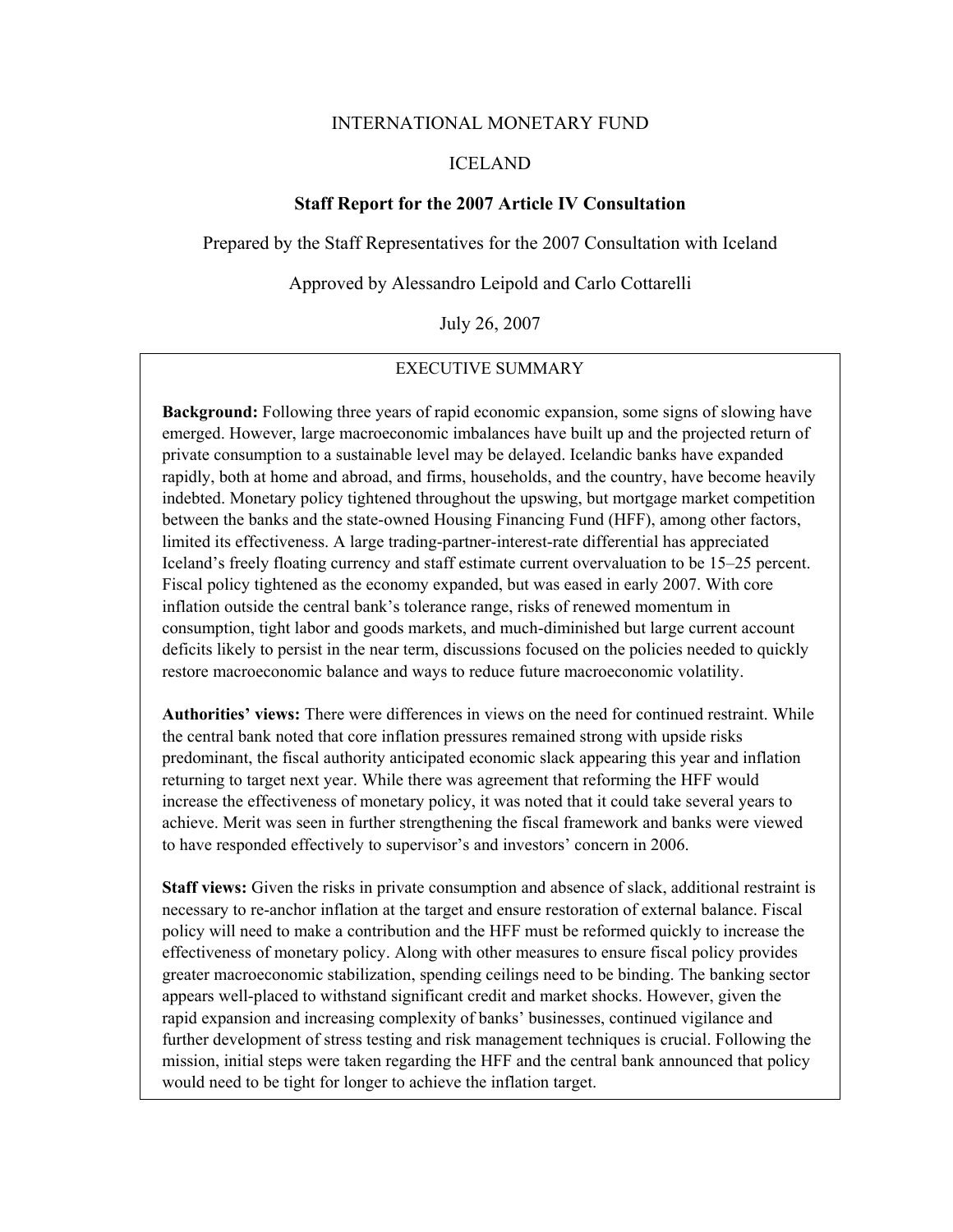| Tables       |  |
|--------------|--|
|              |  |
|              |  |
|              |  |
|              |  |
|              |  |
| Figures      |  |
|              |  |
|              |  |
|              |  |
|              |  |
|              |  |
|              |  |
|              |  |
| <b>Boxes</b> |  |
|              |  |
|              |  |
|              |  |
| Appendixes   |  |
|              |  |
|              |  |

# Contents

# Page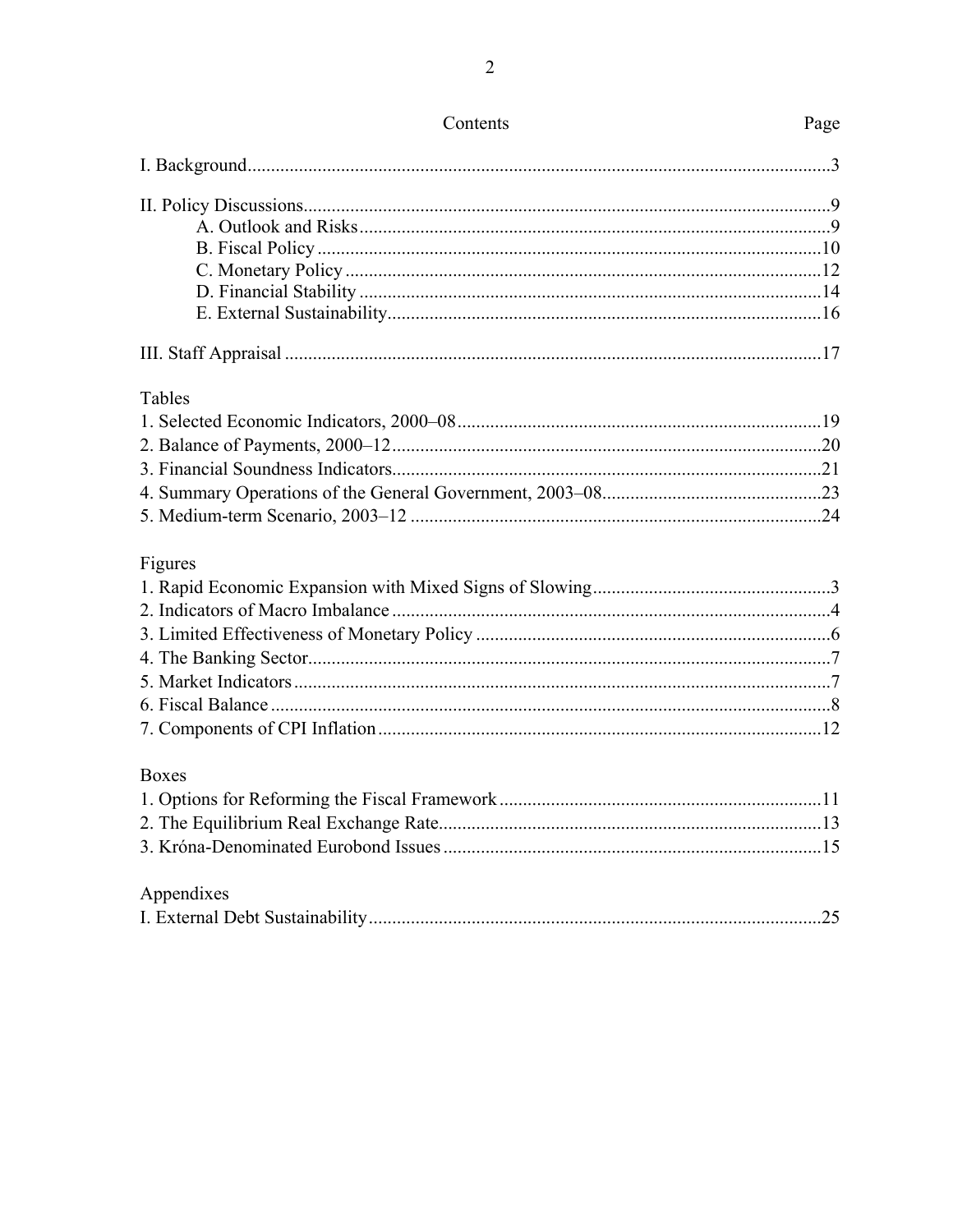### **I. BACKGROUND**

1. **After three years of rapid economic expansion, signs of a much-needed slowing remain mixed.** Aluminum-sector investment projects stimulated domestic demand, driving up the level of GDP by more than 20 percent over four years. Private consumption boomed as easing in household credit conditions, reductions in income taxes, rapidly rising housing

and equity wealth, and relatively cheap imported consumption goods all coincided with favorable project-related employment and income prospects. With the bulk of the planned investments completed in 2006, the growth in private investment eased. Private

| Quarterly GDP Growth, 2005-07<br>(y-o-y change, in percent) |                |                |                |      |                |        |        |        |         |  |
|-------------------------------------------------------------|----------------|----------------|----------------|------|----------------|--------|--------|--------|---------|--|
|                                                             |                |                | 2005           |      |                | 2006   |        |        | 2007    |  |
|                                                             | Q <sub>1</sub> | Q <sub>2</sub> | Q <sub>3</sub> | Q4   | Q <sub>1</sub> | Q2     | Q3     | Q4     | Q1      |  |
| GDP                                                         | 3.4            | 10.1           | 9.9            | 5.2  | 5.1            | 2.6    | 0.5    | 2.5    | $-0.1$  |  |
| Domestic Demand                                             | 11.0           | 13.2           | 22.0           | 15.6 | 14.8           | 10.0   | 2.6    | 3.2    | $-9.6$  |  |
| <b>Private Consumption</b>                                  | 9.8            | 15.5           | 14.1           | 11.9 | 11.5           | 5.0    | 1.6    | 1.2    | $-1.2$  |  |
| <b>Public Consumption</b>                                   | 2.9            | 3.8            | 3.4            | 4.8  | 3.2            | 2.5    | 2.9    | 2.9    | 2.2     |  |
| Investment                                                  | 23.2           | 24.7           | 47.6           | 39.4 | 36.3           | 18.4   | 1.5    | 3.4    | $-28.4$ |  |
| Exports                                                     | 2.1            | 21.6           | 3.4            | 2.6  | $-0.8$         | $-7.3$ | $-7.0$ | $-6.4$ | 16.9    |  |
| Imports                                                     | 24.1           | 27.3           | 34.4           | 30.6 | 26.8           | 12.8   | 0.4    | $-0.6$ | $-11.9$ |  |

consumption growth also slowed, in part because of rising import prices from currency depreciation in early 2006. More recently, indicators suggest that the projected return of private consumption to a more sustainable level may be delayed. Cuts in taxes in the first half of 2007, currency strength, and renewed house price appreciation have restored consumer confidence.



**Figure 1. Rapid Econonomic Expansion with Mixed Signs of Slowing**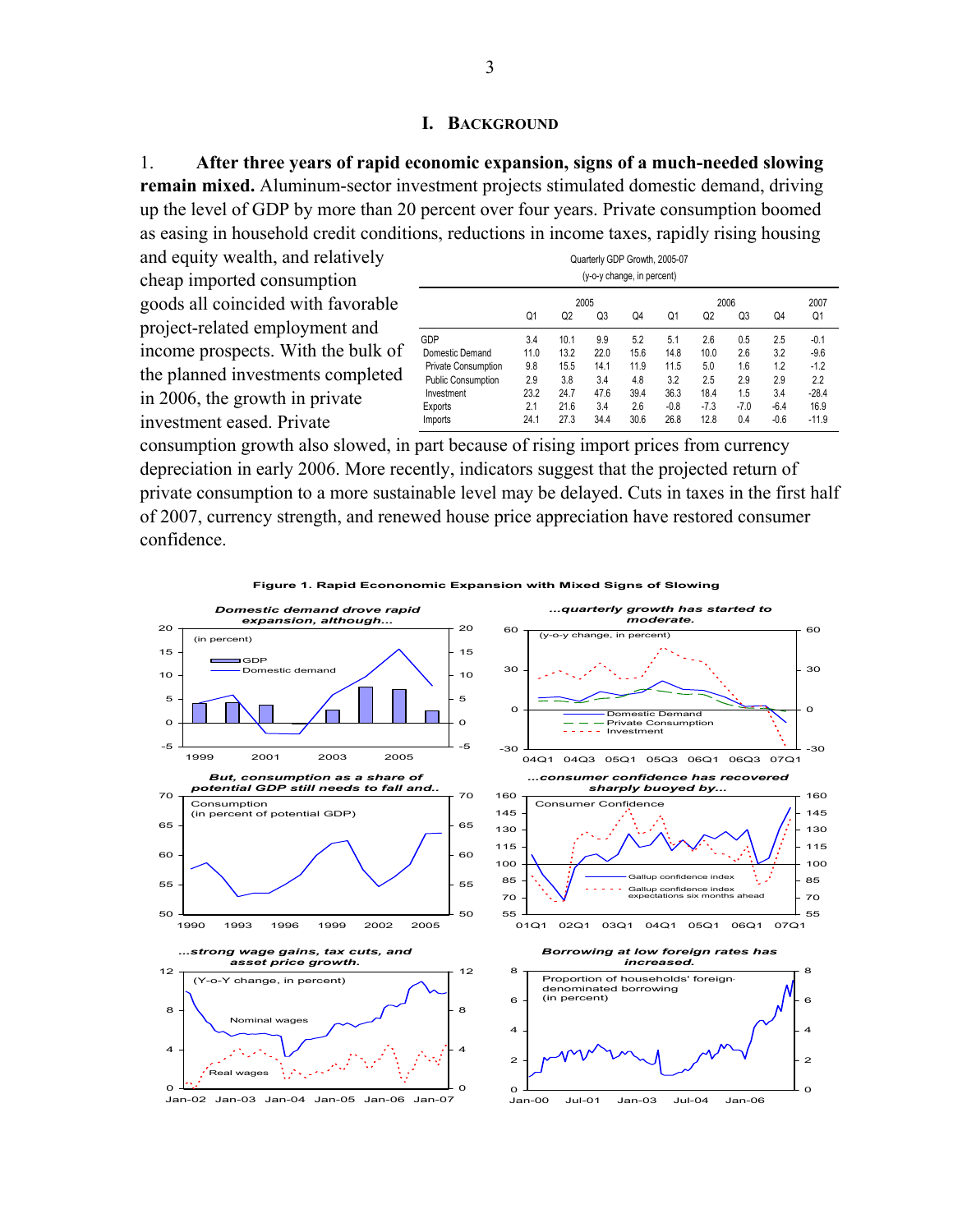2. **Record imbalances built up during the boom.** The positive output gap is estimated to have reached over 5 percent in 2005, declining modestly to 3½ percent in 2006. Unemployment, at 1 percent, has reached its historical low. These pressures in goods and labor markets drove inflation outside the central bank's tolerance range. CPI inflation peaked at over 8 percent in 2006 and the recent decline primarily reflects reductions in VAT and excise taxes that took effect in March. Demand pressures have also been felt in asset markets, with equity prices quadrupling over the last three years and real house prices doubling over the past four years. The boom has been funded externally, with the current account deficit reaching 27 percent of GDP in 2006, reflecting large deficits on both the income and trade balances. Net external debt now stands in excess of 200 percent of GDP and household debt is close to 250 percent of disposable income.



**Figure 2. Indicators of Macro Imbalance**

 $\mathfrak{p}$ 3 4

5



*...labor markets...*

Unemployment rate (in percent)

> $\mathfrak{p}$ 3

4

5

Jan-02 Jan-03 Jan-04 Jan-05 Jan-06 Jan-07



*...household debt to a new high.*

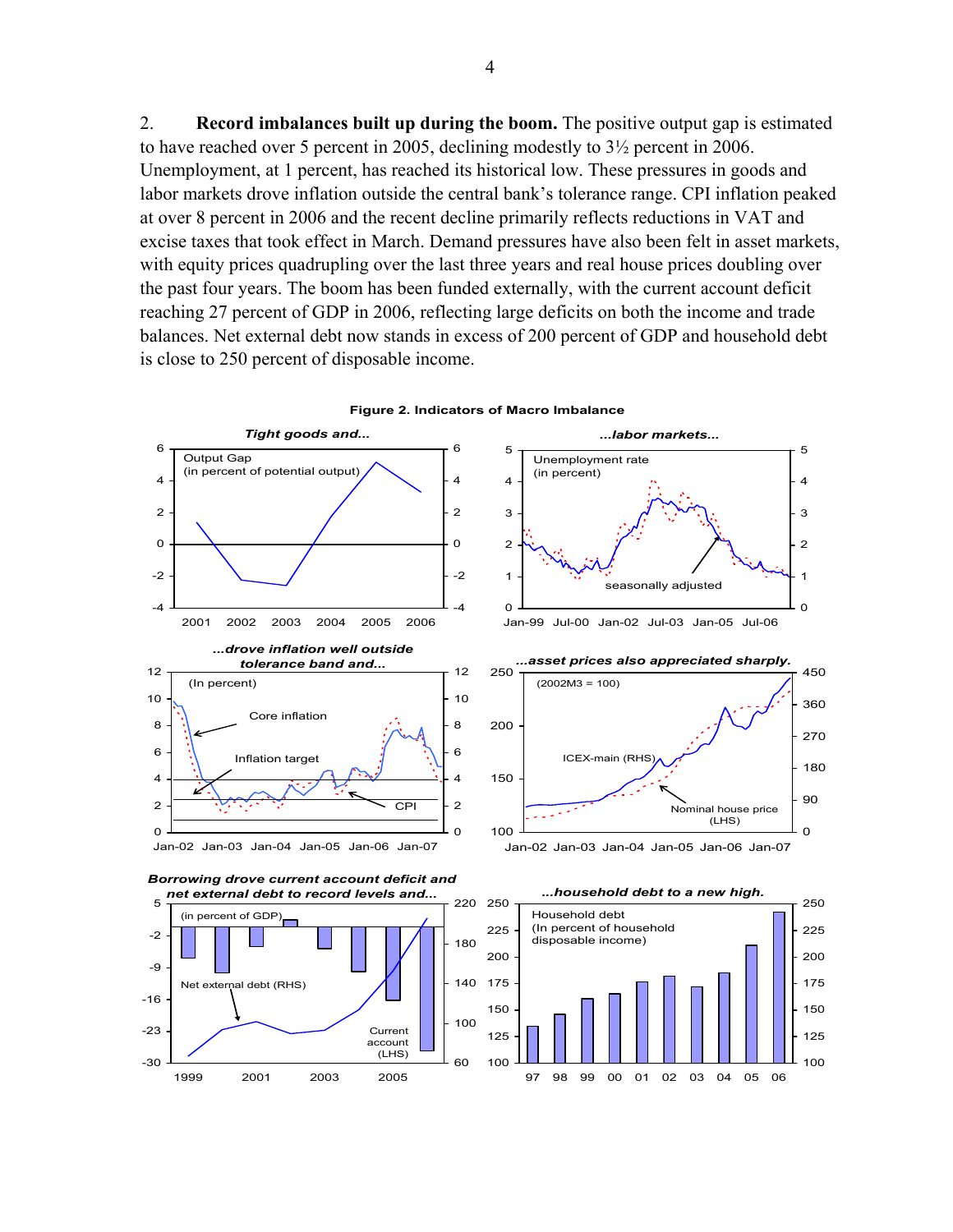3. **Monetary policy tightened throughout the upswing and the inflation-targeting framework evolved.** Since its trough of 5.3 percent in May 2004, the annualized policy rate has been steadily increased to 14¼ percent. In addition, the central bank has been improving communications to help anchor inflation expectations. In the fall of 2005, it began announcing a schedule for policy meetings that conclude with a public statement outlining the decision. Shortly after, it began publishing the central bank staff's view of the interest rate path required to return inflation to target. This now constitutes the baseline forecast in the *Monetary Bulletin*, the central bank's key policy communications publication. In the March *Monetary Bulletin,* the central bank's forecast indicated that to return inflation to target, the policy rate would stay at 14¼ percent until end-2007, and could ease gradually thereafter.

### 4. **Despite the policy initiatives, the effectiveness of monetary policy was**

**undermined by several factors.** First, easing in lending criteria and changes to funding strategies at the publicly owned Housing Financing Fund (HFF) sparked a competitive battle with the private banks.<sup>1</sup> For a sustained period while the policy rate rose, real mortgage rates declined. Further, banks introduced mortgage products that newly allowed households to

borrow against their housing equity. Throughout the period, credit criteria at the HFF and banks continued to loosen. Consequently, household credit expanded and private consumption growth accelerated. Second, the rising policy rate led to an appreciating króna and falling import prices, further fuelling private consumption demand.

 $\overline{a}$ 

|                  | The Credit Easing Reforms at the Housing Financing Fund                      |  |  |  |  |  |
|------------------|------------------------------------------------------------------------------|--|--|--|--|--|
| Date             | Reform                                                                       |  |  |  |  |  |
| January 2004     | New house loan ceiling increased to 9.7 million krona from 9 million         |  |  |  |  |  |
|                  | Used house loan ceiling increased to 9.2 million krona from 8 million        |  |  |  |  |  |
| Summer 2004      | Funding change lowers real mortgage rates by almost 1 percentage point       |  |  |  |  |  |
| October 2004     | New and used housing loan ceilings increased to 11.5 million krona           |  |  |  |  |  |
|                  | LTV ratio increased to 100 percent of fire replacement value from 85 percent |  |  |  |  |  |
| December 2004    | New and used housing loan ceilings increased to 14.9 million krona           |  |  |  |  |  |
|                  | General LTV ratio (including land) increased to 90 percent                   |  |  |  |  |  |
| April 2006       | New and used housing loan ceilings increased to 18 million krona             |  |  |  |  |  |
| <b>July 2006</b> | General LTV ratio temporarily reduced to 80 percent                          |  |  |  |  |  |
|                  | Loan ceiling temporarily reduced to 17 million krona                         |  |  |  |  |  |
| March 2007       | General LTV ratio returned to 90 percent                                     |  |  |  |  |  |
|                  | Loan ceiling returned to 18 million krona                                    |  |  |  |  |  |

Third, low international interest rates and abundant liquidity enabled Icelandic firms to borrow in foreign currency at low rates. Finally, the krona (ISK) Eurobond carry trade enabled banks access to ample funding at relatively attractive rates to finance domestic credit expansion.

<sup>&</sup>lt;sup>1</sup> For analysis of Iceland's mortgage market see IMF Country Report No. 05/366.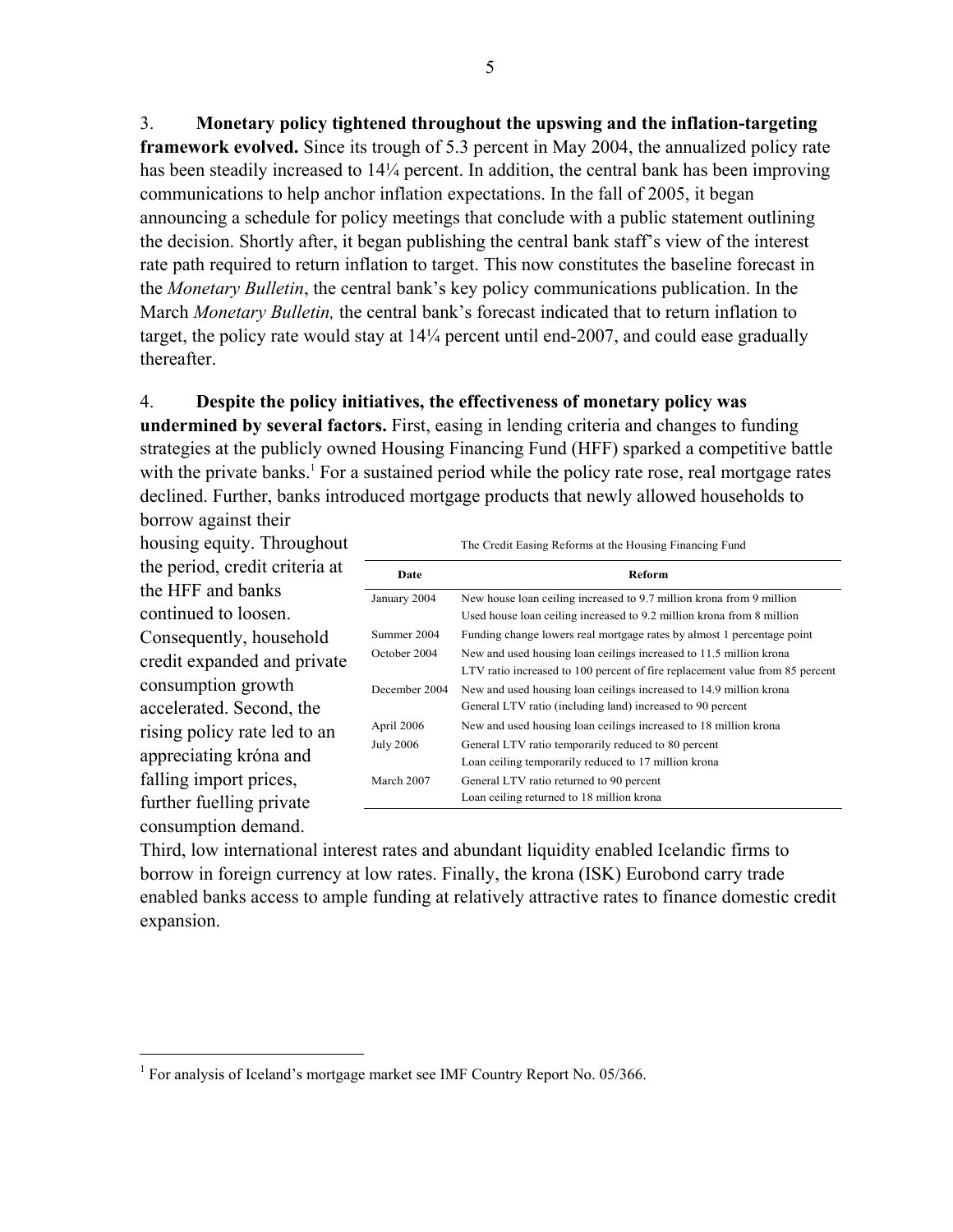

**Figure 3. Limited Effectiveness of Monetary Policy**

5. **Banks remain profitable and well capitalized, but risks remain.** Banks posted record profits in 2006 as diversification across businesses and countries mitigated pressures on margins at home. Almost half of the banks' 2006 income was generated outside Iceland. Household and corporate customers are heavily indebted, but credit quality appears high with a non-performing-loan ratio of roughly 0.5 percent. Further, household disposable income growth has been strong and most corporates borrowing in foreign currency are naturally hedged. Liquidity risk has been reduced, with 2007 maturing debt already pre-funded, and sources and instruments diversified. Cross and related-parties holdings of equity have been sold down, increasing ownership transparency and reducing the risks associated with connected lending. At end-2006, banks had Tier 1 capital ratios in excess of 10 percent and financial supervisor (FME) stress tests suggested that the banking groups had sufficient capital to withstand a combination of extreme credit and market shocks. However, the rapid pace of credit growth suggests that credit quality could become a concern in the event of a sharp domestic downturn and the banks' high reliance on international capital markets for funding could leave them vulnerable to market shocks.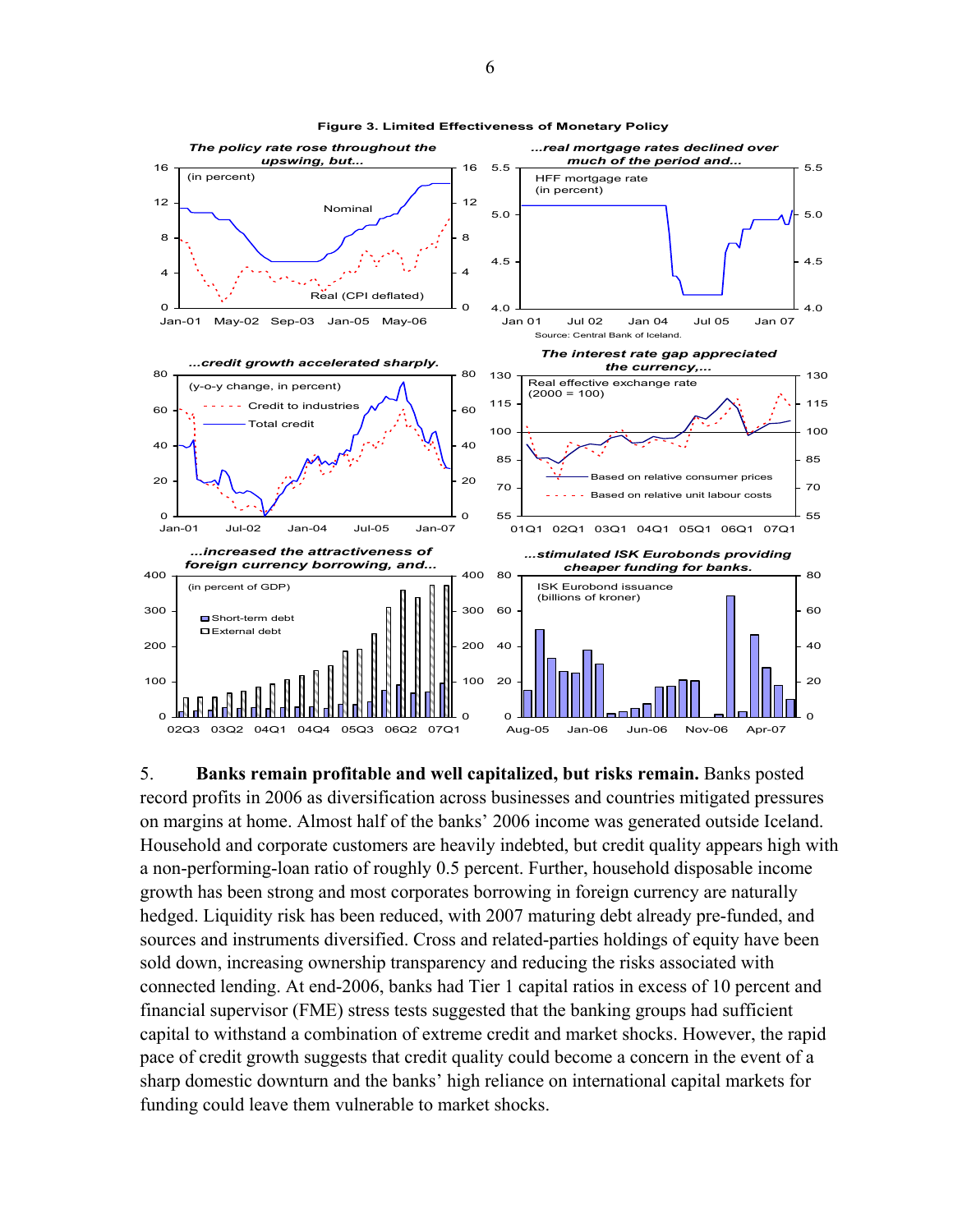

2/ As a percent of total loans. 3/ As a percent of loans to industry.

### 6. **The record current account deficit of 2006 and credit downgrades this year**

**caused little disruption.** Unlike during a similar period last year, the króna has remained

strong and confidence in the Icelandic banks stayed high as indicated by their equity prices and credit default swap spreads. In addition to reflecting the banks' improved risk profile, this may also be due to a greater understanding in international capital markets of Iceland's unique circumstances. The banks have done a better job of explaining their business model and emphasizing that the size of the domestic economy can distort the picture suggested by standard ratios to GDP.

| Iceland: Credit Rating History of Sovereign and Major Banks |                  |                |          |  |  |  |  |
|-------------------------------------------------------------|------------------|----------------|----------|--|--|--|--|
|                                                             | Fitch            |                |          |  |  |  |  |
|                                                             | Long-Term        | Short-Term     | Outlook  |  |  |  |  |
| Iceland                                                     |                  |                |          |  |  |  |  |
| Mar. 15, 2007                                               | $A+$             | F <sub>1</sub> | Stable   |  |  |  |  |
| Nov. 9, 2006                                                | $AA-$            | $F1+$          | Negative |  |  |  |  |
| Feb. 21, 2006                                               | $AA-$            | $F1+$          | Negative |  |  |  |  |
| Mar. 31, 2003                                               | $AA-$            | $F1+$          | Stable   |  |  |  |  |
| Kaupthing                                                   |                  |                |          |  |  |  |  |
| Mar. 15, 2007                                               | $\triangleright$ | F <sub>1</sub> | Stable   |  |  |  |  |
| Aug. 30, 2006                                               | A                | F <sub>1</sub> | Stable   |  |  |  |  |
| Feb. 23, 2006                                               | A                | F <sub>1</sub> | Stable   |  |  |  |  |
| Nov. 22, 2005                                               | $\triangleright$ | F <sub>1</sub> | Stable   |  |  |  |  |
| Glitnir                                                     |                  |                |          |  |  |  |  |
| Mar. 15, 2007                                               | А                | F <sub>1</sub> | Stable   |  |  |  |  |
| Aug. 30, 2006                                               | А                | F <sub>1</sub> | Stable   |  |  |  |  |
| Feb. 23, 2006                                               | А                | F <sub>1</sub> | Stable   |  |  |  |  |
| Nov. 22, 2005                                               | А                | F <sub>1</sub> | Stable   |  |  |  |  |
| Landsbanki                                                  |                  |                |          |  |  |  |  |
| Mar. 15, 2007                                               | А                | F <sub>1</sub> | Stable   |  |  |  |  |
| Nov. 28, 2006                                               | А                | F <sub>1</sub> | Stable   |  |  |  |  |
| Feb. 23, 2006                                               | А                | F <sub>1</sub> | Stable   |  |  |  |  |
| Nov. 29, 2005                                               | А                | F <sub>1</sub> | Stable   |  |  |  |  |

Sources: Fitch Ratings.



#### **Figure 5. Market Indicators**

**Figure 4. The Banking Sector**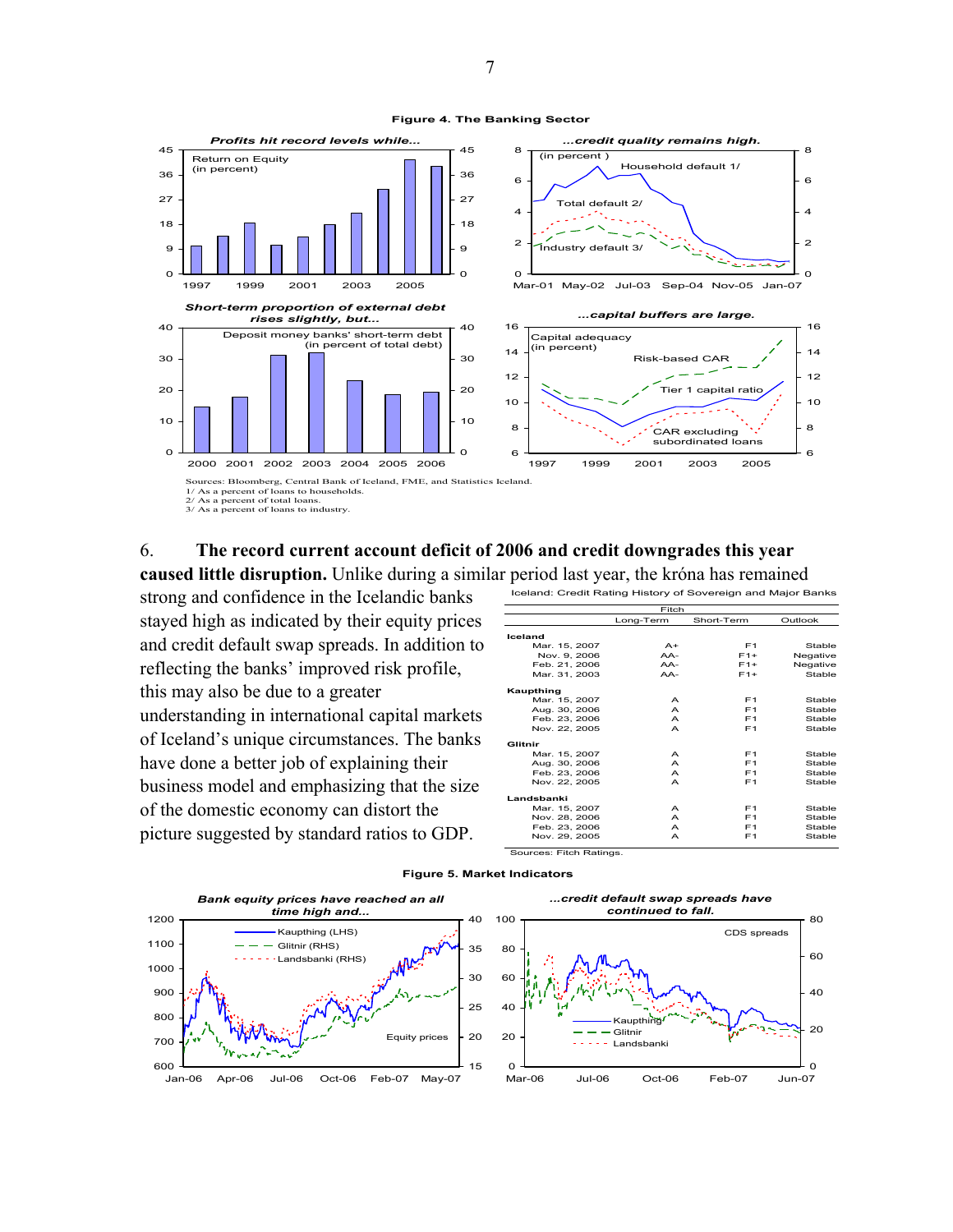7. **Although the fiscal balance improved during the upswing, a large portion of the improvement was cyclical, and the policy stance eased in 2007.** The fiscal balance swung from a deficit of almost 3 percent of GDP in 2003 to a surplus of just over 5 percent of GDP in 2006; the underlying (structural) adjustment was, however, more contained. Standard

cyclical adjustment techniques cut these surpluses by more than ⅓ and the tendency of revenue elasticities to move in a procyclical fashion suggests that an even larger adjustment is appropriate.<sup>2</sup> Given the limited effectiveness of monetary policy, the actual fiscal restraint failed to reduced demand pressures and imbalances. The 2007 budget implies a 2 percentage point easing in

1

General Government Structural Adjustment, 2007

| Change in structural balance                                                                        | $-1.3$                          |
|-----------------------------------------------------------------------------------------------------|---------------------------------|
| of which:<br>Income tax reductions<br>VAT and excise tax reduction<br>Expenditure slippage<br>Other | $-0.3$<br>$-1.0$<br>-0.5<br>ი 5 |

the surplus-to-GDP ratio, reflecting primarily cuts in income, VAT, and excise taxes implemented in 2007 Q1. Delaying the fiscal easing until after domestic macroeconomic balance had been restored would have been prudent.



### **Figure 6. Fiscal Balance**

<sup>&</sup>lt;sup>2</sup> See selected issues chapter 2 "Toward a Robust Fiscal Framework for Iceland: Motivation and Practical Suggestions."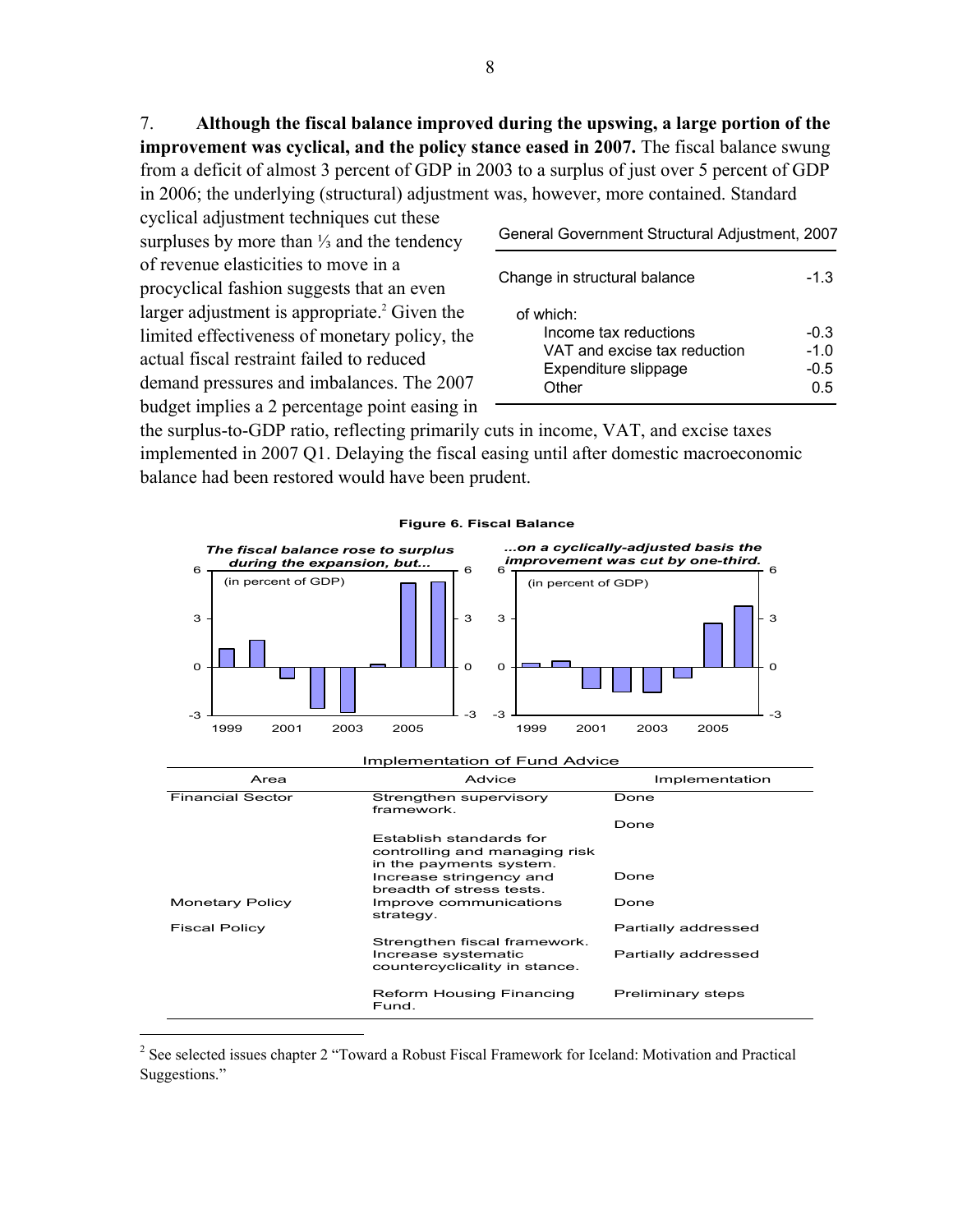### **II. POLICY DISCUSSIONS**

8. **With signals of slowing mixed and large imbalances, discussions focused on the policies needed to ensure that the needed retrenchment occurs smoothly, restoring balance with minimal disruption.** Following previous overheating periods, domestic demand in Iceland adjusted quickly, restoring balance without long-lived negative macroeconomic implications. However, the risk of continued strength in private consumption illustrates that policymakers must ensure that polices are providing appropriate incentives to achieve this outcome. Further, given the current, and likely growing, pressures that globalization places on macroeconomic stabilization in small open economies, the design and implementation of stability-oriented policy frameworks need to continually evolve.<sup>3</sup> Accordingly discussions focused on:

- **Monetary policy**: the path for policy interest rates that will guard against high inflation becoming entrenched and measures to improve the effectiveness of the policy instrument;
- **Financial sector:** the authorities' role in ensuring that banks continue to improve their risk profiles, that credit quality remains high, and that developments at financial companies do not limit the effectiveness of domestic stabilization policy;
- **Fiscal policy:** the prospects for achieving a tighter fiscal stance until it is clear that demand pressures have eased sufficiently; and
- **Fiscal framework:** the development and implementation of a more rules-based framework that will achieve greater monetary and fiscal policy coordination, thereby reducing economic volatility.

### **A. Outlook and Risks**

9. **There were important differences in views on the current momentum in the economy and core inflation pressures.** There was agreement that inflation would return to target and the current account deficit would decline substantially over the forecast horizon, however, there were differences in timing. Both staff and the central bank saw more momentum in the economy than the fiscal authority, which saw growth moderating close to zero in 2007 and then rebounding back close to potential. Different views on the level of potential output underlie these outlooks with the fiscal authorities' estimate higher. In all outlooks, the completion of the aluminum-sector projects underlies the projected decline in investment. Different views on the sustainable level of private consumption largely account

1

<sup>&</sup>lt;sup>3</sup> The Fund and the central bank jointly hosted a pre-mission conference summarized in selected issues chapter 4, "Conference Summary: The Challenges of Globalization for Small Open Economies with Independent Currencies."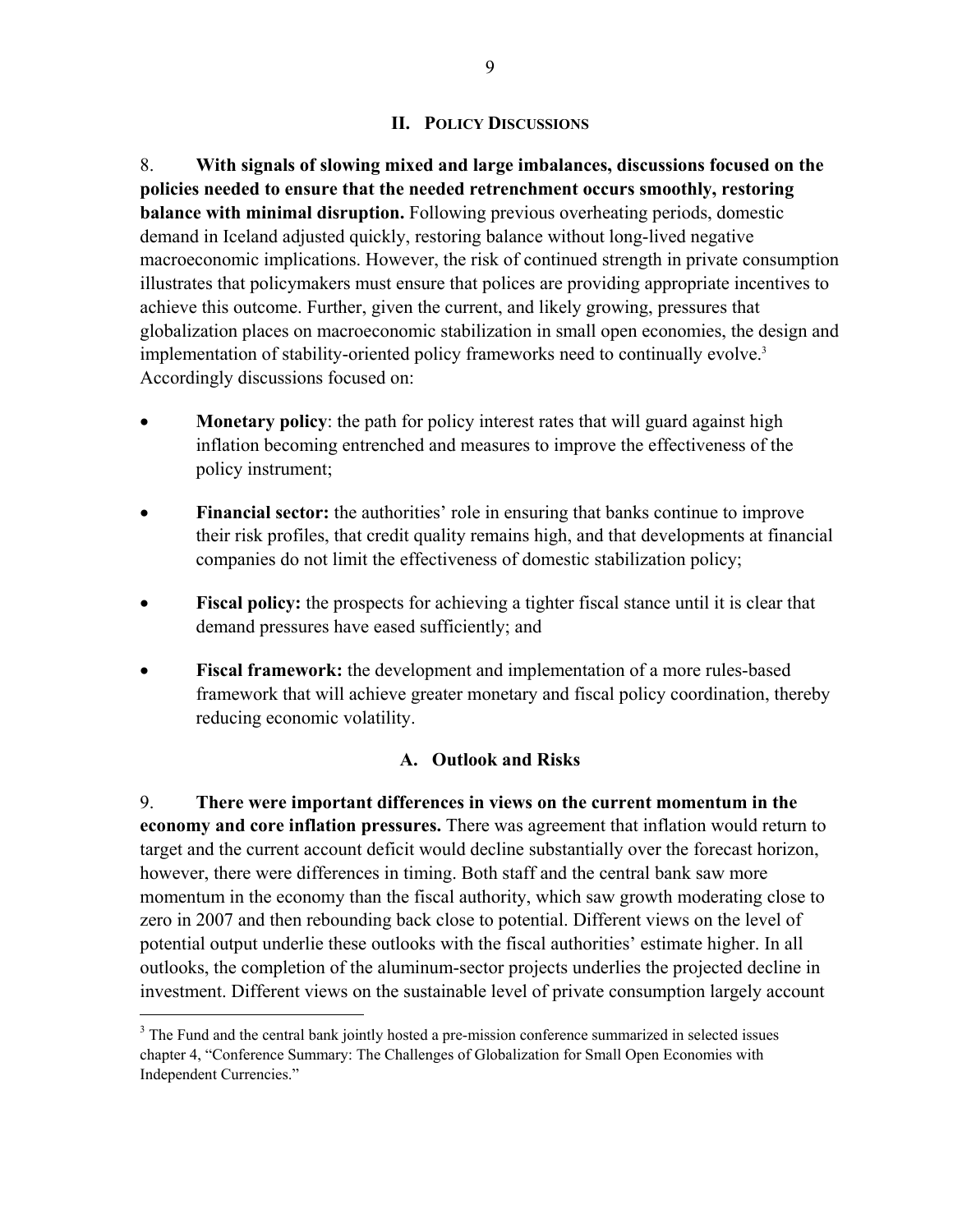for the dissimilar GDP profiles. Staff expect consumption to slow but remain above a sustainable level in 2007, buoyed by tax cuts, currency strength, income growth, and continued asset price appreciation. However, increasing real interest rates coupled with record high household debt and rising import prices are expected to encourage households to rein in expenditure in 2008. Staff and the central bank estimate that the output gap will remain positive in 2007, before moving into excess supply in late-2008. The fiscal authorities, however, estimate that the output gap turns negative in 2007 and inflation returns to the target sooner. Views on the evolution of the current account were broadly similar, with staff expecting it to fall by roughly half in 2007 and to under 10 percent of GDP in 2008.

10. **Staff and the central bank viewed the balance of risks to lie on the upside.** The rebound in consumer confidence in early 2007 warns that the retrenchment in private consumption could be delayed.4 Expectations could be supported by new investment projects drawing closer.<sup>5</sup> Further, the impact of increases in the policy interest rate on household debtservice cost has been muted by competition between the banks and the HFF. In the absence of HFF reform, it was agreed that monetary policy is likely to have only a limited impact on households. Should consumption not ease as forecast, demand pressures will keep inflation and interest rates high, delaying re-equilibration in the exchange rate from its currently overvalued level.

### **B. Fiscal Policy**

11. **Notwithstanding the risks, the fiscal authorities saw less need and little scope for tightening the fiscal stance.** Although the tax cut portion of the 2007 easing had already

been implemented, staff enquired about the scope for delaying some public investment projects and constraining the growth in public consumption over the remainder of 2007 and in 2008. Staff noted that should the economy weaken faster than expected, automatic stabilizers would ensure that

 $\overline{a}$ 

| General Government: Options for Measures in 2007 and 2008<br>(in percent of GDP)            |            |             |             |
|---------------------------------------------------------------------------------------------|------------|-------------|-------------|
|                                                                                             | 2006       | 2007        | 2008        |
| Structural balance before proposed measures                                                 | 3.8        | 2.5         | $-0.2$      |
| Reduce expenditure by 3 percent from budgeted level<br>in 2007 and 4 1/2 percent in 2008    |            | 1.3         | 2.2         |
| Structural balance after proposed measures                                                  | 3.8        | 3.8         | 2.0         |
| <b>Memorandum items:</b>                                                                    |            |             |             |
| Nominal expenditure growth (before measures)<br>Nominal expenditure growth (after measures) | 9.3<br>9.3 | 11.8<br>9.3 | 11.0<br>9.3 |

the fiscal stance eased appropriately. The authorities viewed there to be less need for

<sup>&</sup>lt;sup>4</sup> In early July, the government reduced the cod quota which will reduce GDP in 2008 by 1 percent. While this will only have a small impact on unemployment and the output gap, it could dampen consumer confidence.

 $<sup>5</sup>$  The Helguvik project will likely begin in 2008, with total investment of roughly 10 percent of 2006 GDP</sup> spaced out over 3 years. Additional projects remain under consideration.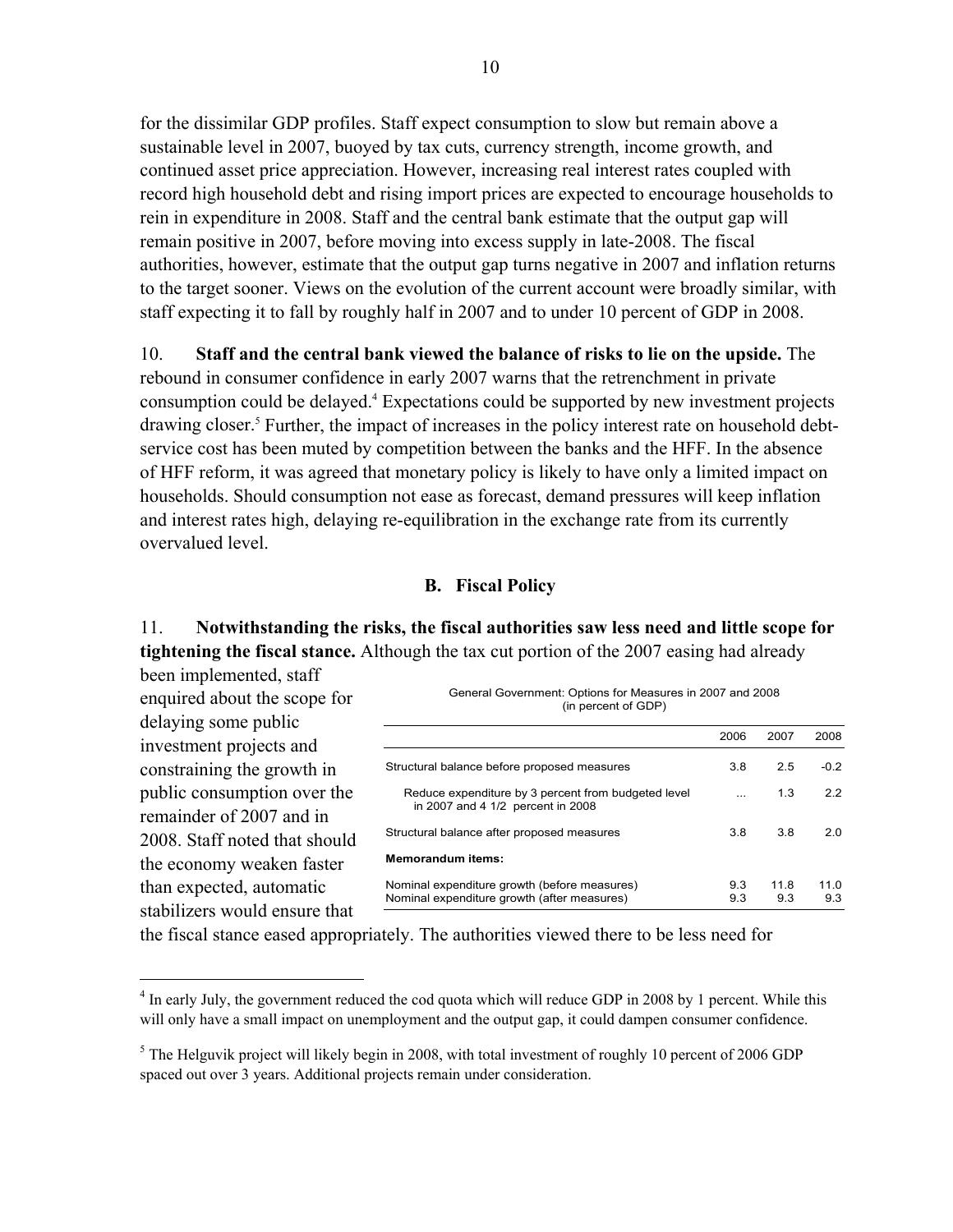additional fiscal restraint given their outlook, and limited scope, particularly in light of the tightness in labor markets.

12. **The authorities saw merit in strengthening the medium-term fiscal framework.** To help reduce macroeconomic volatility, staff recommend a package of measures to strengthen the fiscal framework (Box 1). Strengthening the expenditure rules and extending them to local governments was seen as feasible, as was using parliamentary committees to increase parliament's ownership of the ceilings. While agreeing that nominal spending ceilings would improve the countercyclical impulse from fiscal policy, practical difficulties were noted given high inflation uncertainty. The authorities also noted that it was not immediately obvious where an independent forecast to underpin the budget could be generated.

## **Box 1: Options for Reforming the Fiscal Framework<sup>1</sup>**

A more rules-based fiscal framework would improve macroeconomic stabilization and Iceland could look to the reform experiences of countries like Belgium and the Netherlands where coalition governments are also the norm. Options include:

- Couch expenditure rules in terms of rolling multi-year expenditure ceilings that are binding on ministries and local governments. Stop adding expenditure at the legislative stage and end the use of supplementaries.
- Switch from real to nominal expenditure ceilings based on the inflation target.
- Use stakeholder committees to coordinate fiscal policy targets. Strengthen parliamentary committees to take greater ownership of ceilings.
- Specify detailed expenditure ceilings for the life of the government as part of the coalition agreement.
- Underpin the budget with independent macroeconomic forecasts.

<sup>&</sup>lt;sup>1</sup> Selected issues chapter 2: "Toward a Robust Fiscal Framework for Iceland: Motivation and Practical Suggestions."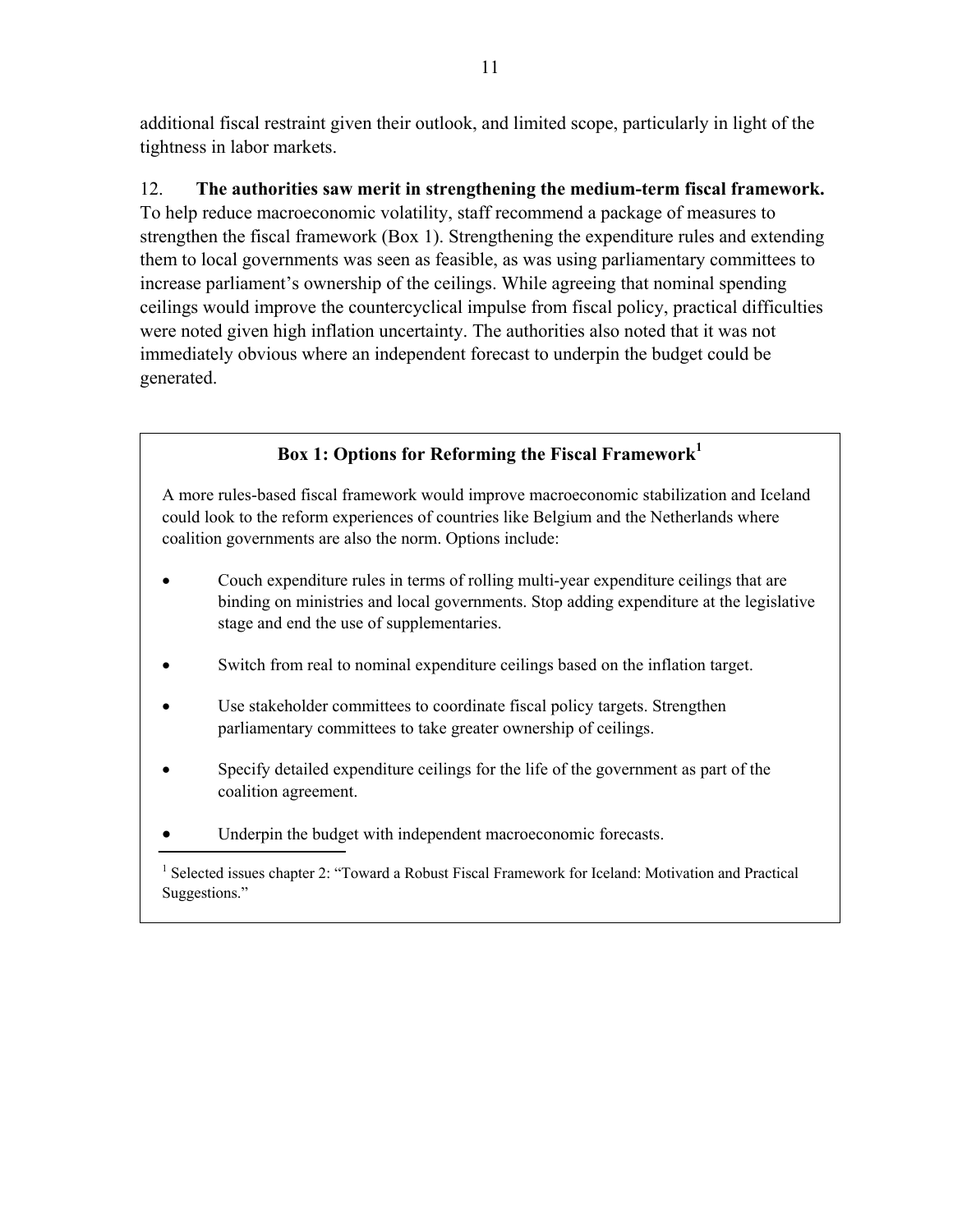### **C. Monetary Policy**

13. **There was agreement that core inflation pressures remained strong.** Although temporary factors were lowering headline inflation, continued tightness in goods and labor markets, and the pickup in house price inflation signaled greater core inflation pressures than expected at the time of the March *Monetary Bulletin*. It was noted that although immigration from eastern Europe had eased labor market constraints in construction and services, shortages of highly skilled workers were generating wage pressures in other sectors. While seeing the need for further tightening, the authorities noted that increased capital flows could lead to perverse short-term effects. Ample credit would be available to households and a further strengthening in the exchange rate could boost consumer confidence. In addition, delaying the re-equilibration in the exchange rate, which the authorities agreed was overvalued by 15 to 25 percent due primarily to the impact of high domestic interest rates (Box 2), could slow needed current account adjustment.<sup>6</sup>



1

<sup>6</sup> Following the mission, the July *Monetary Bulletin* indicated that that the policy rate would need to be held at its current rate for longer than indicated in the March *Monetary Bulletin* owing to increased inflationary pressures. Subsequently, the HFF and banks raised mortgage rates.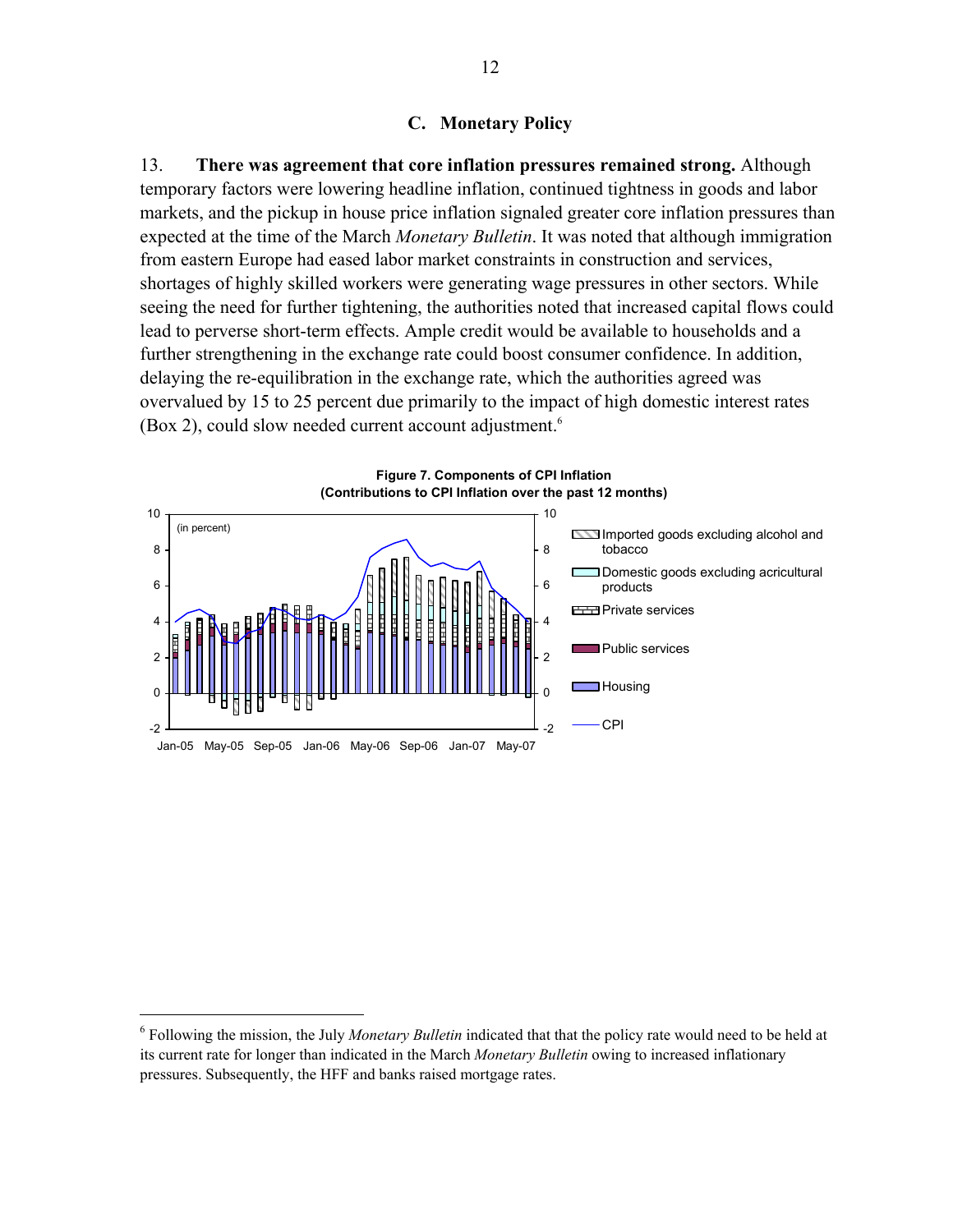

14. **The authorities viewed the publication of the path for interest rates required to return inflation to target as successful.** In the March *Monetary Bulletin,* the central forecast was based on the interest rate path that the central bank staff viewed necessary to return inflation to target. It was noted that virtually all market reaction had been positive. Forward market rates and banks' interest rate forecasts had moved closer to the central bank's view, which had not been the case when this scenario was only included as an alternative.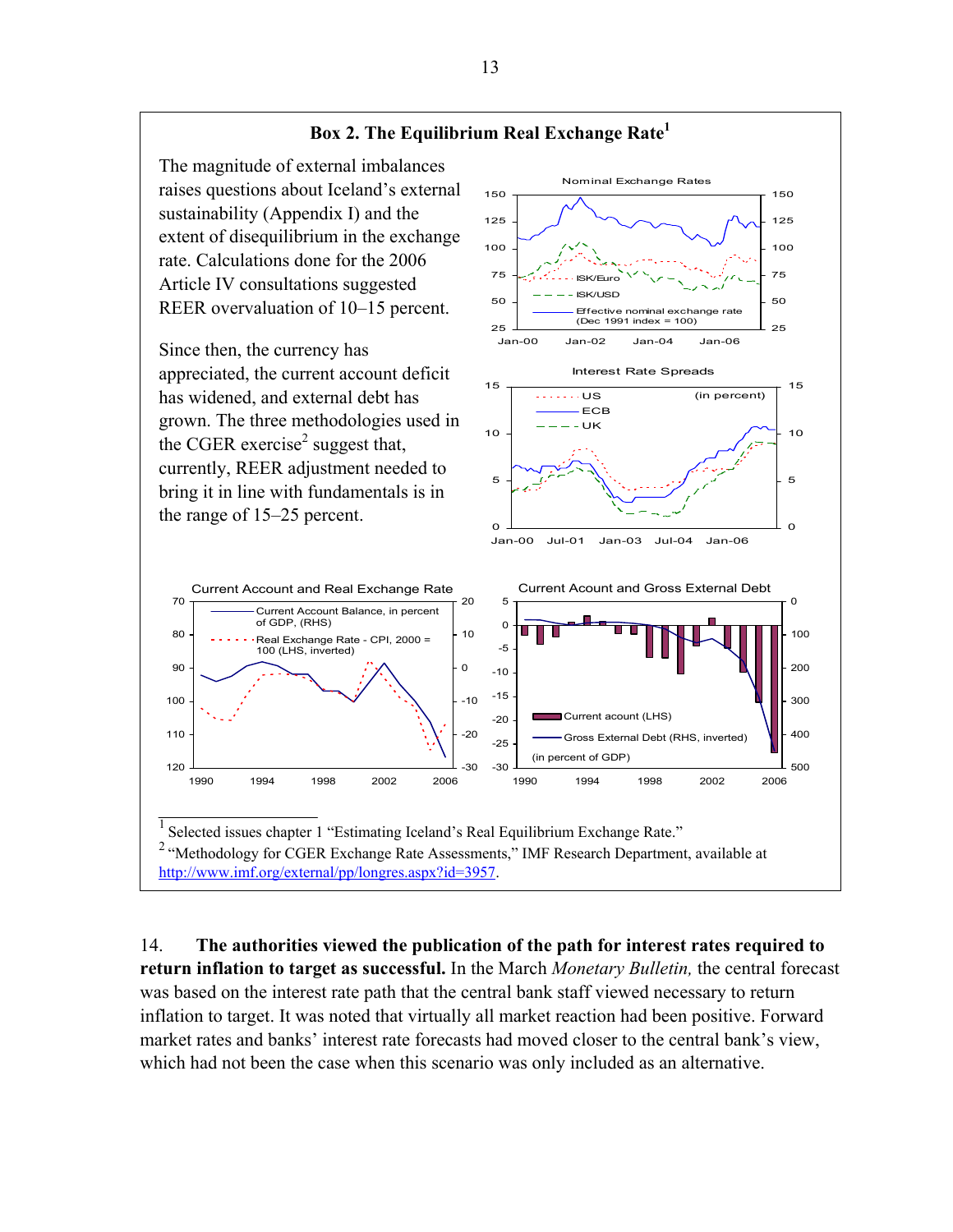15. **There was unanimous agreement that the competition between the banks and the HFF was limiting the impact of monetary policy.** The HFF funds its mortgage lending through issues of government-guaranteed long-term indexed bonds. Consequently, its real mortgage rates only rose as global interest rates rose. The banks fund their ISK mortgage lending with shorter-term borrowing, the cost of which is affected by the central bank's policy instrument. To maintain their share of the mortgage market, banks match HFF rates and appear to be lending at rates below their cost of funds. This prevents the policy rate from affecting household debt-service costs and has encouraged banks to increase their foreigncurrency mortgage lending, which can be done more profitably with households bearing the currency risk. While the authorities agreed that HFF reform would increase the effectiveness of monetary policy, they indicated that it could take a number of years to implement, in part because of concerns over ensuring access to adequate mortgage finance throughout the country.7

### **D. Financial Stability**

16. **Banks responded effectively to the supervisor's and investors' concerns in early 2006, though challenges remain.** Despite Iceland's large current account deficit in 2006 and credit downgrade early in 2007, the banks' resilience to the market turbulence in March of this year was cited as evidence of their effective response. The FME noted that because of Icelandic banks' high dependence on capital markets for funding, they would always be more vulnerable to capital market sentiment, and consequently, liquidity management would always need close monitoring. Banks noted that they have sufficient liquid assets to meet their business obligations for 12 to 18 months without needing market access. In addition, banks' diversification of funding sources suggests that they would continue to have market access, albeit it at a higher cost of funds, should the ISK Eurobond flows cease (Box 3). At the same time, it was noted that there is growing importance on banks' ability to effectively manage new and more complex risks. It was also noted that the rapid foreign expansion of the banks had increased awareness of the importance of improved cross-border collaboration, crisis management planning, and adequate supervisory resources; and progress was being made on all fronts. For example, Iceland will participate in a Nordic financial system contingency exercise in September.

 $\overline{a}$ 

 $7$ In IMF Country Report No. 05/366, along with the analysis of the Icelandic mortgage market, staff outlined a set of guiding principles for reform of the HFF to significantly shrink its role in the retail mortgage market. These principles were to ensure that the positive aspects of the current system would be retained while allowing it to evolve in a manner that would strengthen both the transmission of monetary policy and the stability of the financial sector. On July 2, 2007 following the mission, the Ministry of Social Affairs reduced the maximum LTV ratio of the HFF to 80 percent and announced that the HFF would shift its lending focus more toward its social objectives. Commentators see this as the first step in needed HFF reform.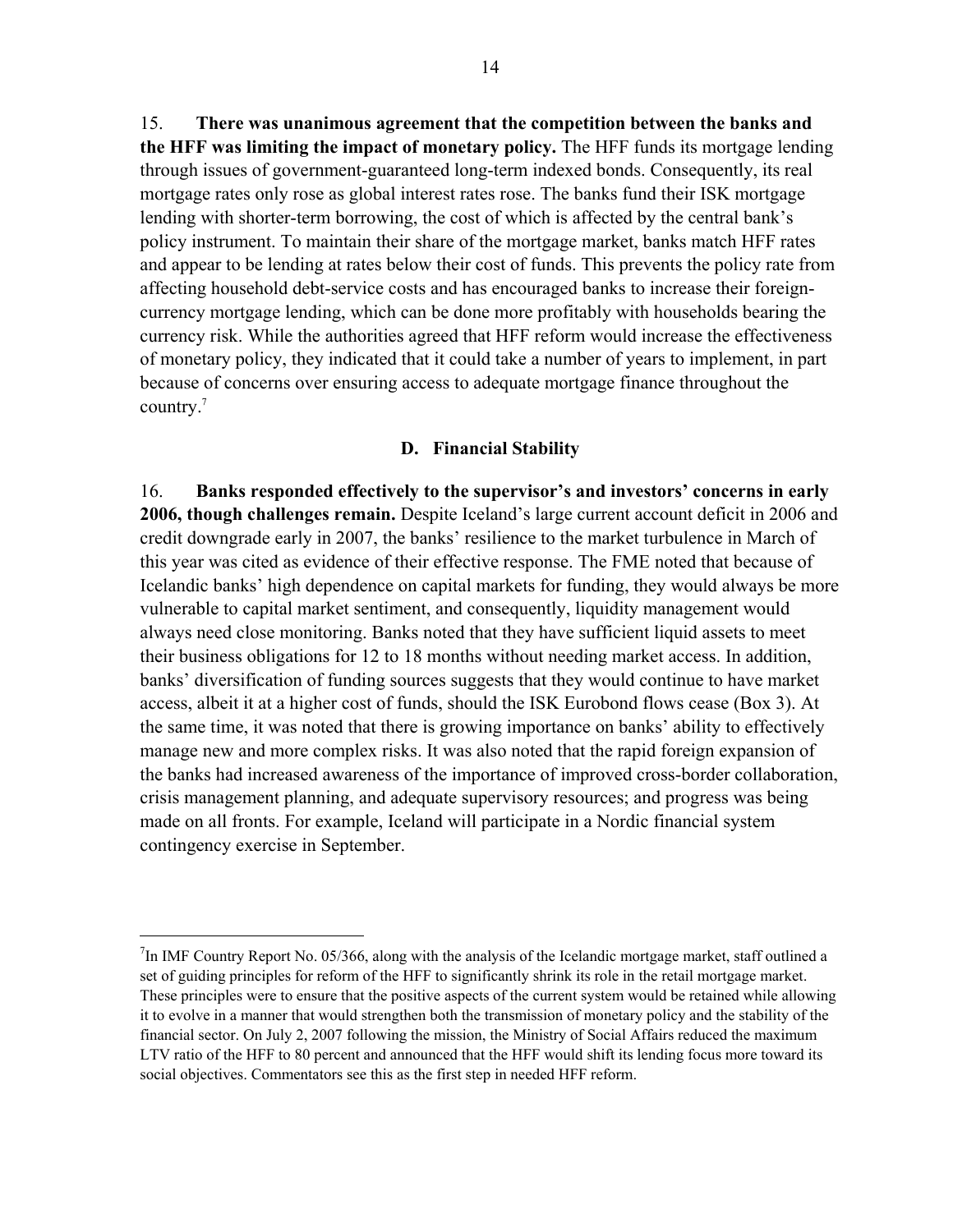

The sustainability of this activity depends on the attractiveness of króna yields, and investor interest in Icelandic assets. Market participants note that Iceland is largely seen as an opportunistic investment rather than a "must hold", and could be more vulnerable to a sell-off.

<sup>1</sup> Seleted issues chapter 3 "Iceland: Financial Sector Developments and Risks to the Outlook."

17. **Although stress tests suggest that banks have adequate capital to withstand large shocks, there was agreement that continued development of stress testing techniques would be important.** The stress tests performed by the FME incorporate shocks that are quite large and the bank-by-bank impact on capital adequacy is published quarterly on the FME's website.<sup>8</sup> When discussing whether the magnitudes of the shocks were appropriate, the FME noted that while imbalances in Iceland have grown, the shocks are always performed relative to the latest data outturns. Consequently, once markets start to move, the tests track the evolution of capital adequacy quarterly, providing ample lead time to introduce measures to restore capital buffers if necessary. However, there was agreement that current methodologies have a weakness as they ignore second-round effects, but this applies to virtually all stress tests.

18. **Focus has shifted from short-term issues on the banks' liabilities side to medium-term issues of credit quality.** Despite low default rates, the rapid pace of credit growth and the extent of household and firm leverage means credit quality could become an issue. The majority of household debt, however, is long-term and so interest rate risk is low. Although the bulk of banks' foreign currency lending is to firms with natural hedges, the increase in foreign currency lending to the generally unhedged retail, construction, and

 $\overline{a}$ 

 $8$  See http://www.fme.is/?PageID=168.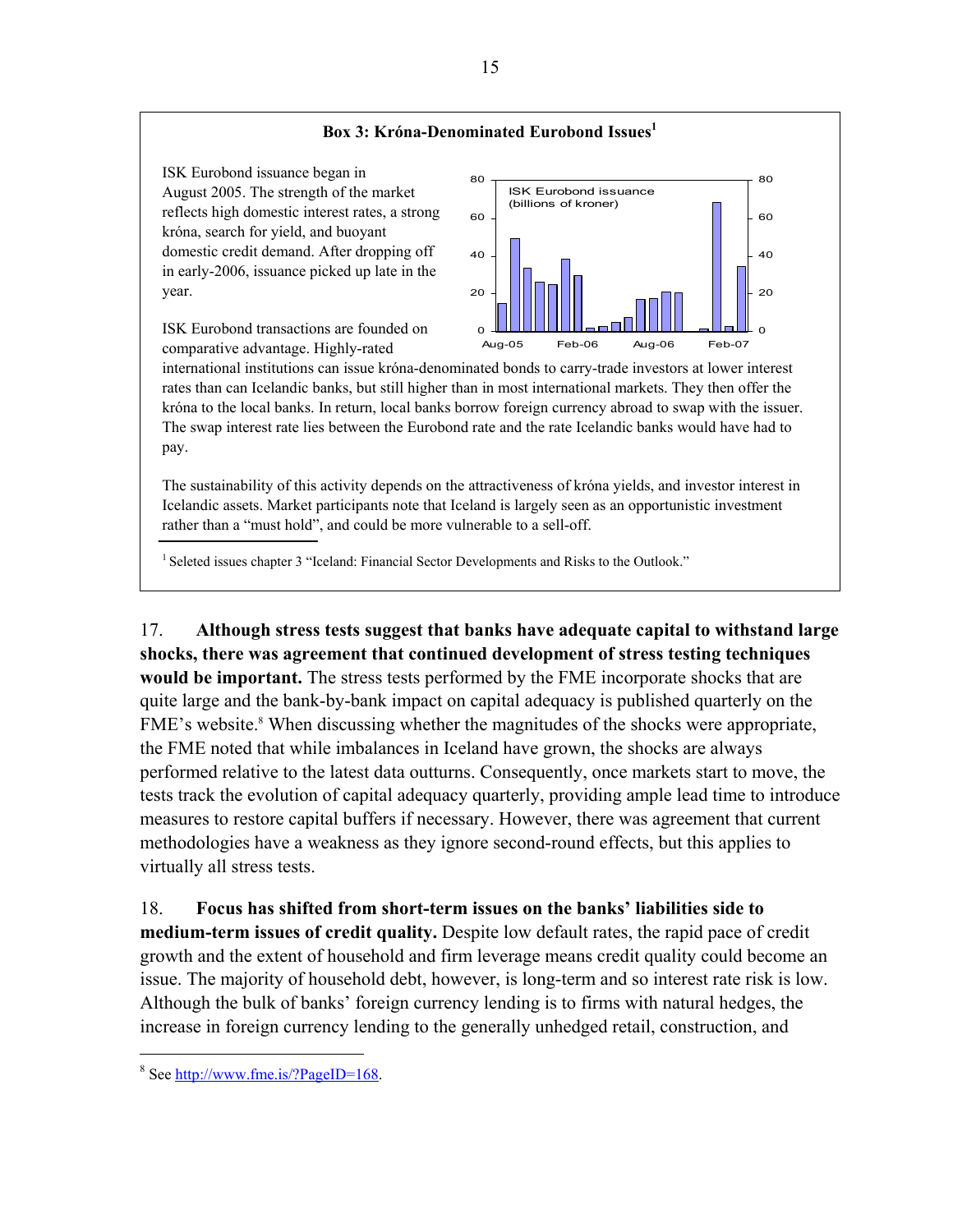19. household sectors poses a growing concern. The magnitude of these exposures remains small, but the growth should be monitored closely because there are indications that many are underestimating the potential rise in the cost of servicing these loans, expecting the currency to remain strong, even in the medium term.<sup>9</sup>

20. **The prospect of financial companies reporting their accounts in foreign currency has raised concerns.** Icelandic financial companies are allowed to keep books and draw up accounts in their functional currency, which could be foreign.<sup>10</sup> While one concern is technical, the key concern is the potential impact on ISK denominated markets. Currently, the three large banks are the ISK market makers. If they were to shift their accounting into another currency, they might discontinue their ISK market activity, with potentially significant implications for liquidity and the transmission of monetary policy.

### **E. External Sustainability**

21. **The current account is expected to improve sharply, notably slowing the rate of growth in net external indebtedness.** The deficit on the trade balance should improve significantly in 2007, reflecting increasing exports as aluminum capacity comes on stream and declining imports due to the completion of the investment projects and moderation in consumption (the 2007 Q1 current account deficit improved to 9.7 percent of GDP). The trade balance is forecast to improve further in 2008 and beyond as imports decline with private consumption returning a sustainable level. The income balance is also forecast to improve markedly, as the larger proportion of higher income earning FDI and equities in Iceland foreign assets yields a positive net return.

22. **Although the level of Iceland's external indebtedness raises concern regarding sustainability, discussions highlighted several mitigating factors.** Debt sustainability analysis presented in Appendix I illustrates how different macroeconomic shocks could increase Iceland's net external debt above the staff's medium-term baseline, possibly leading to servicing difficulties. In particular, krona depreciation increases the level of net external debt notably. These scenarios illustrate that in the event of adverse developments, behavior will need to adjust to ensure stability. Encouragingly, Iceland's debt servicing capacity has grown substantially with the increased capacity in the aluminum sector and households are wealthy with favorable income prospects. Further, because of the scale and different composition of Iceland's foreign assets and liabilities, the net international investment position (IIP), which shows a considerable stronger net position because it includes direct investment and equity, exhibits significantly less deterioration under the depreciation scenario. In addition, as detailed in Appendix I, international accounting standards for

 $\overline{a}$ 

<sup>&</sup>lt;sup>9</sup> The FME expects risks associated with unhedged FX loans to be incorporated under Pillar II in Basel II.

<sup>&</sup>lt;sup>10</sup> See selected issues chapter 3, "Iceland: Financial Sector Developments and Risks to the Outlook."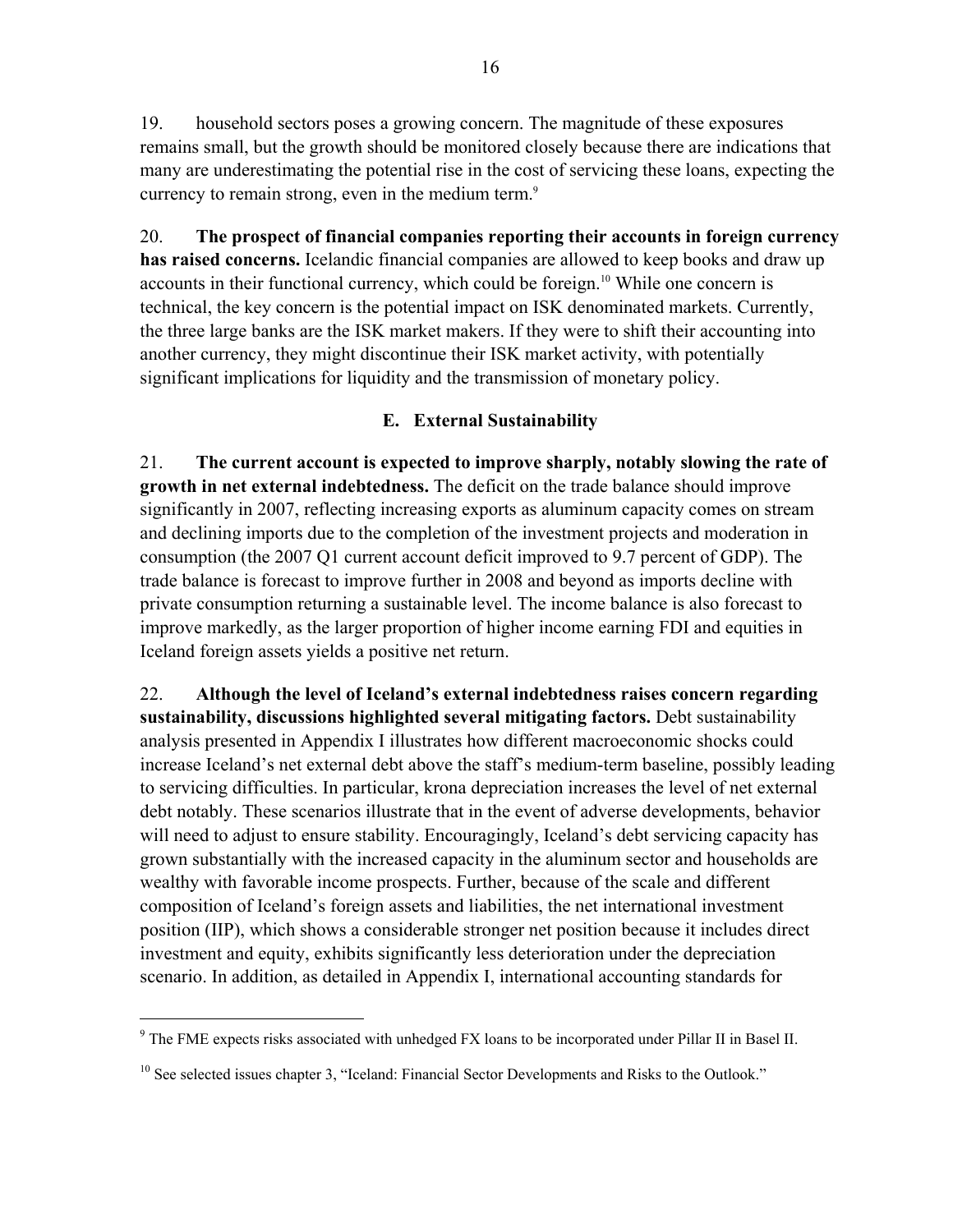valuing different classes of assets imply that even the net IIP may overstate Iceland's true level of external indebtedness.

### **III. STAFF APPRAISAL**

23. **Iceland's medium-term prospects remain enviable.** Open and flexible markets, sound institutions, and skillful management of natural endowments have enabled Iceland to benefit from the opportunities afforded by globalization. However, the growing openness of international markets can also reduce macroeconomic stability, and the road ahead poses challenges that policymakers must address to ensure a smooth ride.

24. **Greater macroeconomic stability is needed.** In part, the forces of globalization can be seen in Iceland's large current account deficits, increasing indebtedness, and persistently high consumer price inflation, which all reflect the unsustainable pace of domestic demand growth over the last several years. In the near term, policies will need to tighten to ensure that domestic demand is reduced, thereby moderating both internal and external imbalances. Additionally, steps need to be taken to strengthen the ability of both monetary and fiscal policy to moderate macroeconomic volatility.

25. **Fiscal policy needs to be tighter than budgeted.** The tax cuts in early-2007 eased the fiscal stance prematurely. Measures should be introduced to ensure that domestic demand pressures moderate sufficiently without relying too heavily on monetary policy. First, the planned increase in public investment should be slowed. Second, new spending initiatives should not be introduced until demand pressures have fully abated. Third, in the upcoming wage negotiations, public sector wage growth needs to be restrained despite labor-market tightness, and consideration should be given to facilitating the import of skilled labor from non-EU countries.

26. **To increase fiscal policy's contribution to macroeconomic stabilization, the medium-term fiscal framework should be strengthened.** Mechanisms need to be introduced to ensure that general government spending targets are achieved in each and every year. Explicit agreements between the central and local governments would help achieve this goal. Further, moving to a framework with nominal spending targets based on the central bank's target rate of inflation would lead to a systematically strong countercyclical fiscal stance.

27. **Monetary policy needs to tighten to ease demand pressures and anchor inflation expectations.** Despite the fall in headline inflation resulting from the reduction in value added and excise taxes, core inflation pressures are stronger than expected at the time of the March *Monetary Bulletin*. Looking further down the road, with currency overvaluation in the 15–25 percent range owing to high short-term interest rates, the currency will at some stage depreciate to a more sustainable level as inflation is returned to target. When this occurs, monetary policy must guard against second-round inflation effects.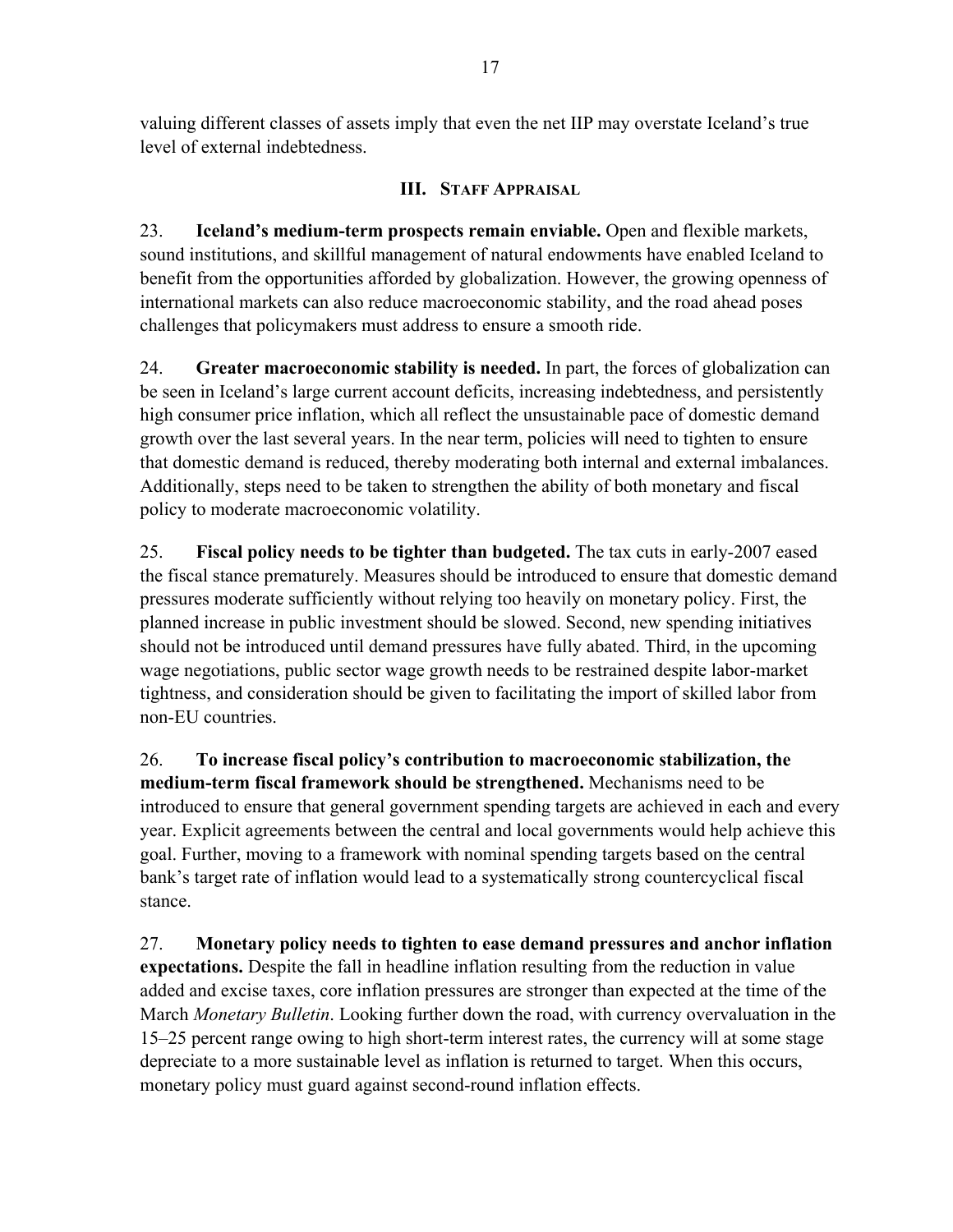28. **Reform of the publicly-owned HFF is crucial.** This is necessary to increase the effectiveness of monetary policy and reduce the threat to stability from potentially volatile international capital flows. Competition between the HFF and domestic banks is preventing the central bank's policy instrument from effectively reducing domestic demand pressures and results in short-term interest rates that are much higher than otherwise. Those sectors of the economy not able to shield themselves from high interest rates may be permanently damaged. High short-term interest rates are also increasing Iceland's attractiveness to the carry trade, appreciating the currency, and increasing external imbalances. As a first step, HFF lending limits and loan-to-value ratios should be reduced. Subsequently, the government needs to permanently remove the distortion in the domestic financial market arising from the presence of the publicly-owned HFF and introduce specifically targeted programs to ensure access to mortgage funding in all areas of the country.

29. **The financial system withstood the market stress in early-2006 admirably, but new risks may be emerging.** Banks took important steps over the past year to reduce vulnerabilities and increase resilience. As banks continue to expand rapidly and the complexity of their operations increases, risk management practices must develop commensurately and credit risk should be a key focus for banks and supervisors. Lending growth remains very strong, and while the delinquency rate is low, it is a lagging indicator. Lending standards and the quality of loan collateral need to be monitored closely. Further, banks' foreign-currency lending to households, which has increased sharply, could potentially become an important indirect credit risk as unhedged households may underestimate the impact of currency movements on their debt-service costs. Reform of the HFF would also improve the pricing of risk in the lending market.

30. **Stress tests conducted by the FME suggest that banks have adequate capital to withstand extreme credit and market shocks.** However, these scenarios do not account for the second-round effects of such shocks and therefore improvements in stress-testing techniques should continue. Given the rapid expansion of the financial sector, the envisaged further strengthening of the FME's resources is welcome. At the same time, the authorities' emphasis on cross-border collaboration in supervision and crisis management is encouraging.

31. The next Article IV consultation is recommended to occur on the 12-month cycle.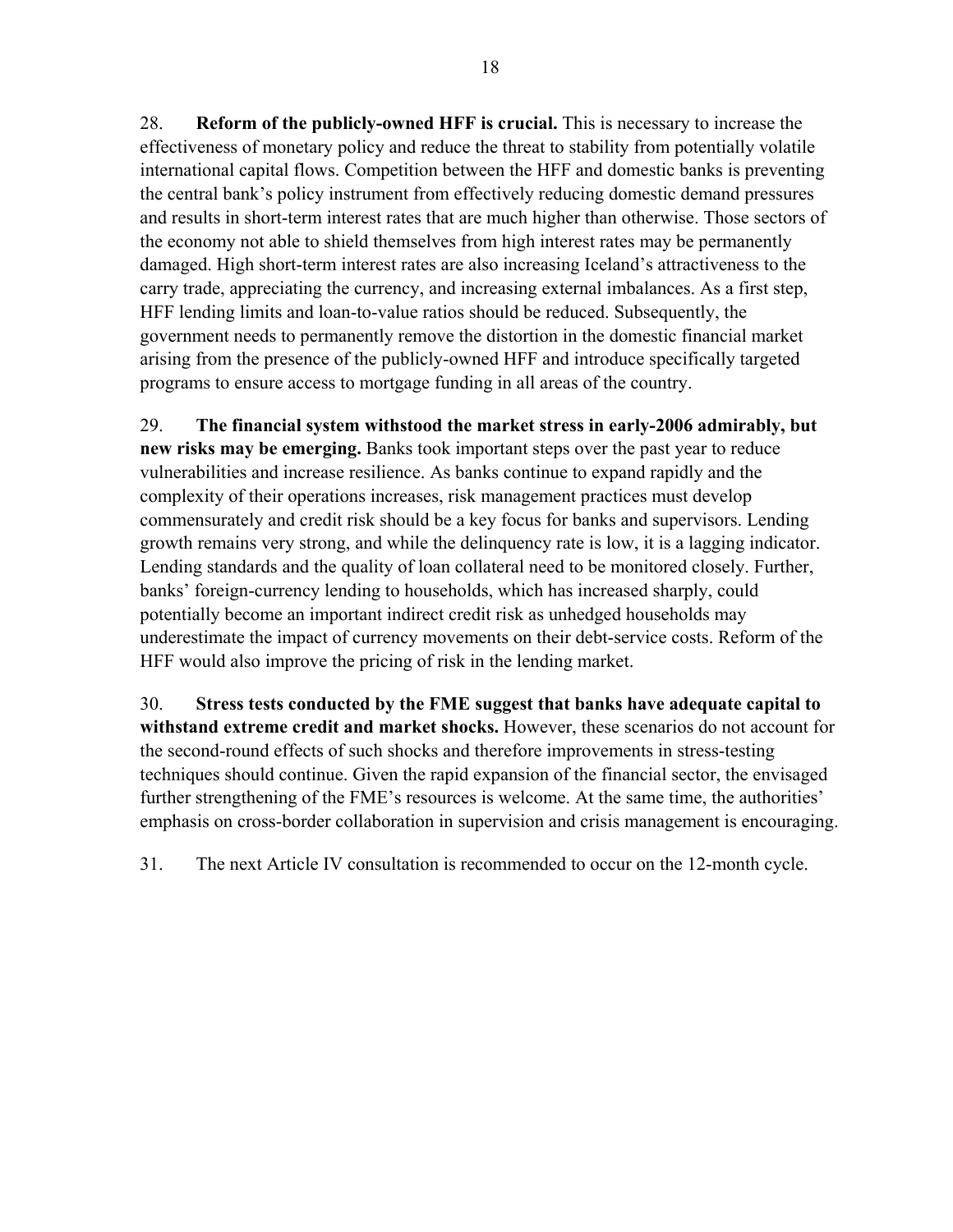| Table 1. Iceland: Selected Economic Indicators, 2000-08 |  |  |
|---------------------------------------------------------|--|--|
|                                                         |  |  |

|                                                | 2000    | 2001    | 2002    | 2003                                       | 2004   | 2005    | 2006    | 2007        | 2008        |
|------------------------------------------------|---------|---------|---------|--------------------------------------------|--------|---------|---------|-------------|-------------|
|                                                |         |         |         |                                            |        |         | prelim. | staff proj. | staff proj. |
|                                                |         |         |         | (Percentage change unless otherwise noted) |        |         |         |             |             |
| <b>National Accounts (constant prices)</b>     |         |         |         |                                            |        |         |         |             |             |
| Gross domestic product                         | 4.3     | 3.9     | $-0.1$  | 2.7                                        | 7.6    | 7.2     | 2.6     | 2.1         | $-0.1$      |
| Total domestic demand                          | 6.0     | $-2.1$  | $-2.3$  | 6.0                                        | 9.8    | 15.7    | 7.9     | $-5.8$      | $-5.3$      |
| Private consumption                            | 4.2     | $-2.8$  | $-1.5$  | 6.2                                        | 6.9    | 12.9    | 4.6     | $-0.4$      | $-4.0$      |
| Public consumption                             | 3.9     | 4.7     | 5.3     | 2.1                                        | 2.0    | 3.7     | 2.9     | 3.0         | 2.5         |
| Gross fixed investment                         | 11.8    | $-4.5$  | $-14.9$ | 12.5                                       | 28.0   | 34.3    | 13.0    | $-22.4$     | $-16.0$     |
| Export of goods and services                   | 4.2     | 7.4     | 3.8     | 1.6                                        | 8.4    | 7.2     | $-5.6$  | 11.6        | 9.8         |
| Imports of goods and services                  | 8.6     | $-9.1$  | $-2.5$  | 10.8                                       | 14.4   | 29.4    | 8.8     | $-9.8$      | $-4.7$      |
| Output gap 1/                                  | 2.9     | 1.4     | $-2.2$  | $-2.6$                                     | 1.8    | 5.2     | 3.3     | 1.3         | $-2.6$      |
| <b>Selected Indicators</b>                     |         |         |         |                                            |        |         |         |             |             |
| Nominal GDP (bln ISK)                          | 682.1   | 769.8   | 812.3   | 839.7                                      | 926.5  | 1,021.5 | 1,141.7 | 1,230.2     | 1,232.9     |
| Central bank gross reserves (bln ISK)          | 34.2    | 36.6    | 37.2    | 58.1                                       | 65.6   | 67.3    | 167.8   | $\cdots$    |             |
| Unemployment rate 2/                           | 1.3     | 1.4     | 2.5     | 3.4                                        | 3.1    | 2.1     | 1.3     | 2.0         | 3.2         |
| Real disposable income per capita              | 1.0     | 1.6     | 3.6     | $-1.3$                                     | 3.7    | 6.5     | $-5.6$  | $\cdots$    | $\cdots$    |
| Consumer price index                           | 5.1     | 6.6     | 4.8     | 2.1                                        | 3.2    | 4.0     | 6.8     | 4.8         | 3.3         |
| Nominal wage index                             | 6.4     | 8.5     | 7.8     | 5.6                                        | 4.6    | 6.5     | 9.1     | 7.4         | 5.0         |
| Nominal effective exchange rate 3/             | 0.0     | $-15.7$ | 2.5     | 6.2                                        | 1.8    | 10.4    | $-10.8$ | $\ddotsc$   | $\ddotsc$   |
| Real effective exchange rate (CPI) 3/          | 2.7     | $-12.5$ | 6.2     | 6.3                                        | 2.8    | 12.8    | $-6.8$  | $\cdots$    | $\cdots$    |
| Terms of trade                                 | $-2.4$  | 0.3     | 0.6     | $-4.1$                                     | $-1.3$ | 1.0     | 3.6     | $\dddotsc$  | $\cdots$    |
| <b>Money and Credit</b>                        |         |         |         |                                            |        |         |         |             |             |
| Deposit money bank credit (end-period)         | 44.6    | 16.5    | 10.0    | 28.6                                       | 41.1   | 68.6    | 44.3    | $\ddotsc$   | $\ddotsc$   |
| Domestic credit (end-period)                   | 43.8    | 12.4    | 7.1     | 21.6                                       | 36.0   | 44.2    | 31.8    | .           | .           |
| Broad money (end-period)                       | 11.2    | 14.9    | 15.3    | 17.5                                       | 15.0   | 23.2    | 19.4    | $\cdots$    | $\cdots$    |
| CBI policy rate (period average)               | 10.4    | 10.9    | 8.4     | 5.4                                        | 6.1    | 9.4     | 12.4    | $\ddotsc$   | .           |
| Public Finance (in percent of GDP)             |         |         |         |                                            |        |         |         |             |             |
| General government 4/                          |         |         |         |                                            |        |         |         |             |             |
| Revenue                                        | 45.5    | 43.8    | 43.7    | 44.7                                       | 46.2   | 49.4    | 48.5    | 47.9        | 48.1        |
| Expenditure                                    | 43.8    | 44.5    | 46.2    | 47.5                                       | 46.0   | 44.2    | 43.2    | 44.8        | 49.6        |
| Balance                                        | 1.7     | $-0.7$  | $-2.6$  | $-2.8$                                     | 0.2    | 5.2     | 5.3     | 3.1         | $-1.5$      |
| <b>Balance of Payments (in percent of GDP)</b> |         |         |         |                                            |        |         |         |             |             |
| Current account balance                        | $-10.2$ | $-4.3$  | 1.5     | $-4.8$                                     | $-9.8$ | $-16.1$ | $-27.3$ | $-13.4$     | $-8.7$      |
| Trade balance (goods)                          | $-5.5$  | $-0.8$  | 1.7     | $-1.9$                                     | $-3.9$ | $-9.1$  | $-13.7$ | $-4.9$      | $-3.2$      |
| Financial and capital account                  | 11.9    | 2.6     | $-1.1$  | 1.2                                        | 12.7   | 13.5    | 38.4    | 13.4        | 8.7         |
| $o/w$ : reserve assets $5/$                    | 0.8     | 0.6     | $-0.7$  | $-2.8$                                     | $-1.5$ | $-0.5$  | $-7.5$  | 4.2         | 0.4         |
| Net errors and omissions                       | $-2.2$  | $-1.8$  | 1.7     | $-0.4$                                     | 3.6    | $-2.9$  | 2.6     | $-11.1$     | 0.0         |
| Gross external debt                            | 108.6   | 123.7   | 111.2   | 139.9                                      | 179.5  | 287.1   | 455.1   | 520.9       | 563.6       |
| Central bank gross reserves (in months)        |         |         |         |                                            |        |         |         |             |             |
| of imports of goods and services) 6/           | 1.5     | 1.4     | 1.5     | 2.2                                        | 2.1    | 1.8     | 3.5     | $\cdots$    | $\cdots$    |

Sources: Statistics Iceland; Central Bank of Iceland; Ministry of Finance; and staff estimates.

1/ Staff estimates. Actual minus potential output, in percent of potential output.

2/ In percent of labor force.

3/ A positive (negative) sign indicates an appreciation (depreciation).

4/ National accounts basis.

5/ A positive (negative) sign indicates a decrease (increase) in gross official foreign reserves.

6/ Excluding imports from the construction of hydropower facility and smelters in 2003-04.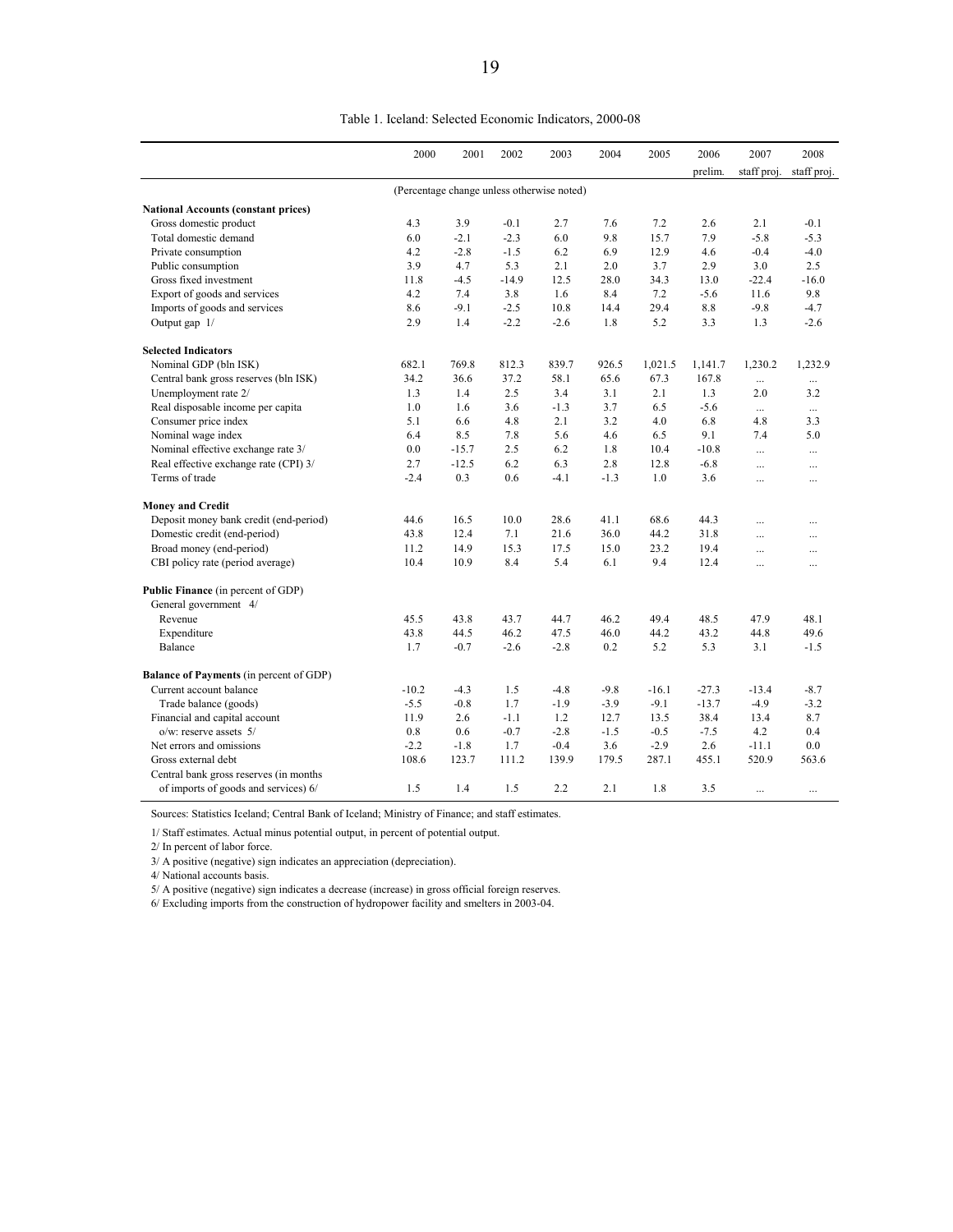|                                        |               |                                                                                                                 |      |                                                                                                                              | Table 2. Iceland: Balance of Payments, 2000-2012<br>(in percent of GDP) |                                                         |      |      |                                                                                                  |      |      |      |      |
|----------------------------------------|---------------|-----------------------------------------------------------------------------------------------------------------|------|------------------------------------------------------------------------------------------------------------------------------|-------------------------------------------------------------------------|---------------------------------------------------------|------|------|--------------------------------------------------------------------------------------------------|------|------|------|------|
|                                        | 2000          | <b>2001</b>                                                                                                     | 2002 | 2003                                                                                                                         | 2004                                                                    | 2005                                                    | 2006 | 2007 | 2008                                                                                             | 2009 | 2010 | 2011 | 2012 |
| <b>Current Account</b>                 |               |                                                                                                                 |      |                                                                                                                              |                                                                         |                                                         |      |      |                                                                                                  |      |      |      |      |
| Balance on Goods                       | က်            |                                                                                                                 |      |                                                                                                                              |                                                                         |                                                         |      |      |                                                                                                  |      |      |      |      |
| Merchandise exports f.o.b.             | 21.9          | a a m co d a co d a a co d a d a d a d a d a d a c c<br>a d m co d a co d d a c a d d a d a d a d d a d d d c c |      | a a i i a i a ji i 4 i i 4 o i 6 i 4 i 6 u 7 i 8 b 6 d 6 i 8<br>a a i 7 d i 6 ji i 4 i i 4 o i 6 i 4 i 6 u 7 i 8 m 6 i 8 m 6 |                                                                         | e a a grad de cras de dia de la de la grad de la de dia |      |      | a ur a un criu x p d a d a d criu d a d d d d<br>a ur a un criu x p d a d a d criu d a d d d d d |      |      |      |      |
| Merchandise imports f.o.b.             | $-27.4$       |                                                                                                                 |      |                                                                                                                              |                                                                         |                                                         |      |      |                                                                                                  |      |      |      |      |
| Balance on Services                    |               |                                                                                                                 |      |                                                                                                                              |                                                                         |                                                         |      |      |                                                                                                  |      |      |      |      |
| Exports of services, total             | 11.8          |                                                                                                                 |      |                                                                                                                              |                                                                         |                                                         |      |      |                                                                                                  |      |      |      |      |
| Imports of services, total             | $-13.5$       |                                                                                                                 |      |                                                                                                                              |                                                                         |                                                         |      |      |                                                                                                  |      |      |      |      |
| Balance on Income                      | $-2.9$        |                                                                                                                 |      |                                                                                                                              |                                                                         |                                                         |      |      |                                                                                                  |      |      |      |      |
| Receipts                               |               |                                                                                                                 |      |                                                                                                                              |                                                                         |                                                         |      |      |                                                                                                  |      |      |      |      |
| Expenditures                           | 4.5           |                                                                                                                 |      |                                                                                                                              |                                                                         |                                                         |      |      |                                                                                                  |      |      |      |      |
| Current transfer, net                  | Ş             |                                                                                                                 |      |                                                                                                                              |                                                                         |                                                         |      |      |                                                                                                  |      |      |      |      |
| Capital and Financial Account          | <u>ှ</u>      |                                                                                                                 |      |                                                                                                                              |                                                                         |                                                         |      |      |                                                                                                  |      |      |      |      |
| Capital transfer, net                  | $\frac{0}{0}$ |                                                                                                                 |      |                                                                                                                              |                                                                         |                                                         |      |      |                                                                                                  |      |      |      |      |
| Financial Account                      | 12.0          |                                                                                                                 |      |                                                                                                                              |                                                                         |                                                         |      |      |                                                                                                  |      |      |      |      |
| Direct investment, net                 | $-2.6$        |                                                                                                                 |      |                                                                                                                              |                                                                         |                                                         |      |      |                                                                                                  |      |      |      |      |
| Abroad                                 |               |                                                                                                                 |      |                                                                                                                              |                                                                         |                                                         |      |      |                                                                                                  |      |      |      |      |
| In Iceland                             |               |                                                                                                                 |      |                                                                                                                              |                                                                         |                                                         |      |      |                                                                                                  |      |      |      |      |
| Portfolio investment, net              |               |                                                                                                                 |      |                                                                                                                              |                                                                         |                                                         |      |      |                                                                                                  |      |      |      |      |
| Assets                                 | -6.5          |                                                                                                                 |      |                                                                                                                              |                                                                         |                                                         |      |      |                                                                                                  |      |      |      |      |
| Liabilities                            | 13.7          |                                                                                                                 |      |                                                                                                                              |                                                                         |                                                         |      |      |                                                                                                  |      |      |      |      |
| Other investment, net                  |               |                                                                                                                 |      |                                                                                                                              |                                                                         |                                                         |      |      |                                                                                                  |      |      |      |      |
| Assets                                 | $\frac{0}{1}$ |                                                                                                                 |      |                                                                                                                              |                                                                         |                                                         |      |      |                                                                                                  |      |      |      |      |
| Liabilities                            | 7.6           |                                                                                                                 |      |                                                                                                                              |                                                                         |                                                         |      |      |                                                                                                  |      |      |      |      |
| Reserve assets                         |               |                                                                                                                 |      |                                                                                                                              |                                                                         |                                                         |      |      |                                                                                                  |      |      |      |      |
| Net errors and omissions               |               |                                                                                                                 |      |                                                                                                                              |                                                                         |                                                         |      |      |                                                                                                  |      |      |      |      |
| Sources: CBI; and IMF staff estimates. |               |                                                                                                                 |      |                                                                                                                              |                                                                         |                                                         |      |      |                                                                                                  |      |      |      |      |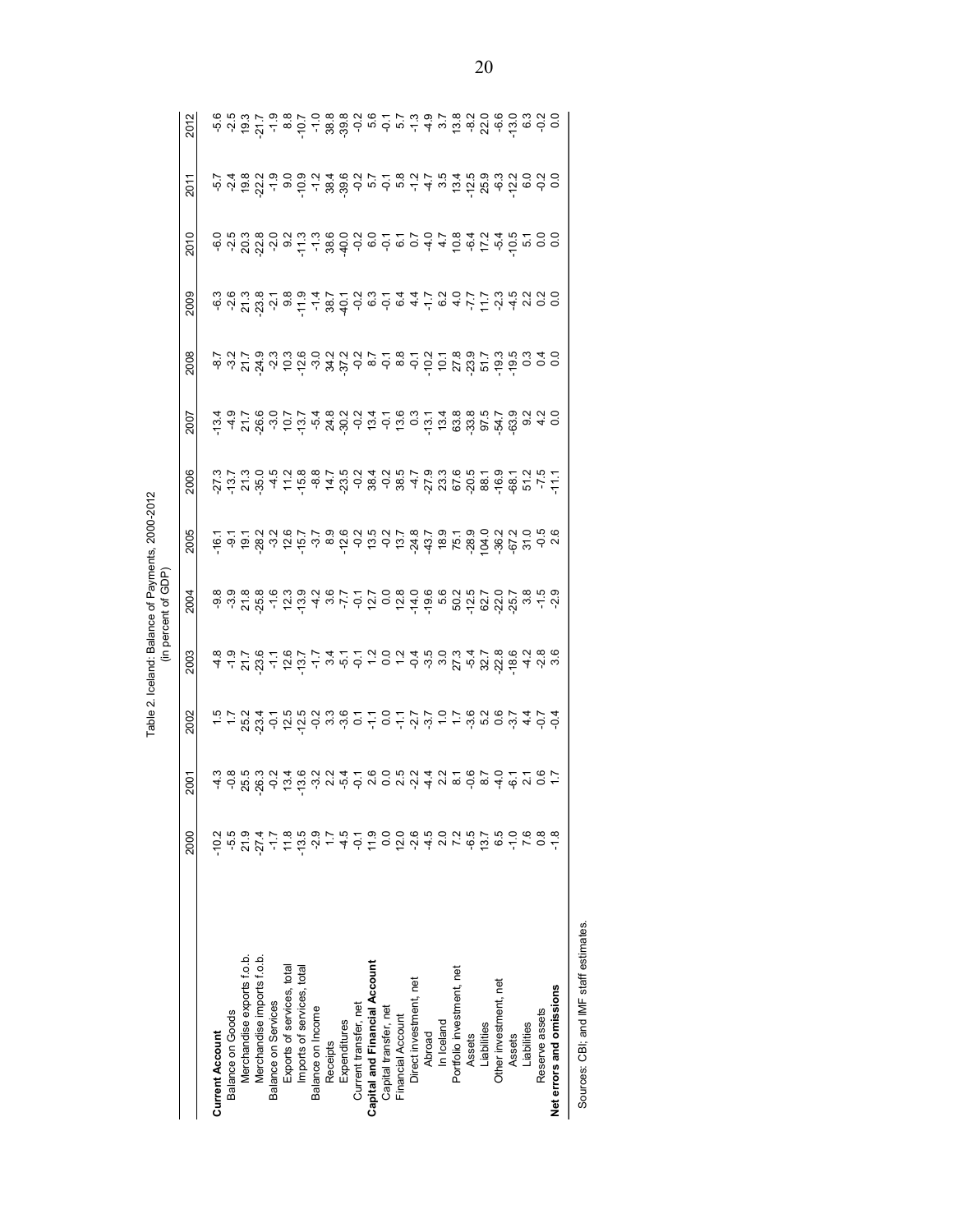#### Table 3. Iceland: Financial Soundness Indicators (as of year-end)

|                                                                                    | 2000       | 2001       | 2002       | 2003       | 2004        | 2005        | 2006         |
|------------------------------------------------------------------------------------|------------|------------|------------|------------|-------------|-------------|--------------|
|                                                                                    |            |            |            |            |             |             |              |
| Capital adequacy 1/                                                                |            |            |            |            |             |             |              |
| Risk-based capital adequacy ratio (CAR) (in percent)                               | 9.8        | 11.4       | 12.2       | 12.3       | 12.8        | 12.8        | 15.1         |
| CAR excluding subordinated loans (in percent)<br>Tier 1 capital ratio (in percent) | 6.6<br>8.1 | 8.1<br>9.1 | 9.1<br>9.7 | 9.2<br>9.7 | 9.5<br>10.4 | 7.6<br>10.2 | 10.9<br>11.7 |
|                                                                                    |            |            |            |            |             |             |              |
| <b>Asset quality</b>                                                               |            |            |            |            |             |             |              |
| <b>Credit institutions 2/</b>                                                      |            |            |            |            |             |             |              |
| Total lending (in ISK billion)                                                     | 601.5      | 704.3      | 740.2      | 918.6      | 1,314.0     | 2,203.0     | 3,251.5      |
| thereof foreign currency loans (in percent)                                        | 41.6       | 44.3       | 39.6       | 49.0       | 51.3        | 51.9        | 57.7         |
| Sectoral credit concentration                                                      |            |            |            |            |             |             |              |
| Real estate loans (as percent of total loans)                                      | 6.6        | 5.8        | 5.3        | $\ldots$   | $\ddotsc$   | $\cdots$    | $\cdots$     |
| Loans to fisheries (as percent of total loans)                                     | 22.9       | 21.2       | 17.1       | 13.4       | 10.9        | 10.9        | 3.1          |
| thereof foreign currency loans (in percent)                                        | 86.5       | 86.8       | 87.0       | 90.1       | 90.3        | 84.0        | 91.4         |
| Loans to households (as percent of total loans)                                    | 27.5       | 25.5       | 26.3       | 20.1       | 23.5        | 24.6        | 21.7         |
| thereof foreign currency loans (in percent)                                        | 8.1        | 10.4       | 8.6        | 4.1        | 7.0         | 5.2         | 10.4         |
| Loans to businesses (as percent of total loans)                                    | 65.2       | 64.2       | 62.6       | 61.9       | 59.1        | 50.5        | 50.9         |
| thereof foreign currency loans (in percent)                                        | 55.6       | 54.7       | 49.4       | 56.9       | 57.1        | 54.1        | 60.1         |
| Loans to retail and services (as percent of total loans)                           | 29.4       | 30.0       | 32.7       | 35.5       | 37.7        | 33.4        | 34.9         |
| thereof foreign currency loans (in percent)                                        | 37.0       | 36.1       | 33.7       | 49.9       | 51.6        | 50.0        | 55.3         |
| Loans to manufacturing et. al. (as percent of total loans) 3/                      | 12.9       | 13.0       | 12.7       | 12.3       | 10.0        | 7.1         | 9.7          |
| thereof foreign currency loans (in percent)                                        | 43.0       | 45.3       | 39.2       | 42.1       | 43.4        | 42.4        | 63.0         |
| Foreign sector (as percent of total loans)                                         | $\cdots$   | 3.6        | 6.2        | 12.3       | 14.6        | 22.8        | 25.0         |
| thereof foreign currency loans (in percent)                                        | $\cdots$   | 99.4       | 78.6       | 91.2       | 96.1        | 96.6        | 95.9         |
| Non-performing loans (NPL) as percent of total loans 1/4/                          | 1.5        | 2.0        | 2.6        | 2.1        | 0.9         | 1.1         | 0.8          |
| Total provisions as percent of average loans 1/                                    | 0.8        | 1.2        | 1.2        | 1.4        | 0.8         | 0.3         | 0.3          |
| Leverage ratio (equity as percent of total assets) 1/                              | 6.2        | 6.5        | 7.2        | 7.1        | 7.1         | 7.4         | 7.8          |
| <b>Borrowing entities</b>                                                          |            |            |            |            |             |             |              |
| Debt-equity ratios                                                                 |            |            |            |            |             |             |              |
| All listed companies (except financial companies)                                  | 2.3        | 2.3        | 1.7        | 1.8        | 2.1         | 1.9         | 2.5          |
| Fisheries companies                                                                | 2.6        | 2.6        | 2.0        | 2.0        | 1.8         | 2.4         | 3.1          |
| Manufacturing companies                                                            | 1.5        | 1.4        | 1.4        | 1.6        | 1.5         | 2.2         | 2.5          |
| IT companies                                                                       | 1.8        | 1.4        | 1.1        | 1.0        | 1.9         | 2.0         | 4.2          |
| Retail, services, and construction companies                                       | 1.9        | 2.0        | 1.5        | 1.4        | 3.2         | 1.6         | 3.8          |
| Corporate profitability (EBITDA/turnover, in percent)                              |            |            |            |            |             |             |              |
| All listed companies (except financial companies)                                  | 7.8        | 10.2       | 11.9       | 11.1       | 11.2        | 10.1        | 11.1         |
| Fisheries companies                                                                | 17.4       | 27.1       | 24.0       | 21.3       | 17.5        | 18.7        | 22.9         |
| Manufacturing companies                                                            | 12.5       | 13.4       | 12.9       | 11.0       | 19.0        | 15.9        | 15.3         |
| IT companies                                                                       | 9.0        | 10.2       | 27.2       | 23.4       | 13.9        | 9.3         | 8.6          |
| Retail, services, and construction companies                                       | 7.9        | 5.6        | 7.5        | 10.5       | 12.1        | 12.1        | 7.4          |
| Household indebtedness (debt/disposable income, in percent)                        | 165.4      | 176.9      | 182.4      | 172.0      | 183.5       | 214.7       | 216.0        |
| Management soundness 1/                                                            |            |            |            |            |             |             |              |
| <b>Expense ratios</b>                                                              |            |            |            |            |             |             |              |
| Operating expenses as percent of net operational revenue                           | 65.7       | 66.7       | 59.4       | 55.0       | 45.1        | 35.8        | 37.0         |
| Staff costs as percent of net operational revenue                                  | 32.9       | 33.8       | 30.9       | 29.4       | 23.9        | $\cdots$    | $\cdots$     |
| Earnings and profitability 1/                                                      |            |            |            |            |             |             |              |
| Return on assets (after taxes, in percent)                                         | 0.7        | 0.8        | 1.1        | 1.3        | 1.8         | 2.3         | 2.6          |
| Return on equity (after taxes)                                                     | 10.7       | 13.5       | 18.1       | 22.1       | 30.9        | 41.7        | 39.1         |
| Interest margin (as percent of total revenue)                                      | 54.5       | 63.8       | 51.4       | 44.2       | 40.7        | 39.7        | 37.9         |
| Fees and commissions (as percent total revenue)                                    | 31.0       | 32.6       | 26.2       | 25.0       | 21.3        | 24.1        | 26.1         |
| Value adjustments of other financial operations (as percent of total revenue)      | (1.2)      | (5.8)      | 12.1       | 22.7       | 24.7        | 26.5        | 29.8         |
| Dividends from shares and other holdings (as percent of total revenue)             | 5.9        | 4.0        | 2.7        | 3.2        | 3.9         | 3.0         | $\cdots$     |
| Other income (as percent of total revenue)                                         | 9.8        | 5.3        | 7.6        | 4.9        | 9.3         | 6.7         | 6.2          |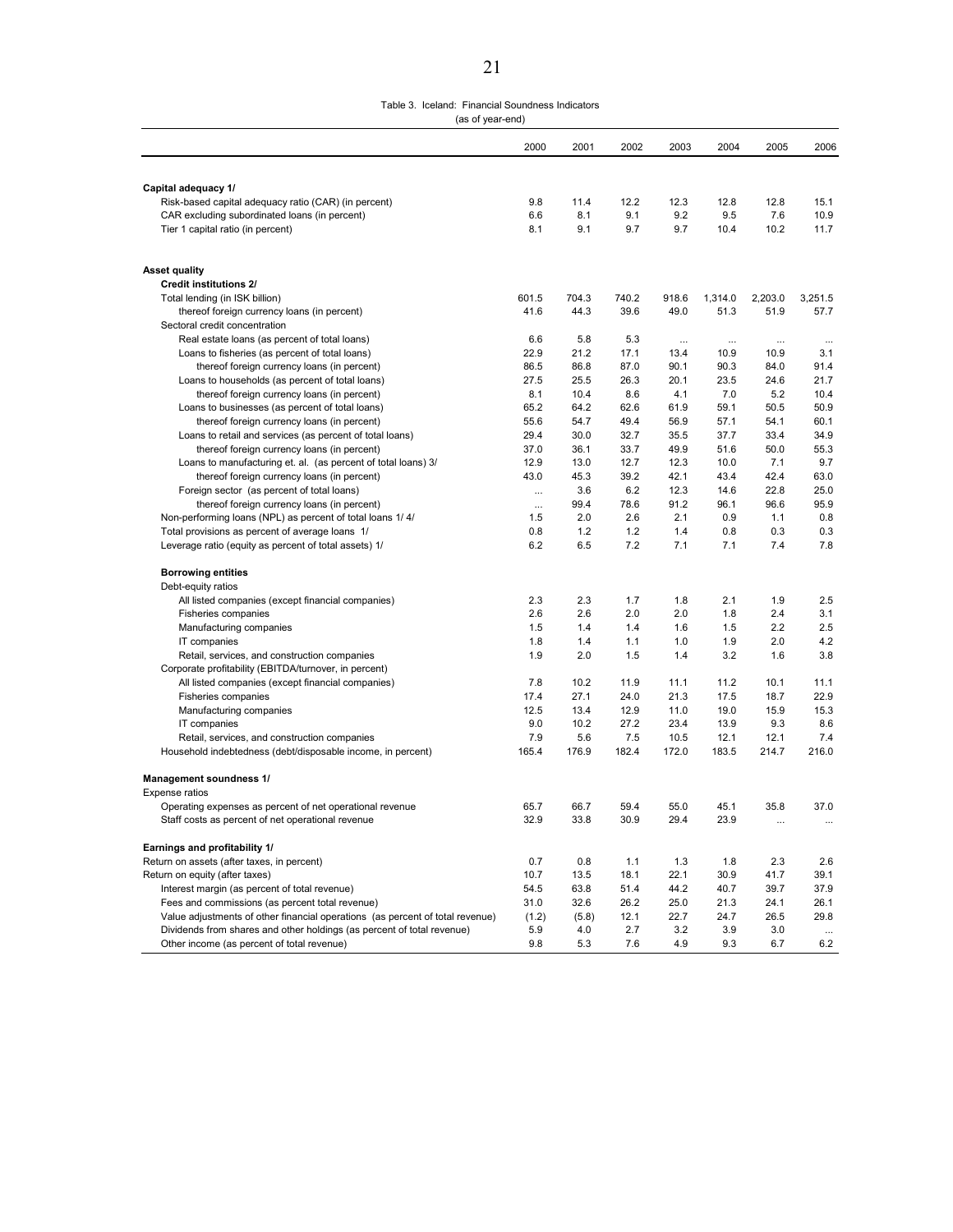|                  | Table 3. Iceland: Financial Soundness Indicators (continued) |
|------------------|--------------------------------------------------------------|
| (as of year-end) |                                                              |

|                                                                                  | 2000              | 2001              | 2002              | 2003           | 2004           | 2005           | 2006           |
|----------------------------------------------------------------------------------|-------------------|-------------------|-------------------|----------------|----------------|----------------|----------------|
| Liquidity                                                                        |                   |                   |                   |                |                |                |                |
| Central bank credit to banks (end of period, in ISK billion)                     | 46.9              | 68.7              | 73.7              | 25.0           | 37.5           | 87.7           | 120.0          |
| Deposits to M3 ratio                                                             | 1.0               | 1.0               | 1.0               | 1.0            | 1.0            | 1.1            | 1.0            |
| Loans-to-deposits ratiom                                                         | 2.1               | 2.1               | 1.9               | 1.9            | 2.4            | 3.2            | 2.8            |
| Liquidity ratio (cash and short-term assets/                                     |                   |                   |                   |                |                |                |                |
| demand and short-term liabilities)                                               | 1.2               | 1.2               | 1.2               | 1.2            | 1.3            | 1.5            | 2.0            |
| Measures of secondary market liquidity:                                          |                   |                   |                   |                |                |                |                |
| Interbank FX market turnover (Kr. Billions)                                      | 768.0             | 1218.0            | 834.4             | 1185.6         | 949.9          | 2077.5         | 4421.6         |
| Interbank domestic market turnover (Kr. Billions)                                | 524.3             | 426.1             | 420.8             | 578.9          | 1073.3         | 1579.1         | 1646.8         |
| <b>Market-based indicators:</b>                                                  |                   |                   |                   |                |                |                |                |
| Stock market index (ICEX-15; y-o-y change, in percent)                           | $-19.3$           | $-11.2$           | 16.7              | 56.4           | 58.9           | 64.7           | 16.0           |
| Residential housing prices (y-o-y increase, in percent)                          | 13.3              | 3.1               | 7.5               | 9.1            | 23.3           | 31.0           | 5.6            |
| Commercial property prices (y-o-y increase, in percent) (between yearly averages | 16.3              | $-2.8$            | $-12.6$           | 11.6           | 6.9            | 12.6           | 35.0           |
| Market capitalization at year-end (as a percent of GDP)                          | 59.5              | 57.0              | 68.2              | 81.3           | 126.2          | 182.3          | 340.8          |
| Turnover rate (trading/market capitalization) (12 month trading)                 | 50.0              | 32.3              | 60.7              | 84.0           | 66.6           | 66.2           | 84.6           |
| Credit ratings                                                                   |                   |                   |                   |                |                |                |                |
| Moody's short-term 1/2/                                                          | P <sub>1-P2</sub> | P <sub>1-P2</sub> | P <sub>1-P2</sub> | P <sub>1</sub> | P <sub>1</sub> | P <sub>1</sub> | P <sub>1</sub> |
| Moody's long-term 1/2/                                                           | $A2-A3$           | $A2-A3$           | $A2-A3$           | $A1-A3$        | $A1-A3$        | $A1-A2$        | Aa3            |
| Fitch short-term 1/2/                                                            |                   | F1                | F <sub>1</sub>    | F1             | F <sub>1</sub> | F1             | F <sub>1</sub> |
| Fitch long-term 1/2/                                                             |                   | A                 | A                 | A              | A              | A              | $\overline{A}$ |
| Sovereign yield spreads (spread between yields on                                |                   |                   |                   |                |                |                |                |
| Icelandic and foreign trade-weighted 3-month T-bills, percentage points)         | 6.3               | 7.9               | 3.1               | 2.8            | 5.3            | 6.2            | 12.1           |
| Financial market structure:                                                      |                   |                   |                   |                |                |                |                |
| Concentration ratios in the banking sector                                       |                   |                   |                   |                |                |                |                |
| Number of banks accounting for 25 percent of total assets 2/                     | 1.0               | 1.0               | 1.0               | 1.0            | 1.0            | 1.0            |                |
| Number of banks accounting for 75 percent of total assets 2/                     | 3.0               | 4.0               | 4.0               | 3.0            | 3.0            | 3.0            |                |
| Number of financial institutions (unconsolidated)                                | 29.0              | 29.0              | 29.0              | 28.0           | 28.0           | 28.0           | $\cdots$       |
| Number of financial institutions (consolidated) 1/2/                             | 10.0              | 10.0              | 10.0              | 10.0           | 10.0           | 10.0           | $\cdots$       |

Sources: Financial Supervisory Authority and Central Bank of Iceland.

1/ Commercial banks and six (five from 2006) largest savings banks. In 2006, Sparisjodur velstjora and Sparisjodur Hafnarfjardar merged under

the name of BYR-sparisjodur. Accordingly, figures for the savings banks at the end of 2006 are for the five largest savings banks.

 2/ Deposit money banks. Figures from year 2003 onwards for sectoral breakdown of lendings is not comparable with the past because of new loan classifica 3/ Mining, manufacturing and construction.

4/The NPL ratios for 2005 and 2006 were not disclosed in the reports of most of the banks using IFRS for their annual accounts. The NPL ratios for these tv years are provided by the FME for the largest financial institutions (2 commercial banks and 6 largest savings banks) based on loans to customers excluding financial institutions.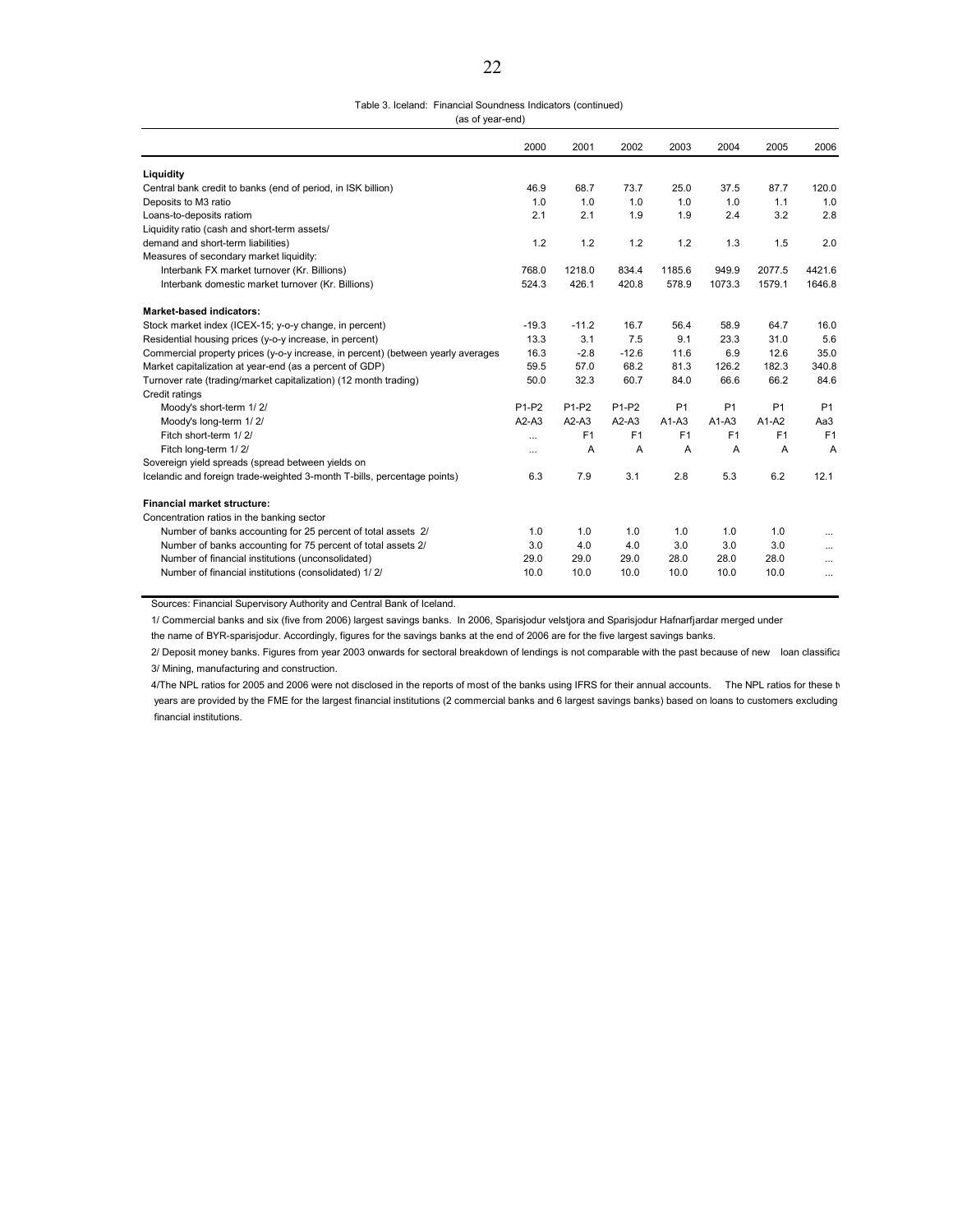|                                   |        |        |      |      |                       |      | Proj.                  |        |
|-----------------------------------|--------|--------|------|------|-----------------------|------|------------------------|--------|
|                                   | 2003   | 2004   | 2005 | 2006 |                       | 2007 |                        | 2008   |
|                                   |        |        |      |      | MoF                   | IMF  | MoF                    | IMF    |
|                                   |        |        |      |      |                       |      |                        |        |
| <b>Total revenue</b>              | 44.7   | 46.2   | 49.4 | 48.5 | 49.2                  | 47.9 | 47.3                   | 48.1   |
| Current revenue                   | 42.8   | 44.3   | 47.6 | 46.7 | 47.3                  | 46.1 | 45.4                   | 46.1   |
| of which:                         |        |        |      |      |                       |      |                        |        |
| Direct taxes                      | 17.3   | 19.6   | 21.1 | 21.3 | 21.7                  | 21.2 | 21.5                   | 22.2   |
| Indirect taxes                    | 17.3   | 18.4   | 19.6 | 19.1 | 18.4                  | 17.7 | 17.2                   | 17.2   |
| Interest income                   | 1.3    | 1.1    | 1.0  | 1.5  | 1.8                   | 1.7  | 1.5                    | 1.5    |
| Other current income              | 7.0    | 5.3    | 5.8  | 4.8  | 5.4                   | 5.4  | 5.2                    | 5.2    |
| Capital revenue                   | 1.9    | 1.9    | 1.8  | 1.8  | 1.9                   | 1.8  | 1.9                    | 2.0    |
| <b>Total expenditure</b>          | 47.5   | 46.0   | 44.2 | 43.2 | 46.0                  | 44.8 | 48.4                   | 49.6   |
| Current expenditure<br>of which:  | 43.0   | 41.3   | 40.3 | 39.4 | 41.8                  | 40.7 | 42.2                   | 43.2   |
| Interest expenditure              | 2.7    | 2.4    | 2.1  | 2.1  | 2.5                   | 2.5  | 2.3                    | 2.4    |
| Capital expenditure               | 4.5    | 4.7    | 3.9  | 3.8  | 4.2                   | 4.1  | 6.2                    | 6.4    |
| <b>Primary balance</b>            | $-0.1$ | 2.6    | 7.4  | 7.5  | 5.8                   | 5.6  | 1.2                    | 0.9    |
| <b>Overall balance</b>            | $-2.8$ | 0.2    | 5.2  | 5.3  | 3.2                   | 3.1  | $-1.1$                 | $-1.5$ |
| <b>Debt position</b>              |        |        |      |      |                       |      |                        |        |
| General government gross debt     | 40.9   | 34.5   | 25.5 | 31.5 | 31.5                  | 26.1 | $\ddotsc$              | 27.6   |
| General government net debt       | 23.2   | 20.9   | 9.5  | 7.9  | 9.2                   | 2.5  | $\ddotsc$              | 4.0    |
| <b>Cyclically adjusted 2/</b>     |        |        |      |      |                       |      |                        |        |
| Primary revenue                   | 43.5   | 45.0   | 48.1 | 46.9 | $\ddotsc$             | 46.1 | $\ddotsc$              | 46.6   |
| Primary expenditure               | 43.7   | 44.4   | 44.2 | 42.4 | $\ddotsc$             | 42.9 | $\ddotsc$              | 46.0   |
| Primary balance                   | $-0.2$ | 0.7    | 3.9  | 4.5  | $\ddotsc$             | 3.2  | $\cdots$               | 0.7    |
| Total revenue                     | 44.7   | 46.1   | 49.2 | 48.4 | $\ddotsc$             | 47.9 | $\ddotsc$              | 48.1   |
| Total expenditure                 | 46.3   | 46.8   | 46.5 | 44.6 |                       | 45.4 |                        | 48.3   |
| Overall balance                   | $-1.6$ | $-0.7$ | 2.7  | 3.8  | $\ddotsc$<br>$\cdots$ | 2.5  | $\ddotsc$<br>$\ddotsc$ | $-0.2$ |
| <b>Memorandum items:</b>          |        |        |      |      |                       |      |                        |        |
| Real public consumption growth 3/ | 3.9    | 2.9    | 4.5  | 4.7  | 6.8                   | 5.7  | 2.9                    | 2.5    |
| Output gap 4/                     | $-2.6$ | 1.8    | 5.2  | 3.3  | $\ddotsc$             | 1.3  | $\ddotsc$              | $-2.6$ |

### Table 4. Iceland: Summary Operations of the General Government, 2003-08 1/ (in percent of GDP)

Sources: Ministry of Finance; and Fund staff estimates and calculations.

1/ Official forecast of the Ministry of Finance as of April 2006.

2/ In percent of potential GDP.

3/ Change in percent, deflated by CPI inflation.

4/ Actual output less potential in percent of potential.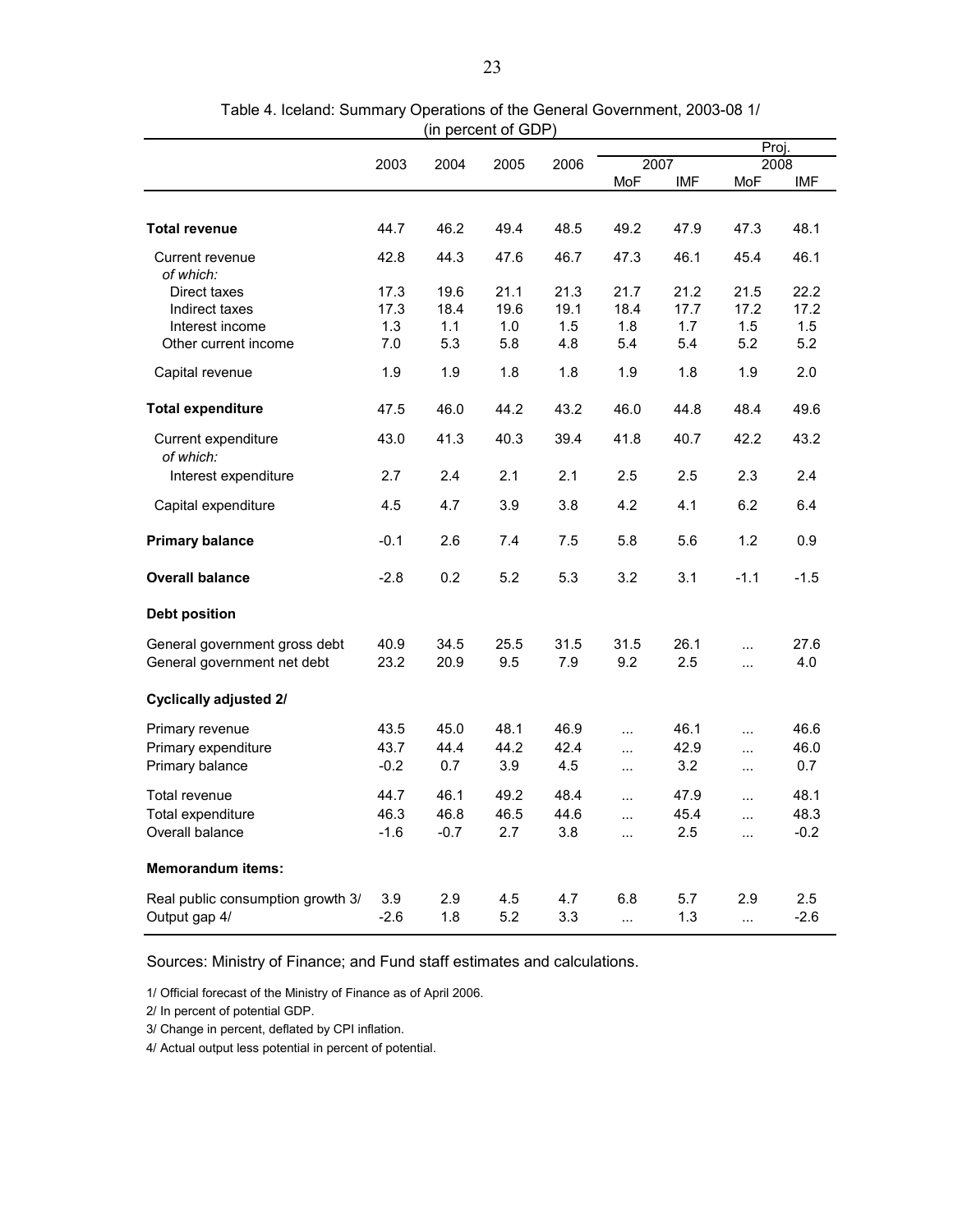|                                          |                              |                             |                         | able 5. Iceland. Medium-term Scenario, 2003-12<br>(Percentage change, unless otherwise indicated) |                         |                                    |                                     |                            |                 |                                  |
|------------------------------------------|------------------------------|-----------------------------|-------------------------|---------------------------------------------------------------------------------------------------|-------------------------|------------------------------------|-------------------------------------|----------------------------|-----------------|----------------------------------|
|                                          | 2003                         | 2004                        | 2005                    | 2006                                                                                              | 2007                    | 2008                               | 2009                                | 2010                       | 2011            | 2012                             |
| Real GDP                                 |                              | 7.6                         | $\overline{7}$ .2       |                                                                                                   |                         |                                    |                                     | 5.7                        | 3.4             | ო                                |
| Real domestic demand                     |                              |                             | 15.7                    |                                                                                                   |                         |                                    |                                     |                            |                 |                                  |
| Private consumption                      |                              |                             |                         |                                                                                                   |                         |                                    |                                     |                            |                 |                                  |
| Public consumption                       |                              |                             |                         |                                                                                                   |                         |                                    |                                     |                            |                 |                                  |
| Fixed investment                         | 2 5 9 2 7 9<br>2 9 9 9 9 9 1 | 8 9 9 9 9<br>8 9 9 9 9      | 2 3 4<br>5 4 3          |                                                                                                   |                         | $-16.0$                            | t vi vi vi vi o<br>Si vi vi vi vi o |                            | $-2000000$      | 4 m to 0<br>4 m to 0<br>4 m to 0 |
| Change in stocks 1/                      | $-0.3$                       | $\overline{c}$              | $\overline{0}$ .        |                                                                                                   |                         | 0.0                                |                                     |                            |                 |                                  |
| Net exports 1/                           |                              |                             |                         |                                                                                                   |                         |                                    |                                     |                            |                 | 0.9                              |
| Exports                                  | $7, 6, 8$<br>$7, 6, 8$       | $\frac{4}{9}$ $\frac{4}{9}$ | 9 7 8<br>9 7 9<br>9 7 9 | ှ6<br>- 5 မှ                                                                                      | $80000$<br>$7000$       | $7807$<br>$787$                    | $3004$<br>$74$                      | $20779$<br>$2179$<br>$479$ | $7400$<br>$790$ | 3.0                              |
| Imports                                  |                              | 14.4                        |                         | 8.8                                                                                               |                         |                                    |                                     |                            |                 | Ξ                                |
| Current account 2/                       | 4.8                          | $-9.8$                      | $-16.1$                 | $-27.3$                                                                                           | $-13.4$                 | $-8.7$                             | .ვ<br>გ                             |                            |                 | $-5.6$                           |
| Inflation                                |                              |                             |                         |                                                                                                   |                         |                                    |                                     |                            |                 |                                  |
| <b>Consumer Prices</b>                   | $\overline{2.1}$             | 3.2                         | 4.0                     | 6.8                                                                                               | 4.8                     | $3.\overline{3}$                   | 2.7                                 | 2.5                        | 2.5             | 2.5                              |
| abor market                              |                              |                             |                         |                                                                                                   |                         |                                    |                                     |                            |                 |                                  |
| Employment                               | $-0.5$                       | $\frac{3}{5}$ 5.1           | $\frac{9}{2}$ 7         | 5.3<br>1.3                                                                                        | 0.0<br>0. 2             | $-0.7$<br>3.2                      | $\frac{3}{2}$ 9                     | $1.2$<br>2.7               | $1.5$<br>2.5    | $0.\overline{6}$                 |
| Average unemployment rate                | 3.4                          |                             |                         |                                                                                                   |                         |                                    |                                     |                            |                 | 2.5                              |
| Public finance                           |                              |                             |                         |                                                                                                   |                         |                                    |                                     |                            |                 |                                  |
| General government balance 2/            | $-2.8$                       |                             |                         |                                                                                                   |                         |                                    |                                     |                            | $-1.0$          | ၀.၀<br>၁                         |
| General government structural balance 2/ | $-1.6$                       | 0 0 1 5<br>0 0 10<br>0 0 10 | 5.7<br>2.7              | ი ფ<br>თა                                                                                         | $3.1$<br>$2.5$<br>$2.5$ | $\frac{5}{1}$ 9 2<br>$\frac{2}{5}$ | 이 4<br>이 어                          | 7.900                      | $-1.0$          | $-0.9$                           |
| General government gross debt 2/         | 40.9                         |                             | 25.5                    | 31.5                                                                                              |                         |                                    | 30.0                                |                            | 29.5            | 29.0                             |
| Output gap 3/                            | $-2.6$                       | 1.8                         | Ņ<br>ເດ່                | $3.\overline{3}$                                                                                  | $\frac{3}{2}$           | $-2.6$                             | 두                                   | $-0.2$                     | $\frac{0}{0}$   | $\overline{0}$ .                 |
| Sources: CBI; and IMF staff estimates.   |                              |                             |                         |                                                                                                   |                         |                                    |                                     |                            |                 |                                  |
| 1/ Contributions to growth               |                              |                             |                         |                                                                                                   |                         |                                    |                                     |                            |                 |                                  |
| 2/ In percent of GDP                     |                              |                             |                         |                                                                                                   |                         |                                    |                                     |                            |                 |                                  |
| 3/ In percent of potential output        |                              |                             |                         |                                                                                                   |                         |                                    |                                     |                            |                 |                                  |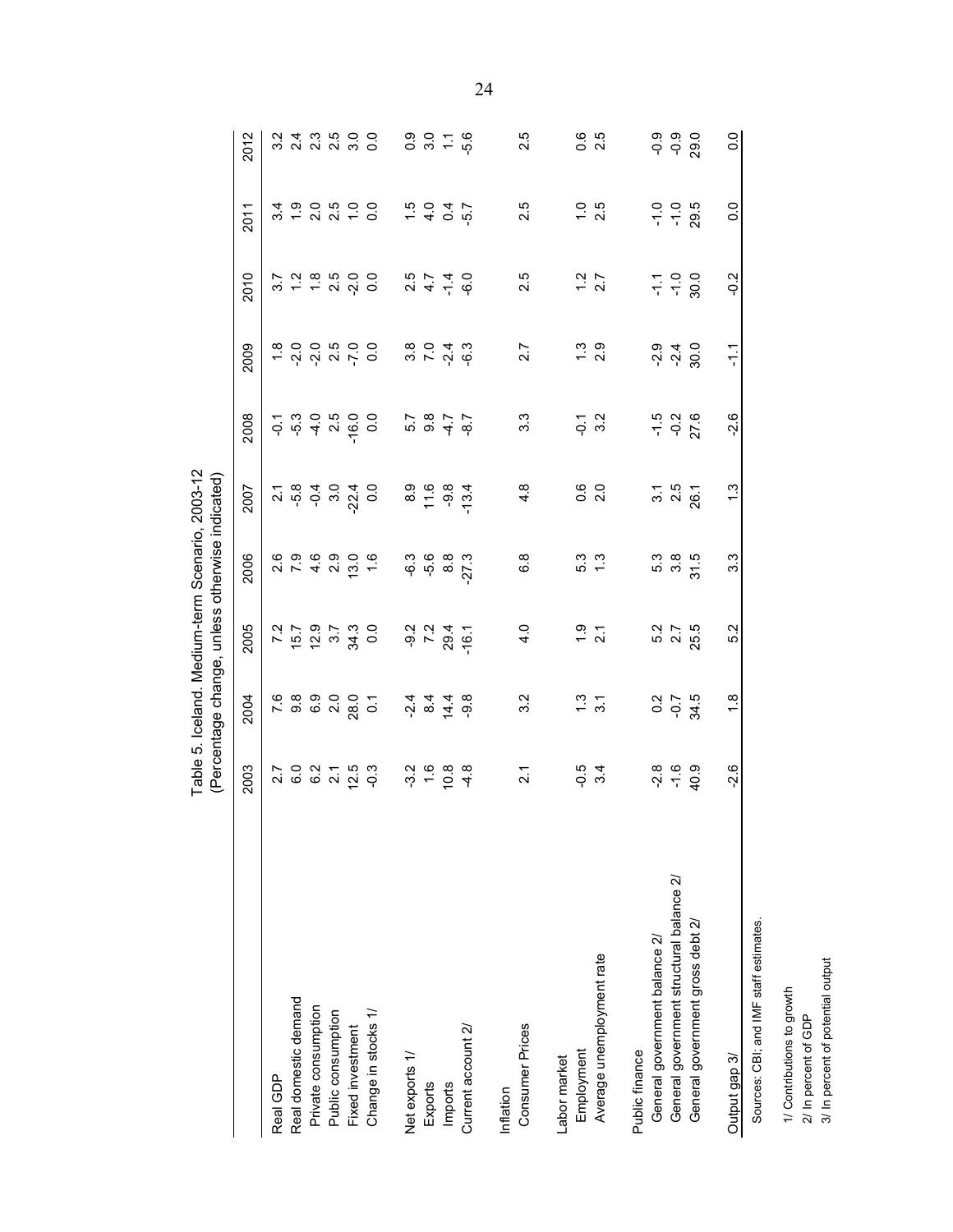### **Appendix I. Iceland: External Debt Sustainability**

Significant current account deficit, driven by investment projects plus the expansion of Icelandic firms and commercial banks abroad, resulted in a sharp increase in external debt, from about 140 percent of GDP in 2003 to almost 450 percent in 2006. A large part of the increase is explained by the increased debt of Icelandic banks (86 percent of GDP in 2003 and 373 percent in 2006). In net terms, debt has increased from 101 percent of GDP in 2003 to 203 percent in 2006, while the net international investment position has deteriorated from -63 percent of GDP in 2003 to -122 percent in 2006.

Under the baseline scenario, the level of net external debt will increase further and stabilize below 240 percent of GDP. While various shocks could drive debt up further by some 20 percentage points, a 30 percent depreciation in real exchange rate in 2008 could increase the level of net debt to 364 percent of GDP. However, it should be noted that the baseline scenario already assumes a return of the real exchange rate to its equilibrium level with most of the depreciation occurring in 2007–09 (overall misalignment is estimated to be between 15 and 25 percent, see Box 2). While high external indebtedness raises concerns about Icelandic companies' ability to service debt, the discussions with the authorities and private sector representatives indicated that appropriate strategies have been put in place (see paragraphs 5, 6, 16, and 17 of this report).

One could argue, however, that the net external debt does not produce an accurate picture given large equity holdings by Icelandic companies. Indeed, under the same scenario IIP would deteriorate less, from -135 percent of GDP to -186.



An additional caveat is measurement imperfections that get exacerbated when stocks are sizeable and the composition of assets and liabilities differ. Direct investment and equity, which represent about 40 percent of Icelandic assets but only 15 percent of liabilities, are likely undervalued (recorded at book or transaction, rather than market, value). However,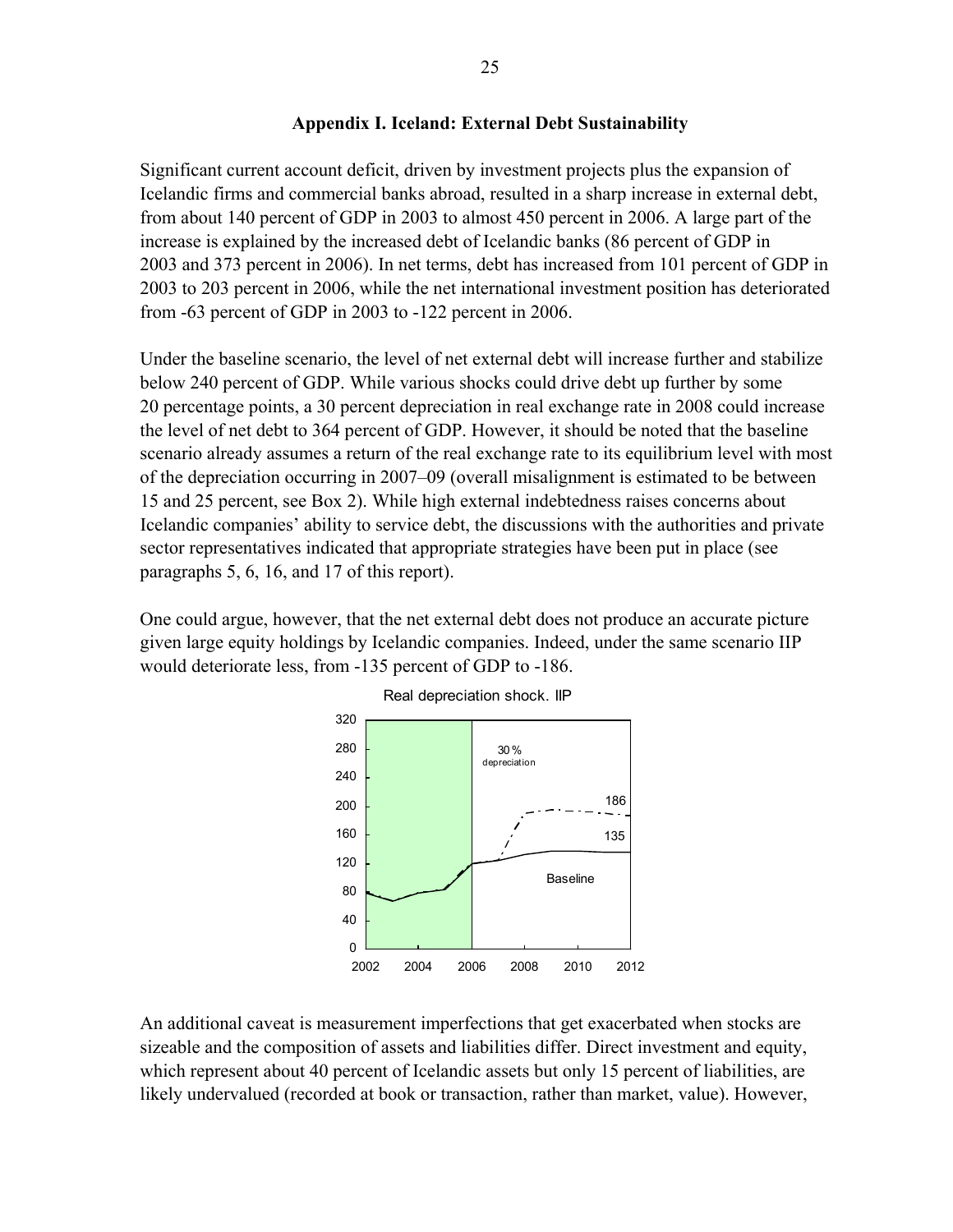debt securities, 60 percent of liabilities, are more accurately measured. If equity and direct investment instruments (both on the assets and liabilities sides) were undervalued by a third, then IIP would be undervalued by a third as well.

|                                                   | <b>Percent of GDP</b> | <b>Share</b> |
|---------------------------------------------------|-----------------------|--------------|
| <b>Assets:</b>                                    | 395.8                 | 100.0        |
| Direct Investment and Equity                      | 163.7                 | 41.4         |
| <b>Debt Securities</b>                            | 24.3                  | 62           |
| Loans                                             | 152.4                 | 38.5         |
| Trade credits, currency, deposits, reserves, etc. | 55.4                  | 14.0         |
| <b>Liabilities:</b><br>518.1                      |                       | 100.0        |
| Direct Investment and Equity                      | 78.3                  | 15.1         |
| <b>Debt Securities</b>                            | 311.9                 | 60.2         |
| Loans                                             | 94.0                  | 18.2         |
| Trade credits, currency, deposits, etc.           | 33.9                  | 6.5          |
| $\mathbf{HP}$                                     | $-122.4$              |              |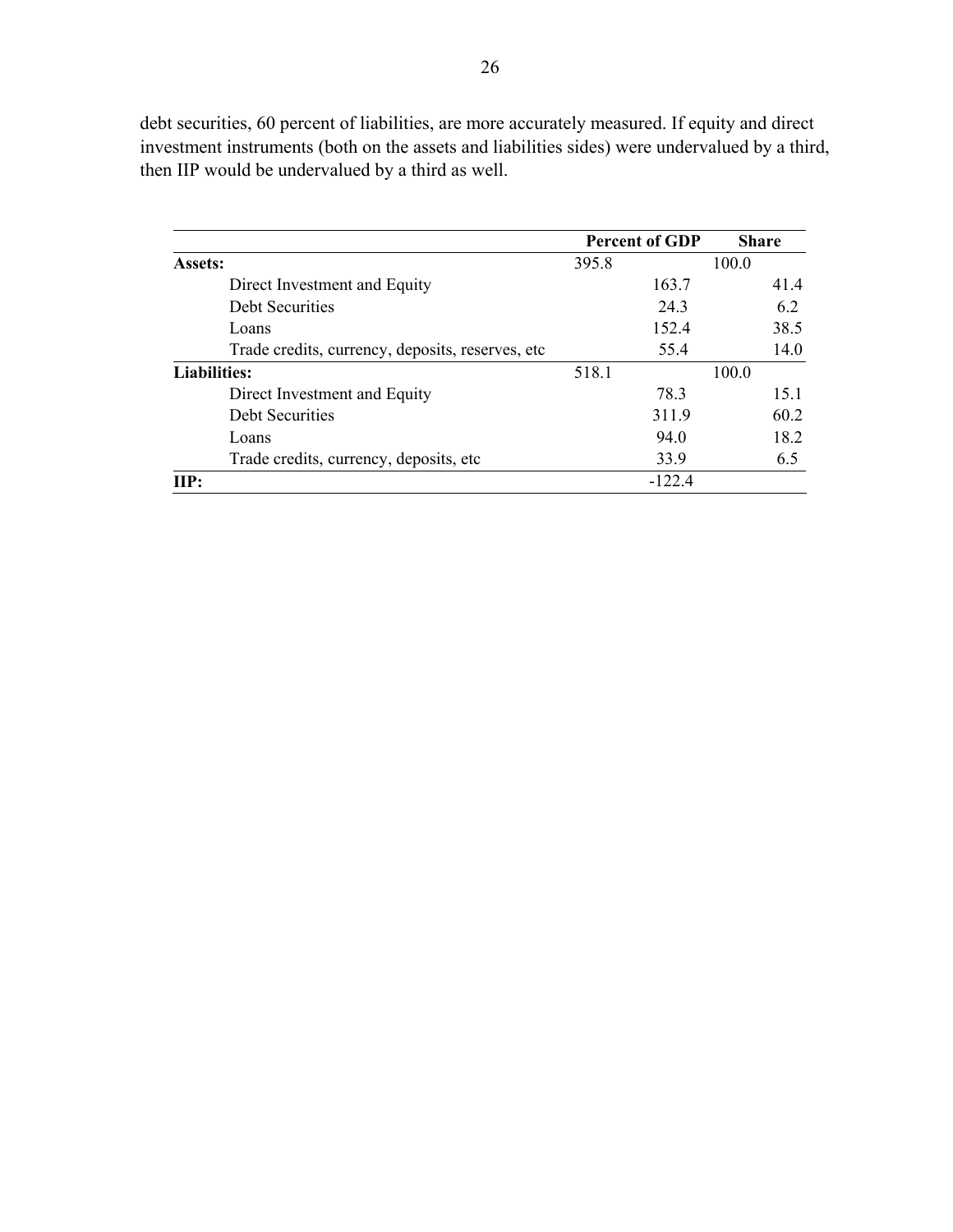|                                                                                                                                                                                                                                                                                                                                                                                                                                                                                                                                                                                                                                                                                                        |       |                                    | Actual                                   |                           |                                                                                                                                             |       |                                            |                                                          |                                    | Projections        |             |                                    |
|--------------------------------------------------------------------------------------------------------------------------------------------------------------------------------------------------------------------------------------------------------------------------------------------------------------------------------------------------------------------------------------------------------------------------------------------------------------------------------------------------------------------------------------------------------------------------------------------------------------------------------------------------------------------------------------------------------|-------|------------------------------------|------------------------------------------|---------------------------|---------------------------------------------------------------------------------------------------------------------------------------------|-------|--------------------------------------------|----------------------------------------------------------|------------------------------------|--------------------|-------------|------------------------------------|
|                                                                                                                                                                                                                                                                                                                                                                                                                                                                                                                                                                                                                                                                                                        | 2002  | 2003                               | 2004                                     | 2005                      | 2006                                                                                                                                        | 2007  | 2008                                       | 2009                                                     | 2010                               | 2011               | 2012        | Debt-stabilizing                   |
| 1 Baseline: Net external debt                                                                                                                                                                                                                                                                                                                                                                                                                                                                                                                                                                                                                                                                          | 101.6 | 100.7                              | 130.6                                    | 152.6                     | 203.0                                                                                                                                       | 216.7 | 237.8                                      | 241.8                                                    | 235.7                              | 239.9              | 238.7       | current account 6/<br>non-interest |
|                                                                                                                                                                                                                                                                                                                                                                                                                                                                                                                                                                                                                                                                                                        |       |                                    |                                          |                           |                                                                                                                                             |       |                                            |                                                          |                                    |                    |             |                                    |
| Change in net external debt<br>$\sim$                                                                                                                                                                                                                                                                                                                                                                                                                                                                                                                                                                                                                                                                  |       |                                    |                                          |                           | 50.3                                                                                                                                        |       | $7.949707$<br>$7.949707$                   |                                                          | $-6.0$                             |                    |             |                                    |
| 3 Identified external debt-creating flows (4+8+9)                                                                                                                                                                                                                                                                                                                                                                                                                                                                                                                                                                                                                                                      |       |                                    |                                          |                           | 23.5                                                                                                                                        |       |                                            |                                                          | $-10.1$                            |                    |             |                                    |
| Current account deficit, excluding interest payments<br>4                                                                                                                                                                                                                                                                                                                                                                                                                                                                                                                                                                                                                                              |       |                                    |                                          |                           | 18.7                                                                                                                                        |       |                                            |                                                          | $-8.3$                             |                    |             |                                    |
| Deficit in balance of goods and services                                                                                                                                                                                                                                                                                                                                                                                                                                                                                                                                                                                                                                                               |       |                                    |                                          |                           |                                                                                                                                             |       |                                            |                                                          |                                    |                    |             |                                    |
| Exports                                                                                                                                                                                                                                                                                                                                                                                                                                                                                                                                                                                                                                                                                                |       |                                    |                                          |                           |                                                                                                                                             |       |                                            |                                                          |                                    |                    |             |                                    |
| Imports<br><b>50 L</b>                                                                                                                                                                                                                                                                                                                                                                                                                                                                                                                                                                                                                                                                                 |       |                                    | 39.2<br>45.5                             |                           | $7.8$<br>31.8<br>49.7                                                                                                                       |       |                                            |                                                          |                                    |                    |             |                                    |
| Net non-debt creating capital inflows (negative)                                                                                                                                                                                                                                                                                                                                                                                                                                                                                                                                                                                                                                                       |       |                                    |                                          |                           |                                                                                                                                             |       | $-7.8$                                     | a ci o ci o ci o ci o ci ci<br>a ci o ci o ci o ci ci ci | 4 8 9 9 7 9 4 9<br>4 8 9 7 9 9 4 9 | 4.0948976877       |             |                                    |
| Automatic debt dynamics 1/<br>∞ ာ                                                                                                                                                                                                                                                                                                                                                                                                                                                                                                                                                                                                                                                                      |       |                                    |                                          |                           |                                                                                                                                             |       |                                            |                                                          |                                    |                    |             |                                    |
| Contribution from nominal interest rate<br>$\tilde{c}$                                                                                                                                                                                                                                                                                                                                                                                                                                                                                                                                                                                                                                                 |       |                                    | $79.0940$<br>$79.0940$<br>$79.09$        | 3.9                       | $\frac{1}{2}$ $\frac{1}{2}$ $\frac{1}{2}$ $\frac{1}{2}$ $\frac{1}{2}$ $\frac{1}{2}$ $\frac{1}{2}$ $\frac{1}{2}$ $\frac{1}{2}$ $\frac{1}{2}$ |       | 2<br>12 12 13<br>12 13 14 14 15 16 17 18 1 |                                                          |                                    |                    |             |                                    |
| Contribution from real GDP growth<br>$\tilde{t}$                                                                                                                                                                                                                                                                                                                                                                                                                                                                                                                                                                                                                                                       |       |                                    |                                          |                           |                                                                                                                                             |       |                                            |                                                          |                                    |                    |             |                                    |
| Contribution from price and exchange rate changes 2/<br>$\frac{2}{3}$                                                                                                                                                                                                                                                                                                                                                                                                                                                                                                                                                                                                                                  |       |                                    |                                          | $-16.8$                   |                                                                                                                                             |       |                                            |                                                          |                                    |                    |             |                                    |
| ল<br>13 Residual, incl. change in gross foreign assets (2-3)                                                                                                                                                                                                                                                                                                                                                                                                                                                                                                                                                                                                                                           |       |                                    | 22.4                                     |                           | 26.8                                                                                                                                        | 12.5  | 20.2                                       | $\mathbf{r}$                                             | 4.1                                | 74                 | 2.0         |                                    |
| External debt-to-exports ratio (in percent)                                                                                                                                                                                                                                                                                                                                                                                                                                                                                                                                                                                                                                                            | 238.7 | 271.8                              | 333.4                                    | 482.7                     | 637.8                                                                                                                                       | 685.5 | 761.0                                      | 797.4                                                    | 817.6                              | 853.5              | 871.8       |                                    |
| dollars) 4/<br>Gross external financing need (in billions of US                                                                                                                                                                                                                                                                                                                                                                                                                                                                                                                                                                                                                                        |       |                                    | 8.5                                      | 11.0                      | 15.0                                                                                                                                        | 18.6  |                                            |                                                          |                                    |                    |             |                                    |
| in percent of GDP                                                                                                                                                                                                                                                                                                                                                                                                                                                                                                                                                                                                                                                                                      | 3.5   | 5.6<br>51                          | S4                                       | 89                        | 92                                                                                                                                          | 5     | 22.0                                       | 23.1                                                     | 23.4<br>117                        | 23.7<br>115        | 24.6<br>115 |                                    |
| erages 5/<br>Scenario with key variables at their historical av                                                                                                                                                                                                                                                                                                                                                                                                                                                                                                                                                                                                                                        |       |                                    |                                          |                           |                                                                                                                                             | 216.7 | 239.2                                      | 243.0                                                    | 243.4                              | 248.6              | 250.3       | -54                                |
| Key Macroeconomic Assumptions Underlying Baseline                                                                                                                                                                                                                                                                                                                                                                                                                                                                                                                                                                                                                                                      |       |                                    |                                          |                           |                                                                                                                                             |       |                                            |                                                          |                                    |                    |             |                                    |
| Real GDP growth (in percent)                                                                                                                                                                                                                                                                                                                                                                                                                                                                                                                                                                                                                                                                           |       |                                    | 7.6                                      |                           |                                                                                                                                             |       | $\overline{5}$                             |                                                          |                                    |                    |             |                                    |
| GDP deflator in US dollars (change in percent)                                                                                                                                                                                                                                                                                                                                                                                                                                                                                                                                                                                                                                                         |       |                                    |                                          |                           |                                                                                                                                             |       |                                            |                                                          |                                    |                    |             |                                    |
| Nominal external interest rate (in percent)                                                                                                                                                                                                                                                                                                                                                                                                                                                                                                                                                                                                                                                            |       | 2 1 9 1 1 1 9 9<br>2 1 9 1 1 1 9 9 | $\frac{21}{4}$ 36.3<br>$\frac{4}{2}$ 7.8 | $74.5$<br>$75.7$          | $259$<br>$259$<br>$757$<br>$257$                                                                                                            |       | $\frac{1.5}{6.0}$                          | e i je o je v je v<br>Tine slite je i                    | マ 4 0 7 6 3 2 7<br>マ 4 0 7 6 3 2 7 | $34$ 7 0<br>$-6$ 0 | 24095812    |                                    |
| Growth of exports (US dollar terms, in percent)                                                                                                                                                                                                                                                                                                                                                                                                                                                                                                                                                                                                                                                        |       |                                    |                                          |                           |                                                                                                                                             |       |                                            |                                                          |                                    |                    |             |                                    |
| Growth of imports (US dollar terms, in percent)                                                                                                                                                                                                                                                                                                                                                                                                                                                                                                                                                                                                                                                        |       |                                    |                                          | $-184$<br>$-184$<br>$-12$ |                                                                                                                                             |       | $0.5647$<br>$0.478$                        |                                                          |                                    | 0.582              |             |                                    |
| Current account balance, excluding interest payments                                                                                                                                                                                                                                                                                                                                                                                                                                                                                                                                                                                                                                                   |       |                                    | $-8.5$                                   |                           | $-18.7$                                                                                                                                     |       |                                            |                                                          |                                    |                    |             |                                    |
| Net non-debt creating capital inflows                                                                                                                                                                                                                                                                                                                                                                                                                                                                                                                                                                                                                                                                  |       |                                    |                                          | 24.3                      | $\mathbf{N}$                                                                                                                                |       |                                            |                                                          |                                    |                    |             |                                    |
| 2/ The contribution from price and exchange rate changes is defined as $\lceil p/(1+q)/(1+q)\rceil$ (1+p); (1+p+g+p+g+p+gp) itmes previous period debt stock, pincreases with an appreciating domestic currency ( $\epsilon$ > 0) and rising in<br>previous period debt stock, with r = nominal effective interest rate on external debt, p = change in donnestic GDP deflator in US dollar terms, g = real GDP<br>value of domestic currency), and a = share of domestic-currency denominated debt in total external debt.<br>1/ Derived as $[r - g - p(1 + g) + \frac{c\alpha(1 + r)}{1 + (1 + \alpha + \beta + \beta + \beta)}]$ times<br>growth rate, e = nominal appreciation (increase in dollar |       |                                    |                                          |                           |                                                                                                                                             |       |                                            |                                                          |                                    |                    |             |                                    |
| 3/ For projection, line includes the impact of price and exchange rate changes.<br>(based on GDP deflator).                                                                                                                                                                                                                                                                                                                                                                                                                                                                                                                                                                                            |       |                                    |                                          |                           |                                                                                                                                             |       |                                            |                                                          |                                    |                    |             |                                    |
| 4/ Defined as current account deficit, plus amortization on medium- and long-term debt, plus short-term debt at end of previous period.                                                                                                                                                                                                                                                                                                                                                                                                                                                                                                                                                                |       |                                    |                                          |                           |                                                                                                                                             |       |                                            |                                                          |                                    |                    |             |                                    |
| 5/ The key variables include real GDP growth; nominal interest rate; dollar deflator growth; and both non-interest current account and non-debt inflows in percent of GDP.                                                                                                                                                                                                                                                                                                                                                                                                                                                                                                                             |       |                                    |                                          |                           |                                                                                                                                             |       |                                            |                                                          |                                    |                    |             |                                    |
| io assuming that key variables (real GDP growth, nominal interest rate, dollar deflator growth, and non-debt inflows in percent of GDP) remain at their levels<br>6/ Long-run, constant balance that stabilizes the debt rational                                                                                                                                                                                                                                                                                                                                                                                                                                                                      |       |                                    |                                          |                           |                                                                                                                                             |       |                                            |                                                          |                                    |                    |             |                                    |
| of the last projection year.                                                                                                                                                                                                                                                                                                                                                                                                                                                                                                                                                                                                                                                                           |       |                                    |                                          |                           |                                                                                                                                             |       |                                            |                                                          |                                    |                    |             |                                    |

Table A1. Iceland: External Debt Sustainability Framework, 2002-2012<br>(In percent of GDP, unless otherwise indicated) Table A1. Iceland: External Debt Sustainability Framework, 2002-2012 (In percent of GDP, unless otherwise indicated)

27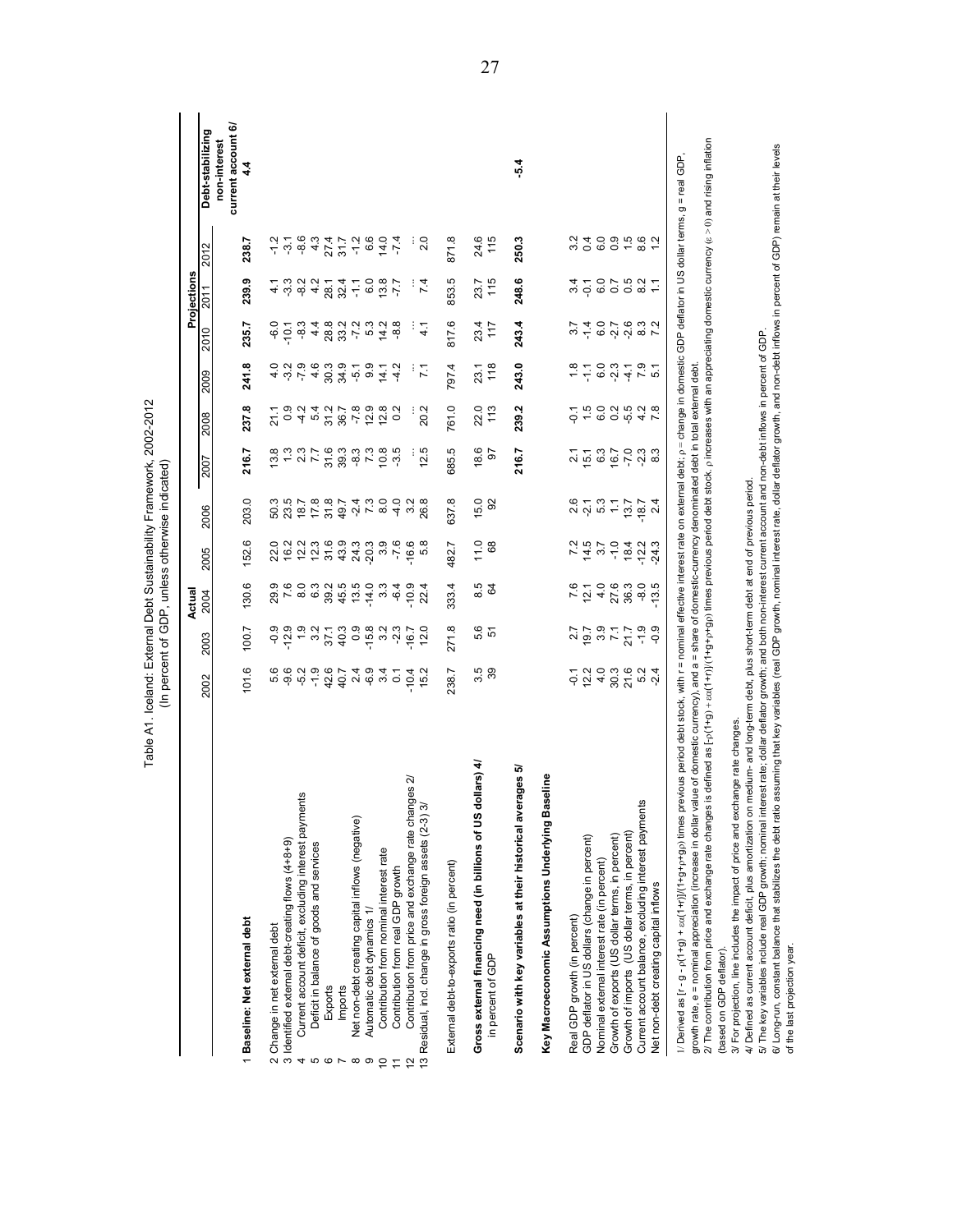|                                       |                                 |                                                                                                                                                                                                                                                                           |                                                                                                                         |                                                                                                                                                 | <br>  11    11    11    11    11    11    11    11    11    11    11    11    11    11    11    11    11    11 |                                            |                                                 |                                                                                                          |                                                                       |                                                                                                                                                                         |                                                                                                                   |                                                         |                                                |
|---------------------------------------|---------------------------------|---------------------------------------------------------------------------------------------------------------------------------------------------------------------------------------------------------------------------------------------------------------------------|-------------------------------------------------------------------------------------------------------------------------|-------------------------------------------------------------------------------------------------------------------------------------------------|----------------------------------------------------------------------------------------------------------------|--------------------------------------------|-------------------------------------------------|----------------------------------------------------------------------------------------------------------|-----------------------------------------------------------------------|-------------------------------------------------------------------------------------------------------------------------------------------------------------------------|-------------------------------------------------------------------------------------------------------------------|---------------------------------------------------------|------------------------------------------------|
|                                       | 2000                            |                                                                                                                                                                                                                                                                           |                                                                                                                         |                                                                                                                                                 |                                                                                                                |                                            |                                                 |                                                                                                          |                                                                       |                                                                                                                                                                         |                                                                                                                   |                                                         |                                                |
| Assets                                | 44.4                            |                                                                                                                                                                                                                                                                           |                                                                                                                         |                                                                                                                                                 |                                                                                                                |                                            |                                                 |                                                                                                          |                                                                       |                                                                                                                                                                         |                                                                                                                   |                                                         |                                                |
| Direct investment abroad              |                                 |                                                                                                                                                                                                                                                                           |                                                                                                                         |                                                                                                                                                 |                                                                                                                |                                            |                                                 |                                                                                                          |                                                                       |                                                                                                                                                                         |                                                                                                                   |                                                         |                                                |
| Portfolio investment abroad           |                                 |                                                                                                                                                                                                                                                                           |                                                                                                                         |                                                                                                                                                 |                                                                                                                |                                            |                                                 |                                                                                                          |                                                                       |                                                                                                                                                                         |                                                                                                                   |                                                         |                                                |
| Equity capital                        | 2541<br>2415<br>250             |                                                                                                                                                                                                                                                                           |                                                                                                                         | $\frac{20}{20}$<br>$\frac{34}{35}$ $\frac{1}{2}$ $\frac{3}{25}$ $\frac{36}{25}$ $\frac{36}{25}$ $\frac{36}{25}$ $\frac{36}{25}$ $\frac{36}{25}$ |                                                                                                                |                                            |                                                 |                                                                                                          |                                                                       |                                                                                                                                                                         |                                                                                                                   |                                                         |                                                |
| Debt securities                       |                                 |                                                                                                                                                                                                                                                                           |                                                                                                                         |                                                                                                                                                 |                                                                                                                |                                            |                                                 |                                                                                                          |                                                                       |                                                                                                                                                                         |                                                                                                                   |                                                         |                                                |
| Other investment abroad               |                                 |                                                                                                                                                                                                                                                                           |                                                                                                                         |                                                                                                                                                 |                                                                                                                |                                            |                                                 |                                                                                                          |                                                                       |                                                                                                                                                                         |                                                                                                                   |                                                         |                                                |
| Reserve assers                        |                                 | $\frac{2007}{255}$<br>$\frac{10}{25}$<br>$\frac{10}{25}$<br>$\frac{10}{25}$<br>$\frac{10}{25}$<br>$\frac{10}{25}$<br>$\frac{10}{25}$<br>$\frac{10}{25}$<br>$\frac{10}{25}$<br>$\frac{10}{25}$<br>$\frac{10}{25}$<br>$\frac{10}{25}$<br>$\frac{10}{25}$<br>$\frac{10}{25}$ |                                                                                                                         |                                                                                                                                                 | $204.789967$<br>$24.789967$                                                                                    |                                            |                                                 | $\frac{2007}{473.9}$<br>$\frac{0.0}{0.00}$ $\frac{0.00}{0.00}$ $\frac{0.00}{0.00}$ $\frac{0.000}{0.000}$ |                                                                       | $\frac{2009}{15000}$<br>$\frac{1}{10000}$<br>$\frac{1}{10000}$<br>$\frac{1}{10000}$<br>$\frac{1}{10000}$<br>$\frac{1}{10000}$<br>$\frac{1}{10000}$<br>$\frac{1}{10000}$ | $\frac{2010}{10000}$<br>$\frac{4}{10000}$<br>$\frac{6000}{10000}$<br>$\frac{6000}{10000}$<br>$\frac{6000}{10000}$ | 2011<br>1851 1861 1862<br>1863 1862 1863 1864           | 2012<br>635.0<br>630.0<br>202.1<br>202.1       |
| Liabilities                           | <b>112.3</b>                    |                                                                                                                                                                                                                                                                           | olo<br>Solo contro de solo de segundo<br>Solo contro de solo de solo de solo de solo de solo de solo de solo de solo de |                                                                                                                                                 | 192.3<br>193.4<br>196.4<br>1942                                                                                | 38.8<br>80.8<br>23.9<br>210.8<br>67.0      | 518.1<br>47.2<br>343.1<br>311.9<br>311.9        |                                                                                                          | 661.8<br>67.2<br>45.2<br>45.2<br>421.6                                | 670.5<br>72.2<br>470.4<br>425.2<br>425.2                                                                                                                                | 670.6<br>74.0<br>468.7<br>418.7<br>418.7                                                                          |                                                         |                                                |
| Direct investment into Iceland        |                                 |                                                                                                                                                                                                                                                                           |                                                                                                                         |                                                                                                                                                 |                                                                                                                |                                            |                                                 |                                                                                                          |                                                                       |                                                                                                                                                                         |                                                                                                                   |                                                         |                                                |
| Portfolio investment into Iceland     |                                 |                                                                                                                                                                                                                                                                           |                                                                                                                         |                                                                                                                                                 |                                                                                                                |                                            |                                                 |                                                                                                          |                                                                       |                                                                                                                                                                         |                                                                                                                   |                                                         |                                                |
| Equity capital                        | 0.2<br>0.3<br>0.5<br>0.8<br>0.8 |                                                                                                                                                                                                                                                                           |                                                                                                                         |                                                                                                                                                 |                                                                                                                |                                            |                                                 | 601.0<br>57.2<br>415.9<br>37.2<br>378.8                                                                  |                                                                       |                                                                                                                                                                         |                                                                                                                   |                                                         |                                                |
| Debt securities                       |                                 |                                                                                                                                                                                                                                                                           |                                                                                                                         |                                                                                                                                                 |                                                                                                                |                                            |                                                 |                                                                                                          |                                                                       |                                                                                                                                                                         |                                                                                                                   |                                                         |                                                |
| Other investment into Iceland         |                                 | $131.5$<br>$9.2$<br>$5.2$<br>$1.6$<br>$5.7$<br>$5.7$                                                                                                                                                                                                                      |                                                                                                                         | $147.1$<br>10.1 89.5<br>20.8 21<br>47.2                                                                                                         |                                                                                                                |                                            |                                                 |                                                                                                          |                                                                       |                                                                                                                                                                         |                                                                                                                   | 674.7<br>74.0<br>472.7<br>422.7<br>427.9                | 673.3<br>74.0<br>471.4<br>421.4<br>427.9       |
| <b>Net Assets</b>                     |                                 |                                                                                                                                                                                                                                                                           |                                                                                                                         |                                                                                                                                                 |                                                                                                                |                                            |                                                 |                                                                                                          |                                                                       |                                                                                                                                                                         |                                                                                                                   |                                                         |                                                |
| Direct investment abroad              |                                 |                                                                                                                                                                                                                                                                           |                                                                                                                         |                                                                                                                                                 |                                                                                                                |                                            |                                                 |                                                                                                          |                                                                       |                                                                                                                                                                         |                                                                                                                   |                                                         |                                                |
| Portfolio investment abroad           | 9<br>67 1 59<br>67 9 4          | 78.0<br>2.1 % 4.8<br>4.8                                                                                                                                                                                                                                                  | $6940004$<br>$480004$                                                                                                   | 216<br>046669<br>046069                                                                                                                         | 67.9<br>62.9<br>62.9<br>8.4                                                                                    | 83.7<br>84.2<br>85.7<br>95.7<br>9.0<br>9.0 | $72.4$<br>$35.7$<br>$337.9$<br>$45.7$<br>$45.7$ | $727.1$<br>$72.8$<br>$72.8$<br>$74.5$<br>$15.5$<br>$9.5$                                                 | $\begin{array}{c} 135.7 \\ 32.8 \\ 371.7 \\ 134.1 \\ 9.1 \end{array}$ | $77.8$<br>$27.8$<br>$510.4$<br>$134.1$<br>$8.7$                                                                                                                         | $140.3$<br>$26.0$<br>$78.7$<br>$28.7$<br>$28.7$<br>$28.3$                                                         | $739.5$<br>$26.0$<br>$26.7$<br>$74.1$<br>$8.1$<br>$8.1$ | $738.3$<br>$26.0$<br>$796.4$<br>$7.9$<br>$7.9$ |
| Other investment abroad               |                                 |                                                                                                                                                                                                                                                                           |                                                                                                                         |                                                                                                                                                 |                                                                                                                |                                            |                                                 |                                                                                                          |                                                                       |                                                                                                                                                                         |                                                                                                                   |                                                         |                                                |
| Reserve assers                        |                                 |                                                                                                                                                                                                                                                                           |                                                                                                                         |                                                                                                                                                 |                                                                                                                |                                            |                                                 |                                                                                                          |                                                                       |                                                                                                                                                                         |                                                                                                                   |                                                         |                                                |
| Sources: CBI; and IMF staff estimates |                                 |                                                                                                                                                                                                                                                                           |                                                                                                                         |                                                                                                                                                 |                                                                                                                |                                            |                                                 |                                                                                                          |                                                                       |                                                                                                                                                                         |                                                                                                                   |                                                         |                                                |

Table A2. Iceland: International Investment Position<br>(in percent of GDP) Table A2. Iceland: International Investment Position (in percent of GDP)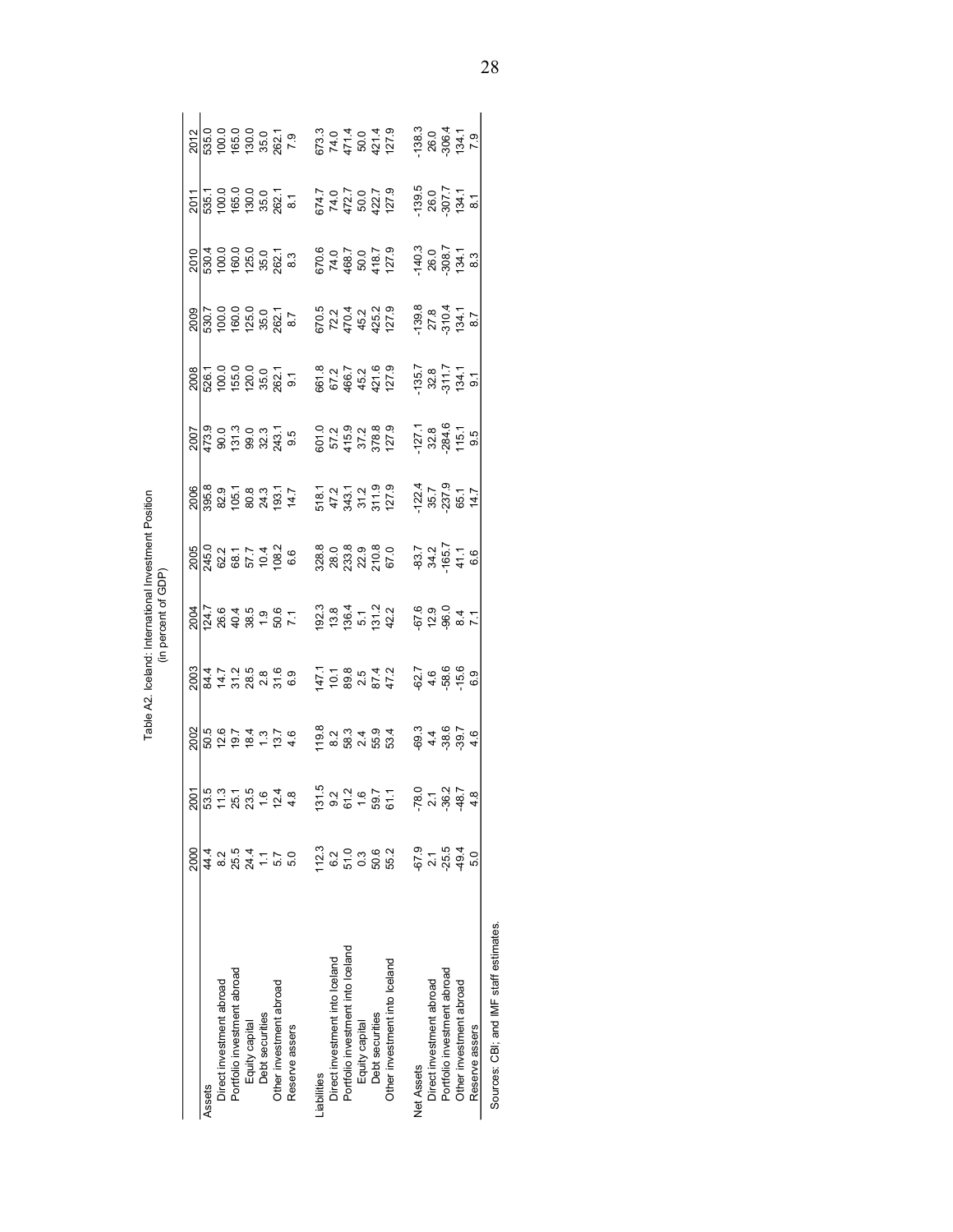

### Figure A1. Iceland: External Debt Sustainability: Bound Tests 1/ (Net external debt in percent of GDP)

Sources: International Monetary Fund, Country desk data, and staff estimates.

1/ Shaded areas represent actual data. Individual shocks are permanent one-half standard deviation shocks. Figures in the boxes represent average projections for the respective variables in the baseline and scenario being presented. Ten-year historical average for the variable is also shown.

2/ Permanent 1/4 standard deviation shocks applied to real interest rate, growth rate, and current account balance.

3/ One-time real depreciation of 30 percent occurs in 2008.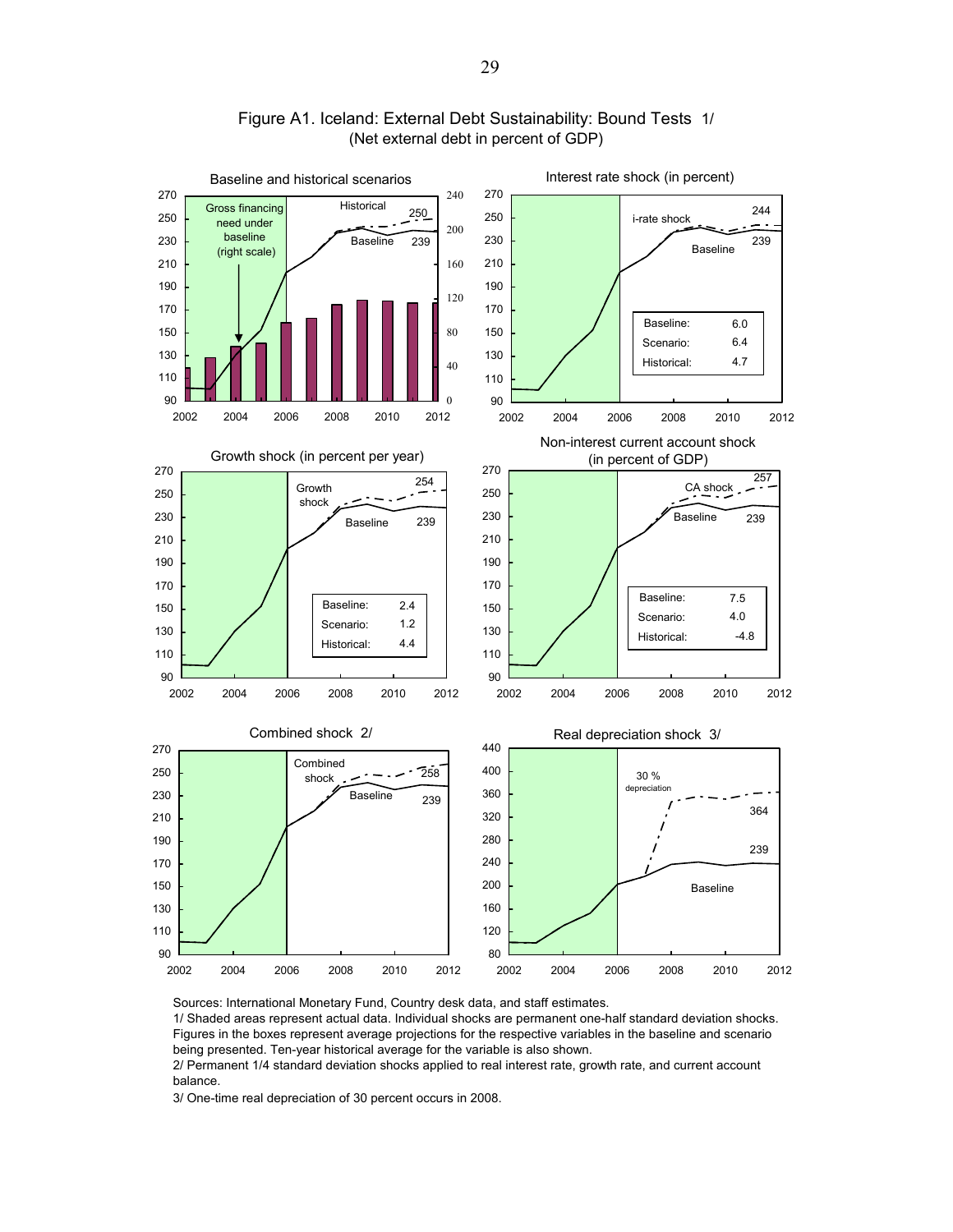## INTERNATIONAL MONETARY FUND

### ICELAND

### **Staff Report for the 2007 Article IV Consultation—Informational Annex**

Prepared by the European Department

July 26, 2007

| <b>Contents</b> | Page |
|-----------------|------|
|                 |      |
|                 |      |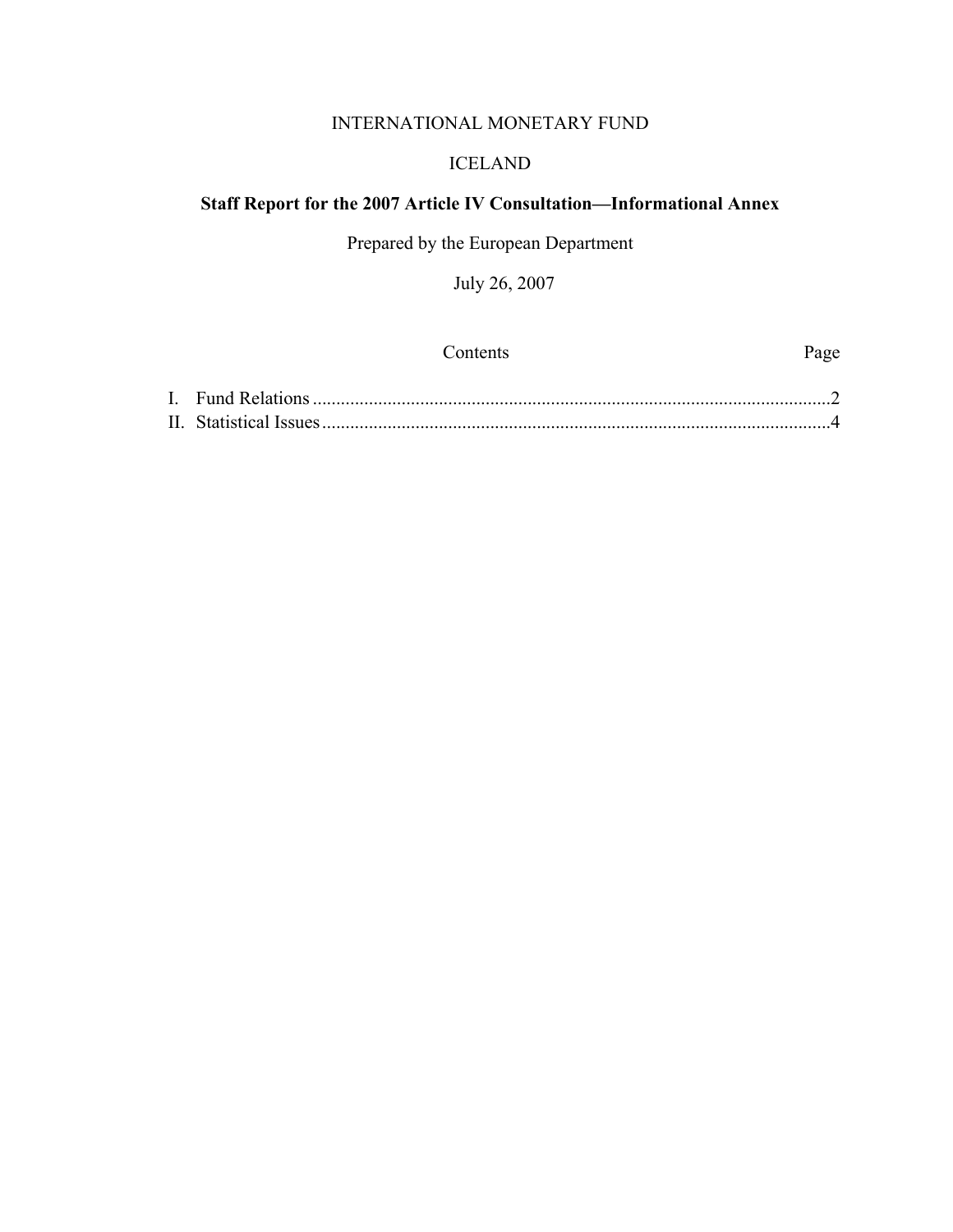### **Annex I. Iceland: Fund Relations**

(As of June 30, 2007)

The Article IV consultation discussions were held in Reykjavik during May 31–June 11, 2007. The mission team comprised Mr. Hunt (head), Mr. Annett, Mr. Tchaidze (all EUR), and Ms. Ong (MCM). Mr. Sigurgeirsson (Alternate Executive Director) attended some of the meetings. The staff met with the Prime Minister, the Minister of Finance, the Permanent Secretary in the Prime Minister's Office, the Governor of the Central Bank of Iceland, other senior officials from a wide range of public institutions, the major banks, and employer and employee federations.

Iceland has accepted the obligations of Article VIII, Sections 2, 3, and 4. The exchange rate is free of restrictions on payments and transfers for current international transactions other than restrictions notified to the Fund in accordance with Decision No. 144-(52/51).

The authorities published the mission's concluding statement which is available at http://www.imf.org/external/np/ms/2007/061107.htm and intend to publish the staff report.

| П.   | <b>General Resources Account:</b> | <b>SDR Million</b> | % Quota      |
|------|-----------------------------------|--------------------|--------------|
|      | Quota                             | 117.60             | 100.00       |
|      | Fund holdings of currency         | 99.01              | 84.19        |
|      | Reserve position in Fund          | 18.59              | 15.81        |
|      | <b>Holdings Exchange Rate</b>     |                    |              |
| III. | <b>SDR</b> Department:            | <b>SDR Million</b> | % Allocation |
|      | Net cumulative allocation         | 16.41              | 100.00       |
|      | Holdings                          | 0.09               | 0.57         |

I. **Membership Status**: Joined: December 27, 1945; Article VIII

- IV. **Outstanding Purchases and Loans:** None
- V. **Latest Financial Arrangements:** None
- VI. **Projected Payments to the Fund** (SDR Million; based on existing use of resources and present holdings of SDRs):

|                  |      |      | Forthcoming |      |      |
|------------------|------|------|-------------|------|------|
|                  | 2007 | 2008 | 2009        | 2010 | 2011 |
| Principal        |      |      |             |      |      |
| Charges/Interest | 0.35 | 0.69 | 0.69        | 0.69 | ).69 |
| <b>Total</b>     | 0.35 | ) 69 | 0.69        | 0.69 | 1.69 |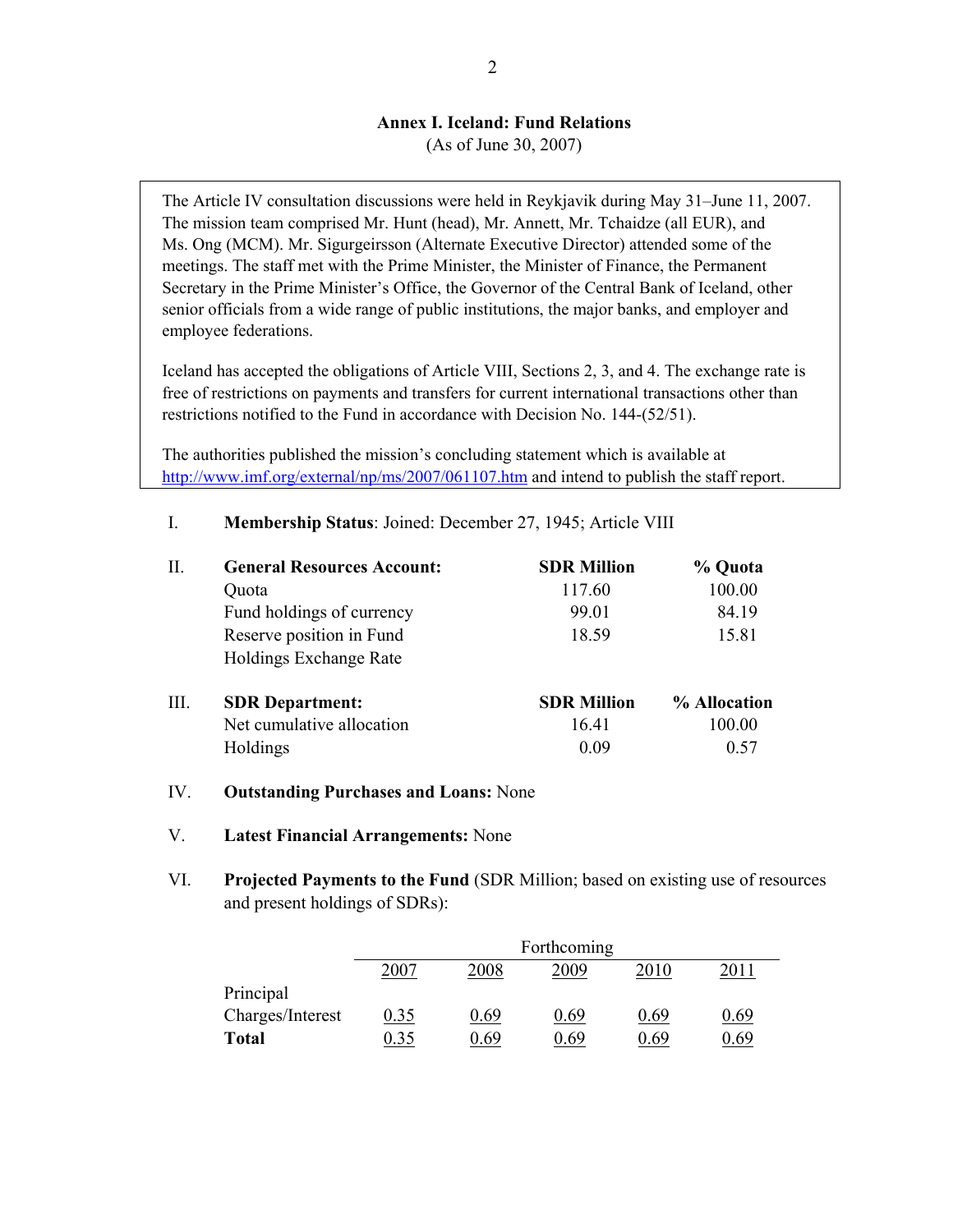### VII. **Implementation of HIPC Initiative:** Not applicable

### VIII. **Implementation of Multilateral Debt Relief Initiative (MDRI):** Not applicable

IX. **Exchange Rate Arrangements:** Iceland adopted a floating exchange rate regime for the króna effective March 28, 2001.

 Iceland continues to maintain exchange restrictions pursuant to UN sanction against Iraq (see EBD/03/115, 12/16/03).

### X. **Last Article IV Consultation:**

Discussion for the 2006 Article IV Consultation were held in Reykjavik during May 8–15, 2006. The Staff Report (Country Report No. 06/296) was considered by the Executive Board on August 4, 2006. Article IV consultations with Iceland are currently held on the 12–month cycle.

### XI. **Technical Assistance:** None

XII. Resident Representative: None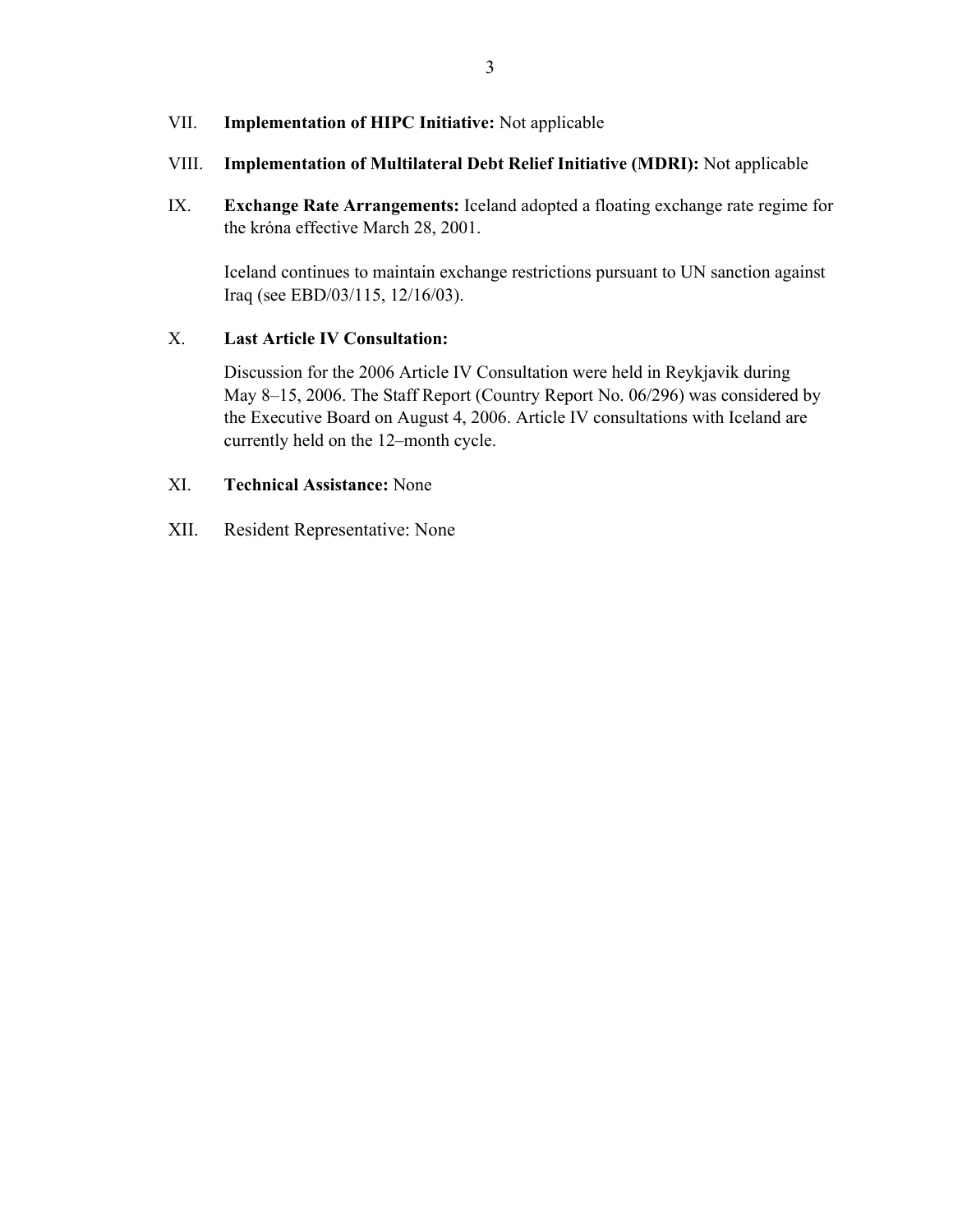### **Annex II. Iceland: Statistical Issues**

Data provision to the Fund is adequate for surveillance purposes. Iceland subscribed to the Special Data Dissemination Standard (SDDS) in 1996. The Statistics Department (STA) prepared a data module of the Report on the Observance of Standards and Codes (data ROSC) that was published on November 22, 2005.

Data on a wide range of economic and financial variables are provided to the Fund in a timely manner during and between consultations. In addition to periodic press releases, statistical information is disseminated to the public through a range of monthly, quarterly, and annual publications by three main institutions (The Central Bank of Iceland (CBI), the Ministry of Finance, and Statistics Iceland), and is increasingly available on their internet sites. Provision of electronic data in English has improved substantially in recent years, especially from Statistics Iceland.

Iceland is in observance of the SDDS since June 30, 2004, meeting the specifications for coverage, periodicity, and timeliness, but uses a flexibility option on the timeliness and periodicity for the production index and the producer price index (PPI). Iceland generally meets the requirements regarding advance release calendars. However, there are some delays in the dissemination of data on central government operations and central government debt, and the advance release dates posted for these data categories are tentative. Also, summary methodology statements in a number of data categories are neither provided nor posted on the IMF's Dissemination Standards Bulletin Board.

As regards the national accounts data, the authorities shifted to ESA95 in August 2000 and revised the corresponding time series back to 1990. Another revision was carried out in 2002 going back only to 1997.

The authorities publish Treasury returns on a monthly basis, and quarterly and annual data on the general government balance. Iceland reports government finance statistics in accordance with the *GFSM 2001* framework in the *GFS Yearbook*, and is an up-to-date contributor to the *International Financial Statistics (IFS)*.

Iceland's balance of payments data deviate from the IMF's *Balance of Payments Manual*, fifth edition *(BPM5)* in certain respects. In particular, the CBI follows the methodology applied by the European Central Bank (ECB) for the calculation of income payable by collective investment institutions (e.g., mutual funds). Unlike the *BPM5*, the ECB's methodology includes portfolio investors' shares of retained earnings in the balance of payments statement.

Some other departures from *BPM5* are: a) income on external debt is compiled on a due-forpayment basis, including between affiliated enterprises; b) debt between affiliated banks is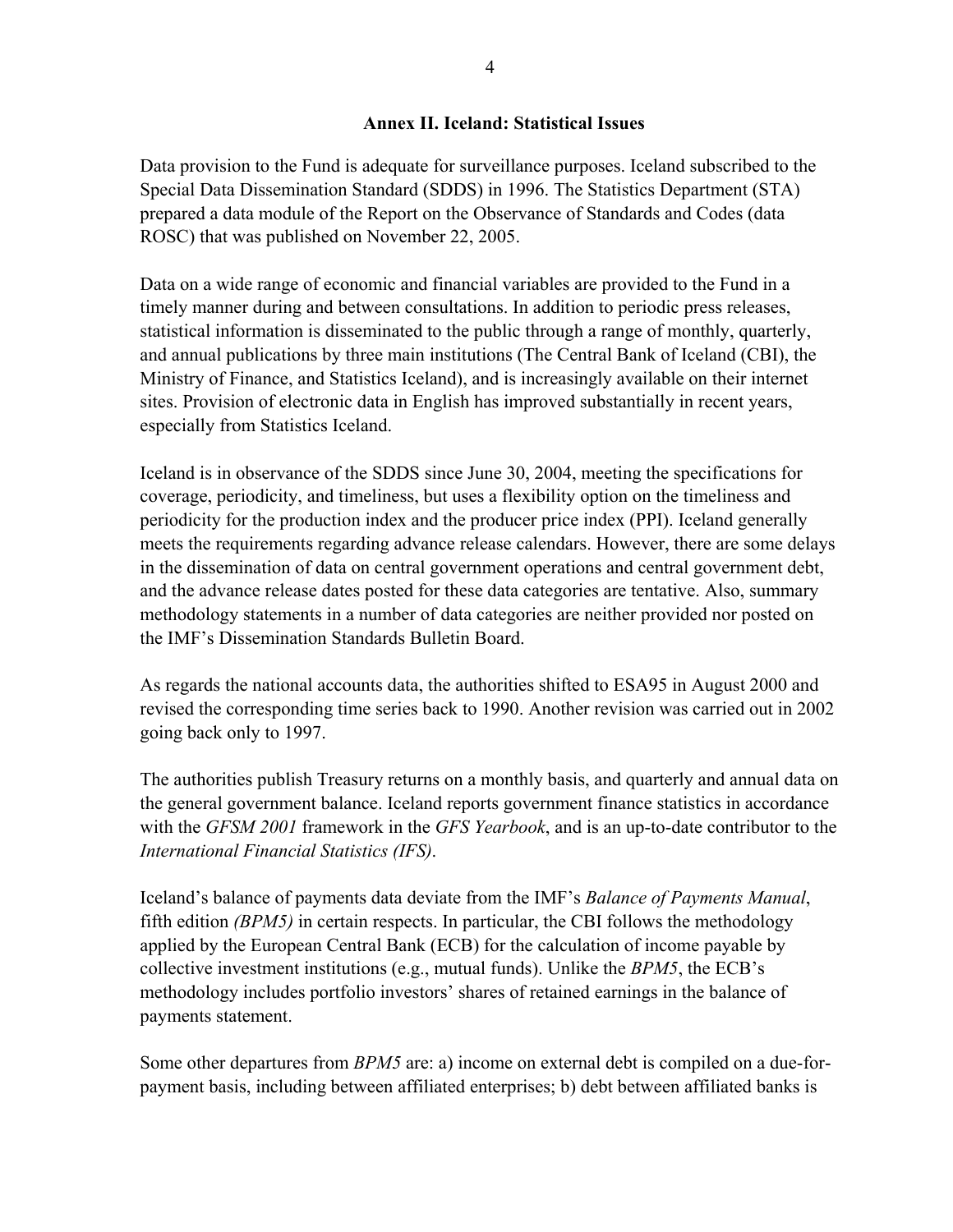not identified; c) banking sector loans are not classified separately from currency and deposits; d) in the international investment position, foreign direct investments are valued at book value; e) external debt is valued at face value; f) financial derivatives held by banks are not available as on-balance sheet items; and, g) domestic currency deposits held with banks by nonbank nonresidents are not recorded as part of external debt.

### **Monetary and financial statistics**

The concepts and definitions broadly conform to the guidelines of the *Monetary and Financial Statistics Manual (MFSM)*. Departing from the *MFSM*, monetary aggregates include deposits of the foreign sector and the central government; and the currency-linked and indexed bonds held by nonresidents are classified as domestic instead of foreign liabilities. Classification and sectorization are mostly in line with the *MFSM*, except that, in the accounts of other depository corporations (that is, commercial and savings banks), financial derivatives are off balance sheet and positions of nonfinancial public corporations are indistinguishably included as part of government; and, in the accounts of the CBI, fixed assets are off balance sheet and IMF accounts are included under other items net instead of as foreign liabilities. The basis for recording follows the *MFSM*, except that several banks report loans net of provisions and securities for investment are not at market value. The CBI has yet to commence reporting monetary data to STA using standardized report forms.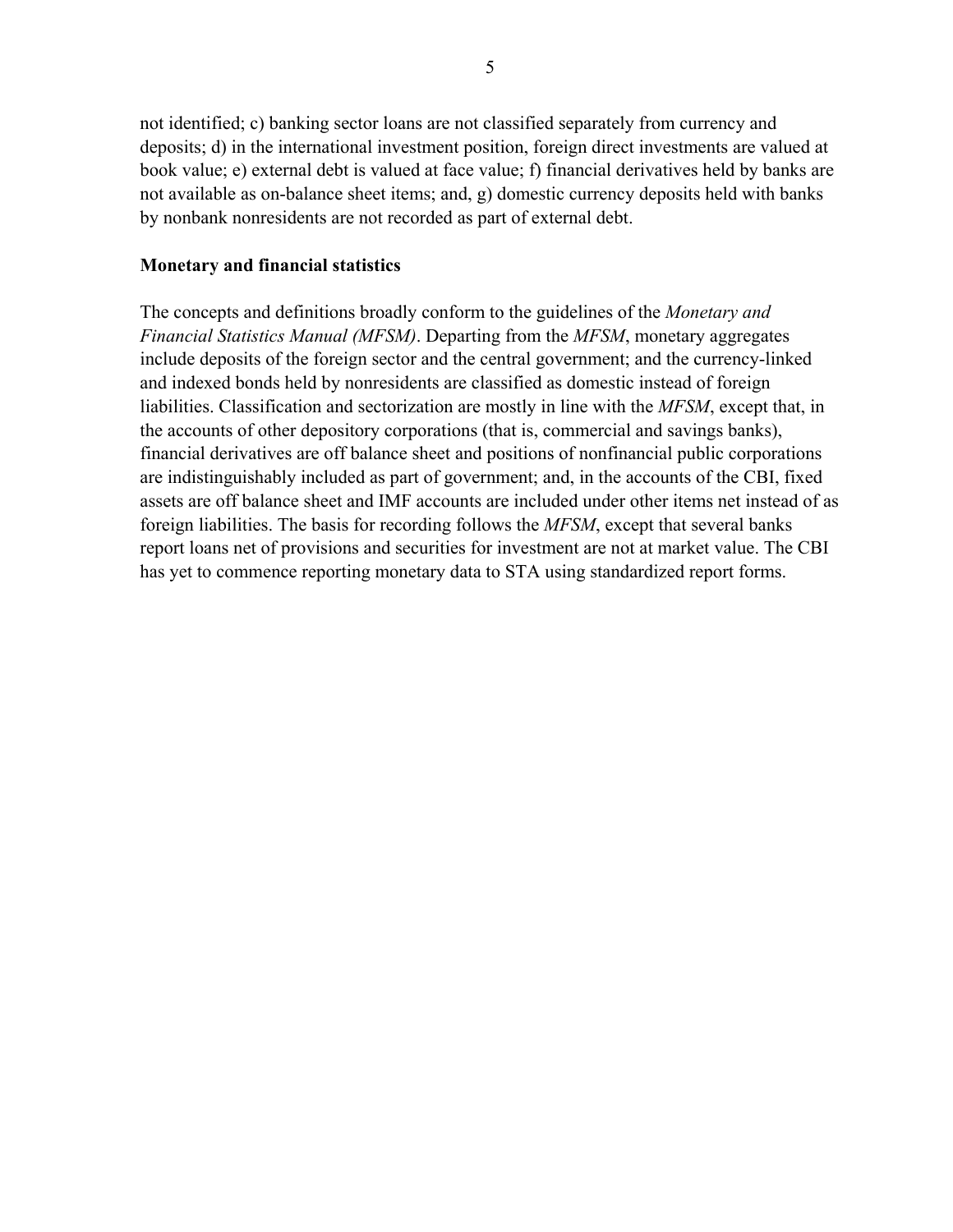|                      | <b>Iceland: Table of Common Indicators Required for Surveillance</b> |
|----------------------|----------------------------------------------------------------------|
| (As of July 6, 2007) |                                                                      |

|                                                                                                              | Date of<br>latest<br>observation | Date<br>received | Frequency<br>of<br>Data <sup>6</sup> | Frequency<br>of<br>$\mbox{Reporting}^6$ | Frequency<br>of<br>$\mbox{publication}^6$ | Memo Items:<br>Data Quality -<br>Methodological<br>soundness <sup>7</sup> | Data Quality -<br>Accuracy and<br>reliability <sup>8</sup> |
|--------------------------------------------------------------------------------------------------------------|----------------------------------|------------------|--------------------------------------|-----------------------------------------|-------------------------------------------|---------------------------------------------------------------------------|------------------------------------------------------------|
| <b>Exchange Rates</b>                                                                                        | Jun 2007                         | Jul 2007         | D and M                              | D and M                                 | D and M                                   |                                                                           |                                                            |
| International Reserve Assets and Reserve Liabilities<br>of the Monetary Authorities <sup>1</sup>             | May 2007                         | 6/15/2007        | M                                    | M                                       | M                                         |                                                                           |                                                            |
| Reserve/Base Money                                                                                           | May 2007                         | 6/21/2007        | M                                    | M                                       | M                                         |                                                                           |                                                            |
| <b>Broad Money</b>                                                                                           | May 2007                         | 6/21/2007        | M                                    | M                                       | M                                         | LO, O, LO, LO                                                             | LO, O, O, O, O                                             |
| Central Bank Balance Sheet                                                                                   | Jun 2007                         | 7/5/2007         | M                                    | M                                       | M                                         |                                                                           |                                                            |
| Consolidated Balance Sheet of the Banking System                                                             | May 2007                         | 6/21/2007        | M                                    | M                                       | M                                         |                                                                           |                                                            |
| Interest $\mathrm{Rates}^2$                                                                                  | 7/6/2007                         | 7/6/2007         | D                                    | D                                       | D                                         |                                                                           |                                                            |
| <b>Consumer Price Index</b>                                                                                  | Jun 2007                         | 6/12/2007        | M                                    | M                                       | M                                         | 0, 0, 0, 0                                                                | 0, 0, 0, 0, 0                                              |
| Revenue, Expenditure, Balance and Composition of<br>Financing <sup>3</sup> – General Government <sup>4</sup> | 2006                             | 4/24/2007        | A                                    | $\mathbf{A}$                            | $\mathbf{A}$                              | O, LO, O, LO                                                              | LO, O, O, O, O                                             |
| Revenue, Expenditure, Balance and Composition of<br>Financing <sup>3</sup> – Central Government              | 2006                             | 4/24/2007        | A                                    | $\mathbf{A}$                            | $\mathbf{A}$                              |                                                                           |                                                            |
| Stocks of Central Government and Central<br>Government-Guaranteed Debt <sup>5</sup>                          | 2006                             | 6/19/2007        | $\mathbf{A}$                         | A                                       | A                                         |                                                                           |                                                            |
| <b>External Current Account Balance</b>                                                                      | Q1, 2007                         | 6/5/2007         | Q                                    | Q                                       | ${\bf Q}$                                 | 0, 0, L0, 0                                                               | LO, 0, 0, 0, 0                                             |
| Exports and Imports of Goods and Services                                                                    | May 2007                         | 6/29/2007        | M                                    | M                                       | M                                         |                                                                           |                                                            |
| GDP/GNP                                                                                                      | O1, 2007                         | 6/13/2007        | Q                                    | Q                                       | Q                                         | O, LO, O, LO                                                              | LO, O, LO, LO, O                                           |
| Gross External Debt                                                                                          | Q1, 2007                         | 6/5/2007         | ${\bf Q}$                            | ${\bf Q}$                               | ${\bf Q}$                                 |                                                                           |                                                            |

Includes reserve assets pledged or otherwise encumbered as well as net derivative positions.<br>
<sup>2</sup> Both market-based and officially-determined, including discount rates, money market rates, rates on treasury bills, notes an

<sup>4</sup> The general government consists of the central government (budgetary funds, extra budgetary funds, and social security funds) and state and local governments.

<sup>5</sup> Including currency and maturity composition.

<sup>6</sup> Daily (D), Weekly (W), Monthly (M), Quarterly (Q), Annually (A); Not Available (NA). <sup>7</sup> Reflects the assessment provided in the data ROSC (published on November 22, 2005, and based on the findings of the mission

that took place during February 1-15, 2005) for the dataset corresponding to the variable in each row. The assessment indicates whether international standards concerning concepts and definitions, scope, classification/sectorization, and basis for recording are fully observed (O); largely observed (LO); largely not observed (LNO); not observed (NO); and not available (NA).<br><sup>8</sup> Same as footnote 7, except referring to international standards concerning (respectively) source data, assessment of source data, statistical techn

assessment and validation of intermediate data and statistical outputs, and revision studies.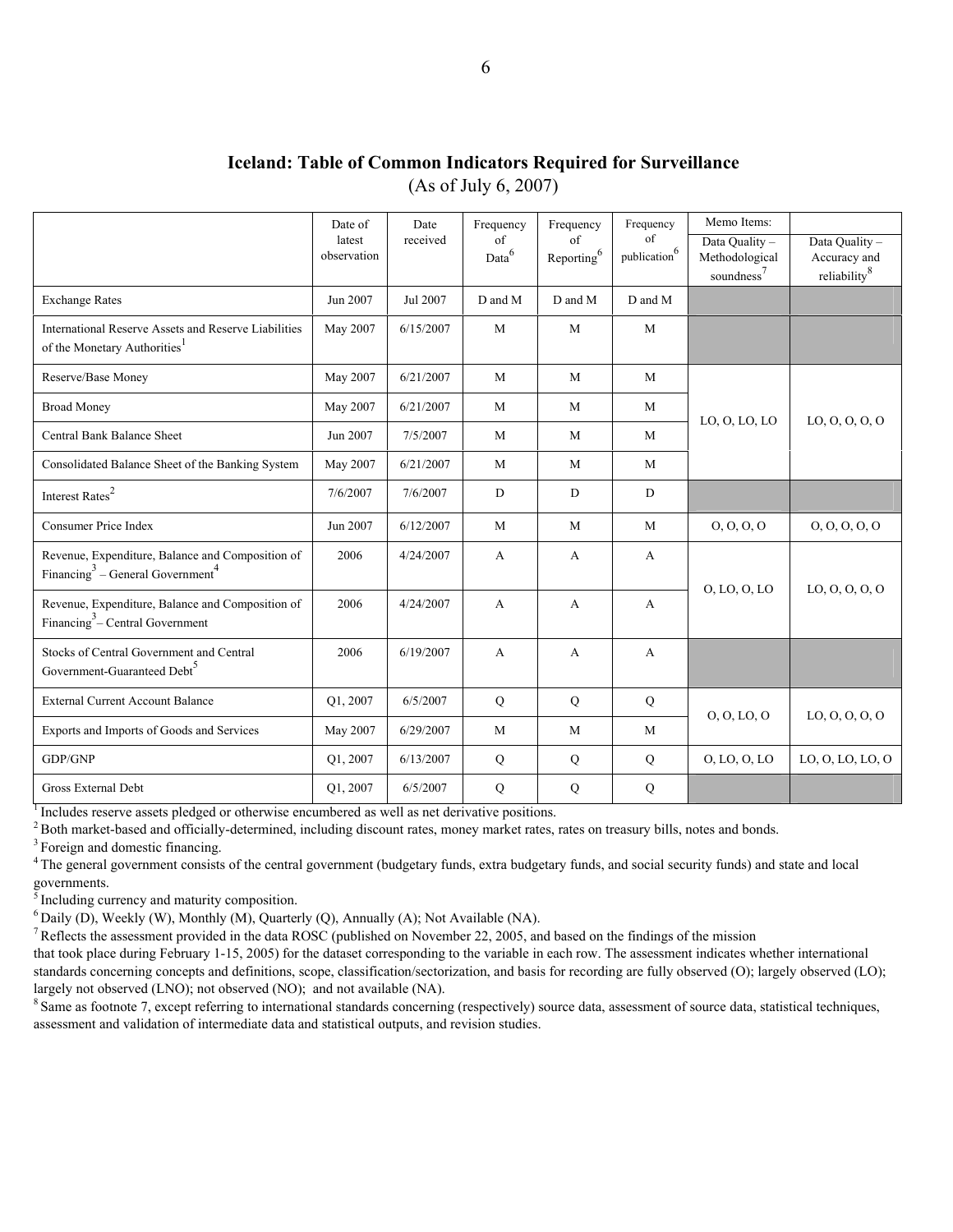

# INTERNATIONAL MONETARY FUND **Public Information Notice**

**EXTERNAL RELATIONS DEPARTMENT** 

Public Information Notice (PIN) No. 07/107 FOR IMMEDIATE RELEASE August 29, 2007

International Monetary Fund 700 19<sup>th</sup> Street, NW Washington, D. C. 20431 USA

# **IMF Executive Board Concludes 2007 Article IV Consultation with Iceland**

On August 22, 2007, the Executive Board of the International Monetary Fund (IMF) concluded the Article IV consultation with Iceland.<sup>1</sup>

### **Background**

 $\overline{a}$ 

Aluminum-sector projects and structural changes in domestic financial markets spurred a sharp increase in domestic demand, boosting real GDP by more than 20 percent in four years until 2006. However, the boom left Iceland with a legacy of large macroeconomic imbalances.

The boom in private consumption was facilitated by easing household credit conditions, tax cuts, rapidly rising housing and equity wealth, and an appreciating real exchange rate. As a result, the output gap peaked at over 5 percent in 2005, declining only modestly in 2006. Unemployment fell to a historical low of 1 percent. Pressure in the goods and labor market pushed inflation well above the central bank's inflation target, peaking at 8 percent in 2006. On the external front, the current account deficit widened to a record 27 percent of GDP in 2006. Net external debt exceeded 200 percent of GDP at the end of that year and household debt reached almost 250 percent of disposable income.

In 2007, the investment boom has largely run its course, inflation has fallen below 4 percent and the current account deficit is expected to decline significantly. However, private consumption has still not fallen to a sustainable level. A much-needed slowdown

 $<sup>1</sup>$  Under Article IV of the IMF's Articles of Agreement, the IMF holds bilateral discussions with</sup> members, usually every year. A staff team visits the country, collects economic and financial information, and discusses with officials the country's economic developments and policies. On return to headquarters, the staff prepares a report, which forms the basis for discussion by the Executive Board. At the conclusion of the discussion, the Managing Director, as Chairman of the Board, summarizes the views of Executive Directors, and this summary is transmitted to the country's authorities.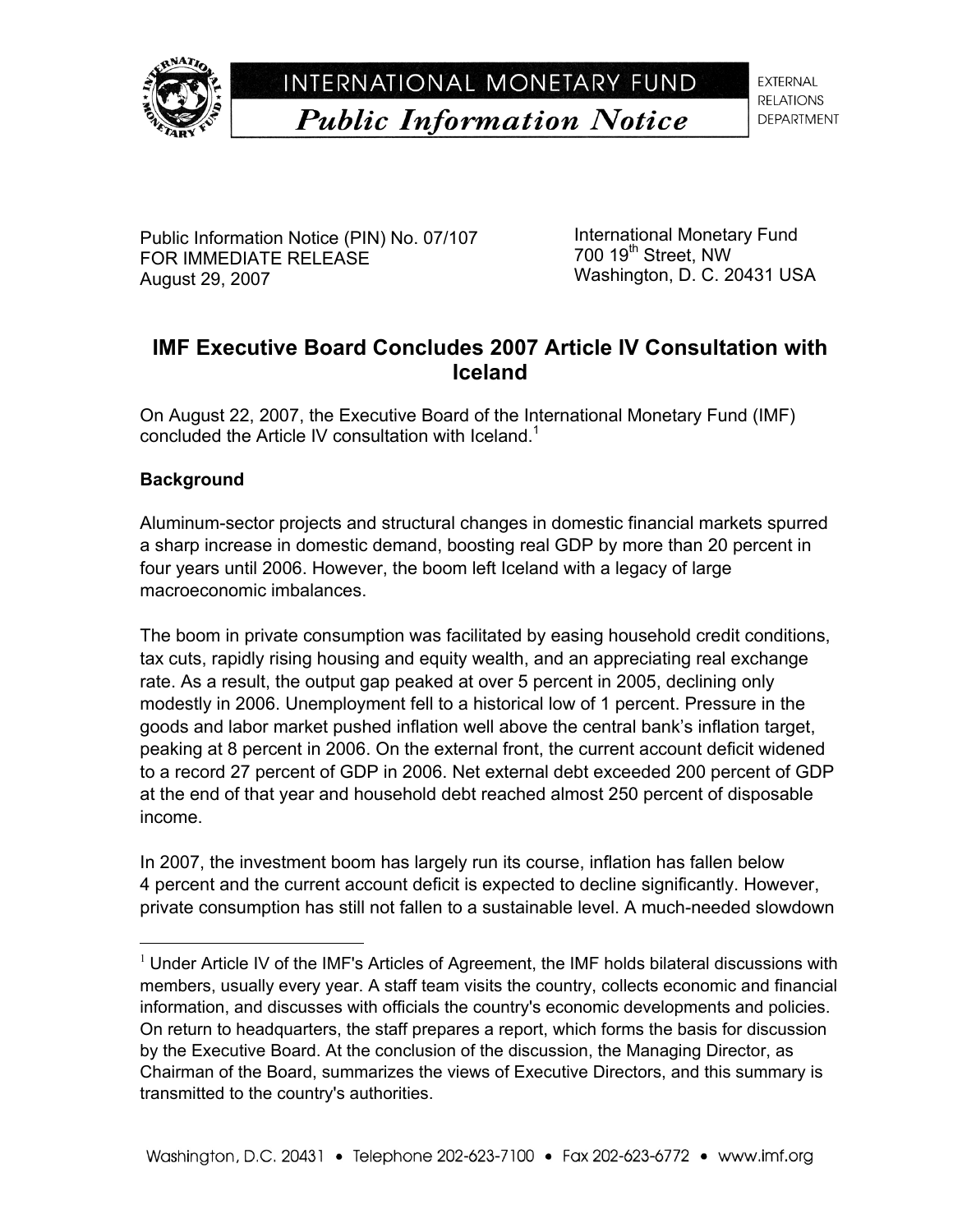appeared to be emerging over the course of 2006 as currency depreciation in the first half of that year raised import prices and hence slowed consumption. But this year a confluence of factors—Including renewed currency strength, tax cuts in early 2007, and continued house price appreciation—raised consumer confidence to historical highs around midyear, which may possibly delay both internal and external adjustment.

Monetary policy tightened during the upswing, with the policy rate rising to 13.3 percent in December 2006 where it has remained since. But monetary policy effectiveness was undermined by a competitive battle between the private banks and the publicly-owned Housing Financing Fund that eased household credit conditions. Consequently, the policy rate rose by more than would otherwise have been the case, leading to significant exchange rate appreciation owing to carry trade-related capital inflows. Fiscal policy did tighten in the upswing, but the fiscal stance eased in 2007.

Record current account deficits and credit downgrades early in 2007 caused little market disruption, in part reflecting a healthy financial sector. The exchange rate remained strong and confidence in the Icelandic banks stayed high as indicated by their equity prices and credit default swap spreads. Credit quality remains high, with low nonperforming loan ratios. Liquidity risk has declined, and cross and related-parties holdings of equity have been sold down. Financial supervisory stress tests suggested that banks have sufficient capital to withstand a combination of extreme credit and market shocks.

### **Executive Board Assessment**

Executive Directors considered that the medium-term prospects for the Icelandic economy remain highly favorable, reflecting open and flexible markets, sound institutions, and skillful management of natural endowments. At the same time, record imbalances have built up during the recent boom, with elevated current account deficits, growing indebtedness, and persistently high consumer price inflation, all reflecting the unsustainable pace of domestic demand growth. Accordingly, Directors pointed to the need for greater macroeconomic stability, and called for policy measures to curb demand pressures.

Directors stressed that fiscal policy needed to be tighter than budgeted, especially as the 2007 tax cuts had eased the fiscal stance. They encouraged the authorities to constrain the growth in public consumption and slow the planned increase in public investment until domestic demand pressures have fully abated. At the same time, public sector wage growth should be restrained.

Directors called for the medium-term fiscal framework to be strengthened to increase its contribution to countercyclical stabilization and relieve some of the burden on monetary policy. They praised the medium-term expenditure framework underpinned by expenditure rules, but saw scope for improvement. In particular, Directors called on the authorities to ensure that the spending targets are met in each year, and noted that nominal targets based on the central bank's target rate of inflation could help ensure a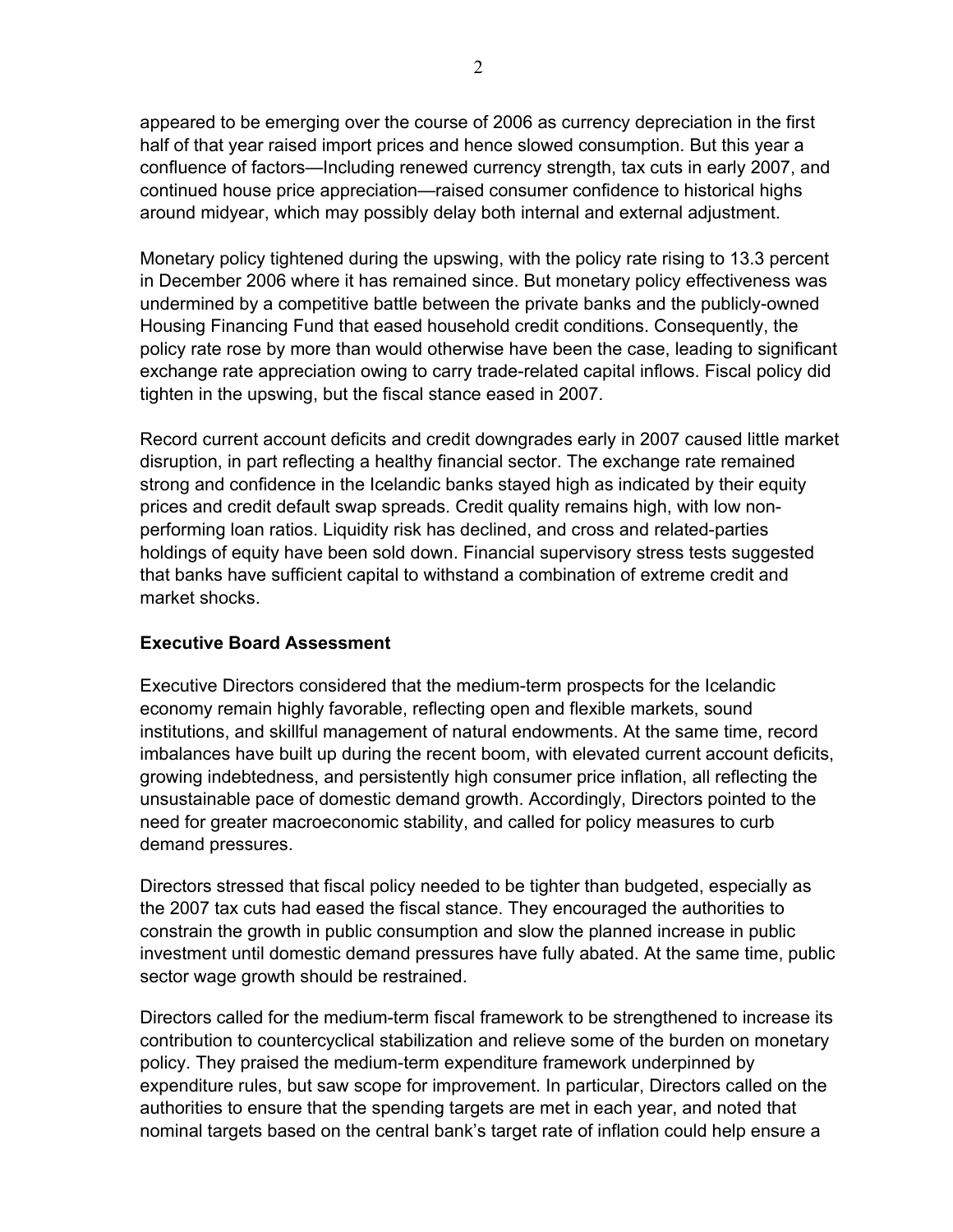countercyclical fiscal stance. Consideration should also be given to extending the rules to the local government sector, with explicit agreements between different levels of government.

Directors agreed that further tightening in monetary policy could be required to ease demand pressures and anchor inflation expectations. They noted that private consumption was expected to remain strong in 2007, buoyed by tax cuts, a strong krona, as well as continuing income and asset price growth. Further, core and headline inflation continues to exceed the target. Directors welcomed recent enhancements in the central bank's communication strategy.

Directors generally considered that high domestic interest rates were largely responsible for the overvaluation of the exchange rate, which they considered temporary with the currency likely to depreciate over time to a more sustainable level as inflation returned to target. In this context, they stressed that monetary policy should guard against any second-round effects.

Directors called for prompt action on reforming the publicly-owned Housing Financing Fund. They noted that increased competition between the Housing Financing Fund and the banks is reducing the efficacy of monetary policy, necessitating greater increases in short-term interest rates than would otherwise be the case, with implications for capital flows and the exchange rate. While Directors welcomed recent reductions in loan-tovalue ratios at the Housing Financing Fund, they called on the government to permanently remove the distortion created by the Housing Financing Fund in the domestic financial market. Equitable access to mortgage funding throughout the country could still be guaranteed through the introduction of specifically targeted programs.

Directors welcomed the steps taken by banks to reduce vulnerabilities and increase resilience. They nonetheless stressed the need for risk management practices to continue evolving, especially as banks continue to expand and face increasing operational complexity, requiring a continued focus on credit risk. In particular, Directors noted that banks' foreign-currency lending to households had grown appreciably, which could become an important indirect credit risk.

Directors were encouraged by the outcome of stress tests suggesting that banks had adequate capital to withstand extreme credit and market shocks. Nonetheless, they called on the authorities to continue to monitor the situation carefully and to take further steps to improve the stress testing techniques employed. Directors also strongly supported the authorities' emphasis on cross-border collaboration in supervision and crisis management.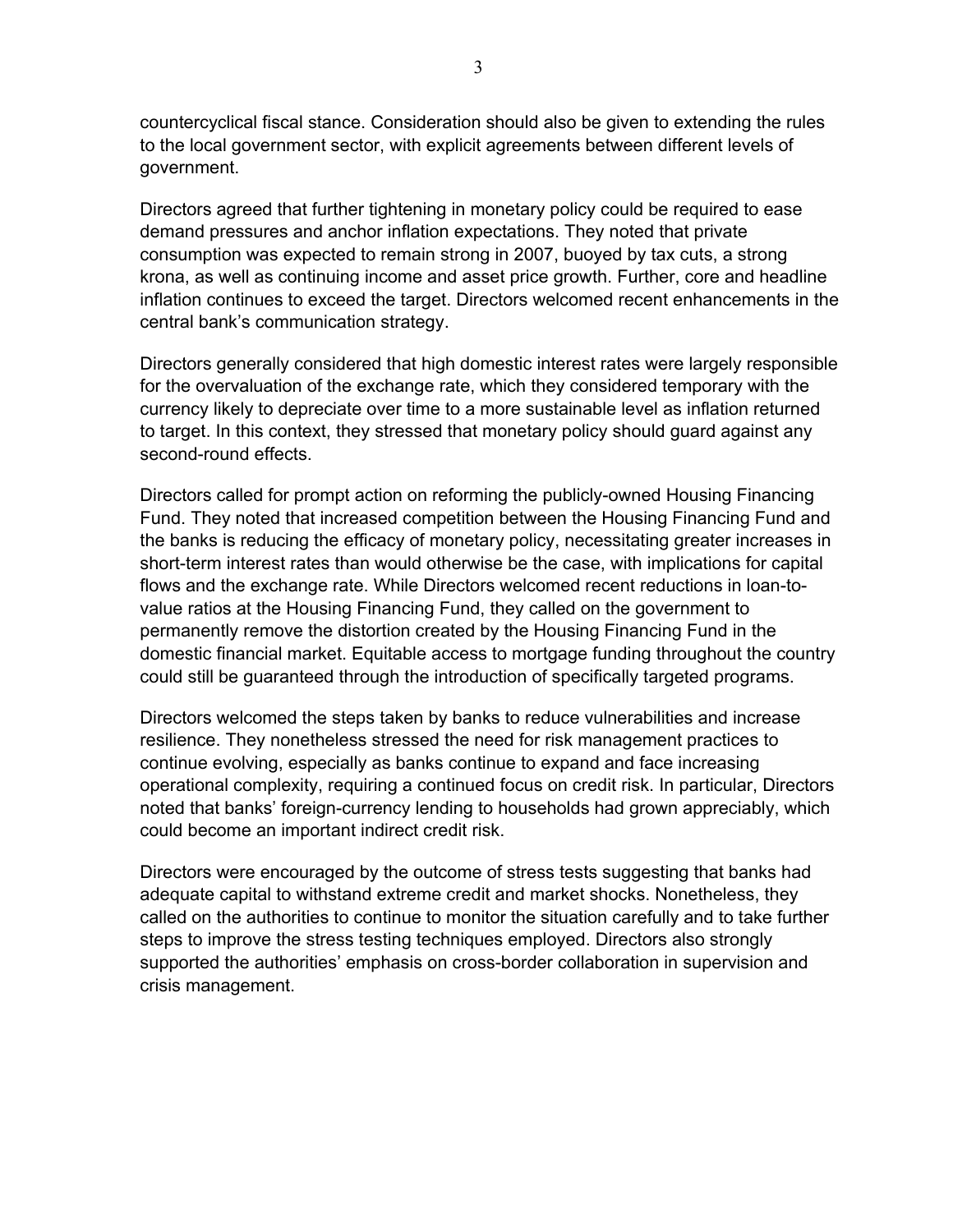*Public Information Notices (PINs)* form part of the IMF's efforts to promote transparency of the IMF's views and analysis of economic developments and policies. With the consent of the country (or countries) concerned, PINs are issued after Executive Board discussions of Article IV consultations with member countries, of its surveillance of developments at the regional level, of post-program monitoring, and of ex post assessments of member countries with longer-term program engagements. PINs are also issued after Executive Board discussions of general policy matters, unless otherwise decided by the Executive Board in a particular case. The staff report (use the free Adobe Acrobat Reader to view this pdf file) for the 2007 Article IV Consultation with Iceland is also available.